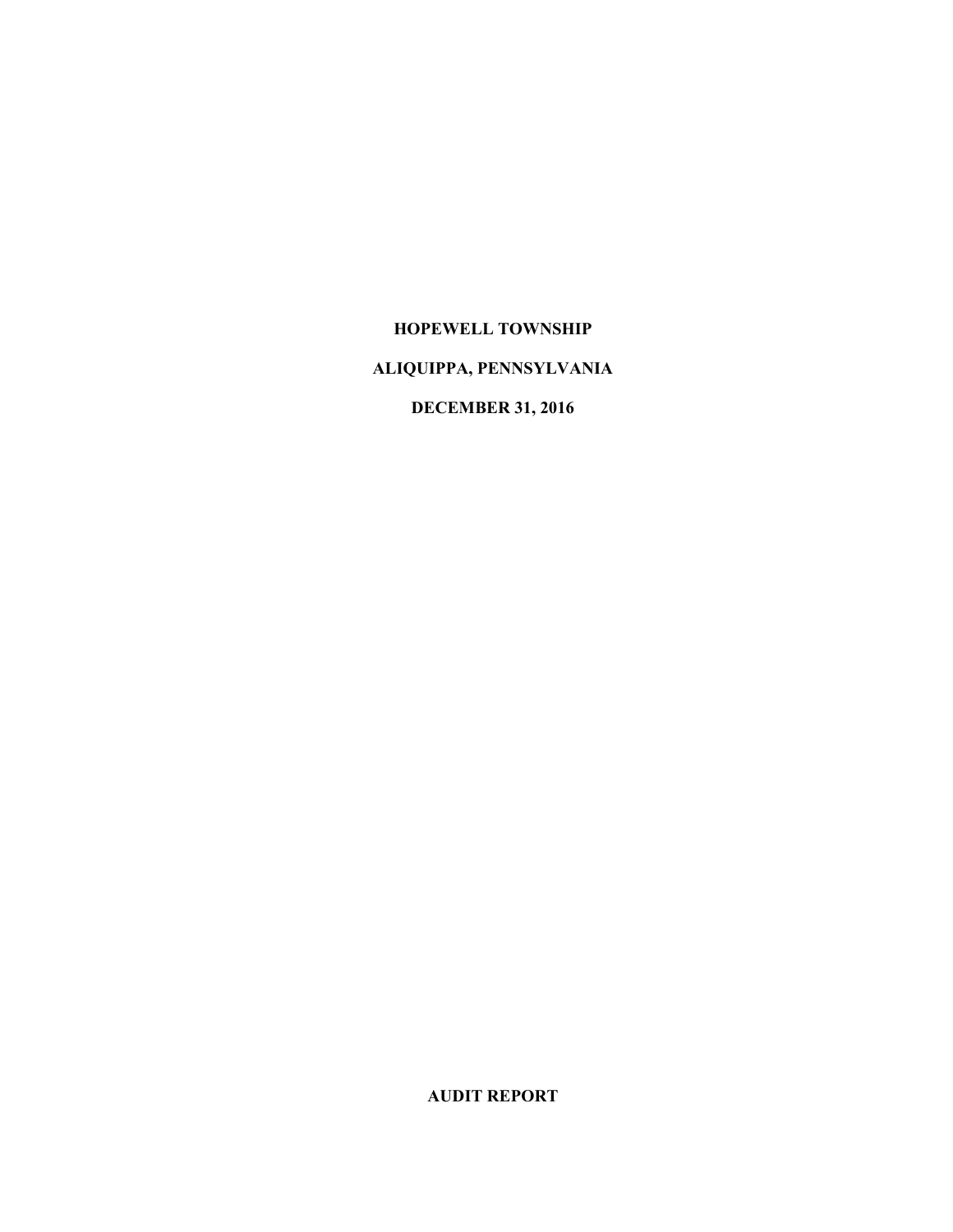# **ALIQUIPPA, PENNSYLVANIA**

# **TABLE OF CONTENTS**

 **Page** 

| <b>Independent Auditor's Report</b>                                                                                                                                | $1 - 3$        |
|--------------------------------------------------------------------------------------------------------------------------------------------------------------------|----------------|
| Management's Discussion and Analysis (MD&A)                                                                                                                        | $i - x$        |
| <b>Statement of Net Position</b>                                                                                                                                   | $\overline{4}$ |
| <b>Statement of Activities</b>                                                                                                                                     | 5              |
| Balance Sheet - Governmental Funds                                                                                                                                 | 6              |
| Reconciliation of the Governmental Funds Balance Sheet<br>to the Statement of Net Position                                                                         | $\tau$         |
| Combined Statement of Revenues, Expenditures and Changes<br>in Fund Balances - Governmental Funds                                                                  | 8              |
| Reconciliation of the Combined Statement of Revenues, Expenditures,<br>and Changes in Fund Balance – Governmental Funds – to the<br><b>Statement of Activities</b> | 9              |
| Statement of Net Position - Sewer Fund                                                                                                                             | 10             |
| Statement of Revenues, Expenses, and Changes in Fund Net<br>Position - Sewer Fund                                                                                  | 11             |
| Statement of Cash Flows - Sewer Fund                                                                                                                               | 12             |
| Statement of Revenues, Expenditures, and Changes in Fund<br>Balances - Budget and Actual - General Fund                                                            | 13             |
| <b>Notes to Financial Statements</b>                                                                                                                               | $14 - 33$      |
| Other Financial Information                                                                                                                                        | 34             |
| Combining Balance Sheet – Non-Major Governmental Funds                                                                                                             | 35             |
| Combining Statement of Revenues, Expenditures, and Changes<br>in Fund Balances - Non-Major Governmental Funds                                                      | 36             |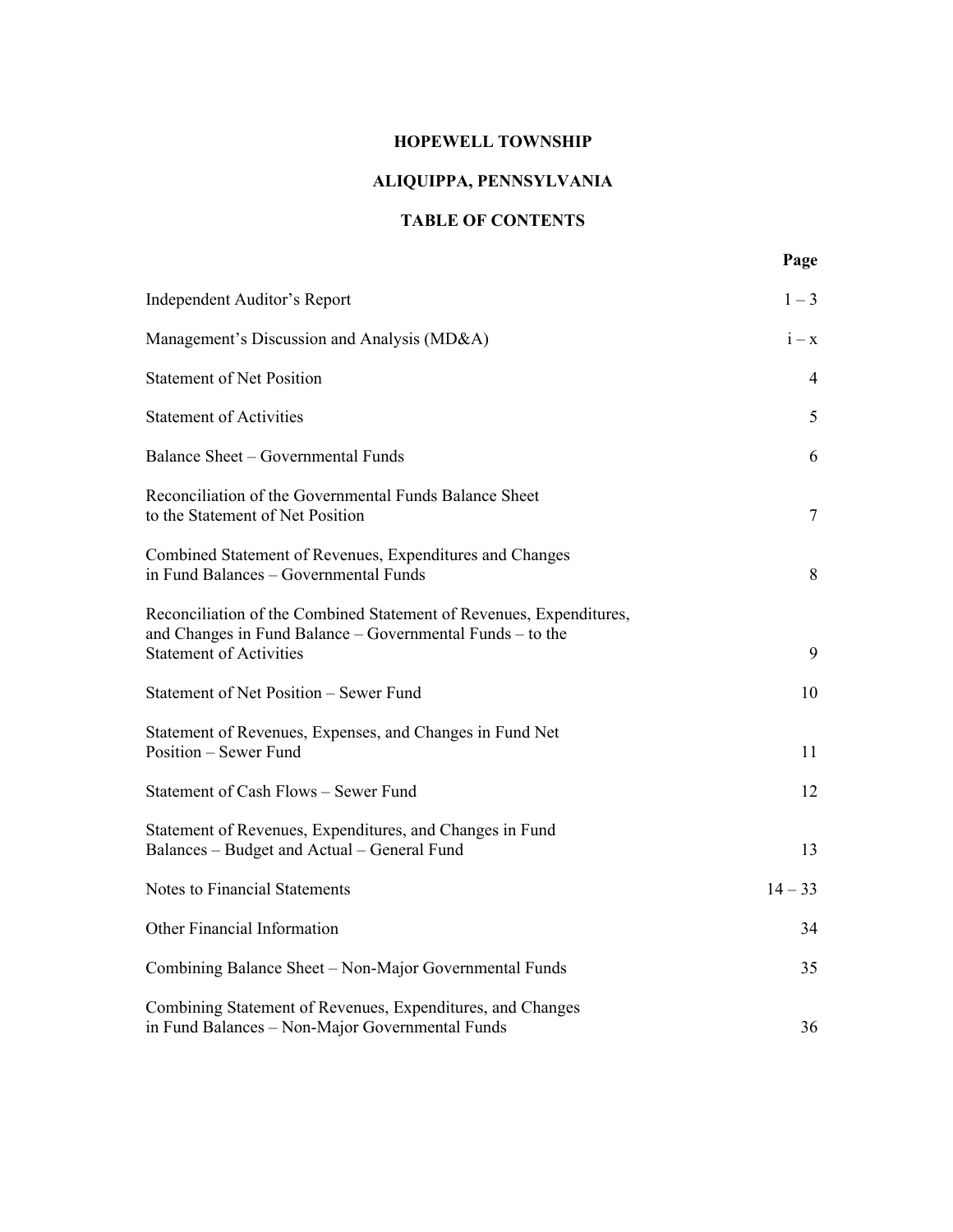

Beaver Pittsburgh Peters Township

www.cottrillarbutina.com

# **INDEPENDENT AUDITOR'S REPORT**

Board of Commissioners Hopewell Township 1700 Clark Boulevard Aliquippa, Pennsylvania 15001-4298

We have audited the accompanying financial statements of the governmental activities, the businesstype activities, each major fund, and the aggregate remaining fund information of Hopewell Township, as of and for the year ended December 31, 2016 and the related notes to the financial statements, which collectively comprise the Township's basic financial statements as listed in the table of contents.

## **Management's Responsibility for the Financial Statements**

Management is responsible for the preparation and fair presentation of these financial statements in accordance with accounting principles generally accepted in the United States of America; this includes the design, implementation, and maintenance of internal control relevant to the preparation and fair presentation of financial statements that are free from material misstatement, whether due to fraud or error.

## **Auditor's Responsibility**

Our responsibility is to express opinions on these financial statements based on our audit. We conducted our audit in accordance with auditing standards generally accepted in the United States of America. Those standards require that we plan and perform the audit to obtain reasonable assurance about whether the financial statements are free from material misstatement.

An audit involves performing procedures to obtain audit evidence about the amounts and disclosures in the financial statements. The procedures selected depend on the auditor's judgment, including the assessment of the risks of material misstatement of the financial statements, whether due to fraud or error. In making those risk assessments, the auditor considers internal control relevant to the entity's preparation and fair presentation of the financial statements in order to design audit procedures that are appropriate in the circumstances but not for the purpose of expressing an opinion on the effectiveness of the entity's internal control. Accordingly, we express no such opinion. An audit also includes evaluating the appropriateness of accounting policies used and the reasonableness of significant accounting estimates made by management as well as evaluating the overall presentation of the financial statements.

We believe that the audit evidence we have obtained is sufficient and appropriate to provide a basis for our audit opinions.

# **Basis for Qualified Opinion**

Our audit was limited because we did not audit the Policeman's Pension Trust Fund or the Non-Uniform Employee's Pension fund of Hopewell Township. The financial statements referred to above do not include the financial data of these Funds and, accordingly, we do not express an opinion on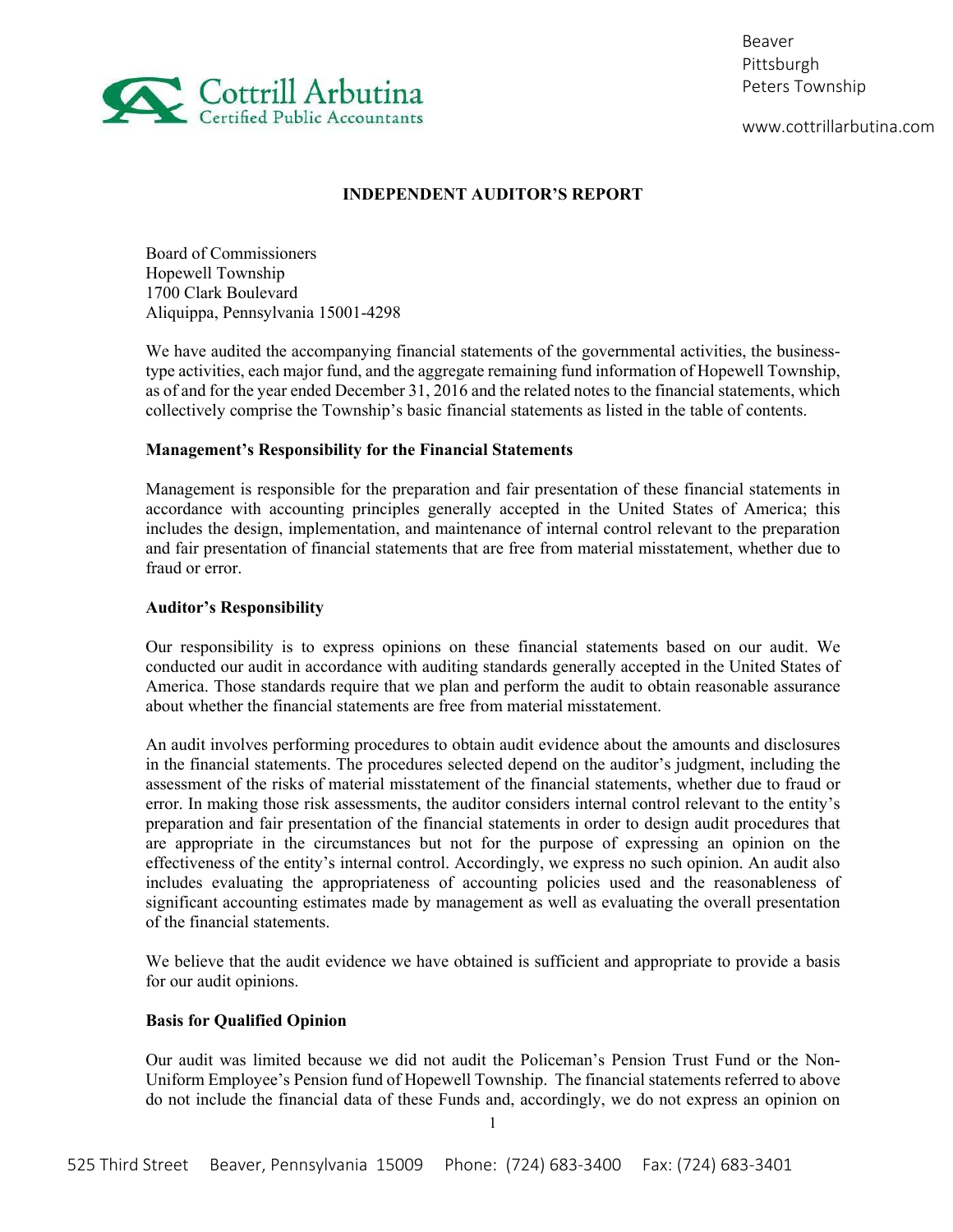them. In addition, management has not adopted GASB Statement No. 68, *Accounting and Financial Reporting for Pensions*. GASB Statement No. 68 requires that employers and non-employer contributing entities recognize a liability for defined benefit pension obligations (net pension liability) measured based on the present value of projected benefit payments to be provided through the pension plan to active and inactive employees that is attributed to those employees' past periods of service (total pension liability) less the amount of the pension plan's fiduciary net position. Because management has not adopted GASB Statement No. 68, any liabilities, deferred outflows of resources, deferred inflows of resources, revenues, expenditures, and footnotes related to the adoption of GASB Statement No. 68 for the Hopewell Township Single-Employer Defined Benefit Pension Plans are not reflected in these financial statements.

## **Opinions**

In our opinion, except for the limitations discussed in the Basis for Qualified Opinion paragraph, the financial statements referred to above present fairly, in all material respects, the respective financial position of the governmental activities, the business-type activities, each major fund, and the aggregate remaining fund information of Hopewell Township as of December 31, 2016 and the respective changes in financial position and, where applicable, cash flows thereof for the year then ended in accordance with accounting principles generally accepted in the United States of America.

## **Other Matters**

## *Required Supplementary Information*

Accounting principles generally accepted in the United States of America require that the management's discussion and analysis and budgetary comparison information on pages i through x and page 13 be presented to supplement the basic financial statements. Such information, although not a part of the basic financial statements, is required by the Governmental Accounting Standards Board who considers it to be an essential part of financial reporting for placing the basic financial statements in an appropriate operational, economic, or historical context. We have applied certain limited procedures to the required supplementary information in accordance with auditing standards generally accepted in the United States of America, which consisted of inquiries of management about the methods of preparing the information and comparing the information for consistency with management's responses to our inquiries, the basic financial statements, and other knowledge we obtained during our audit of the basic financial statements. We do not express an opinion or provide any assurance on the information because the limited procedures do not provide us with sufficient evidence to express an opinion or provide any assurance.

#### *Other Information*

Our audit was conducted for the purpose of forming opinions on the financial statements that collectively comprise Hopewell Township's basic financial statements. The combining and individual non-major fund financial statements are presented for purposes of additional analysis and are not a required part of the basic financial statements.

The combining and individual non-major fund financial statements are the responsibility of management and were derived from and relate directly to the underlying accounting and other records used to prepare the basic financial statements. Such information has been subjected to the auditing procedures applied in the audit of the basic financial statements and certain additional procedures, including comparing and reconciling such information directly to the underlying accounting and other records used to prepare the basic financial statements or to the basic financial statements themselves,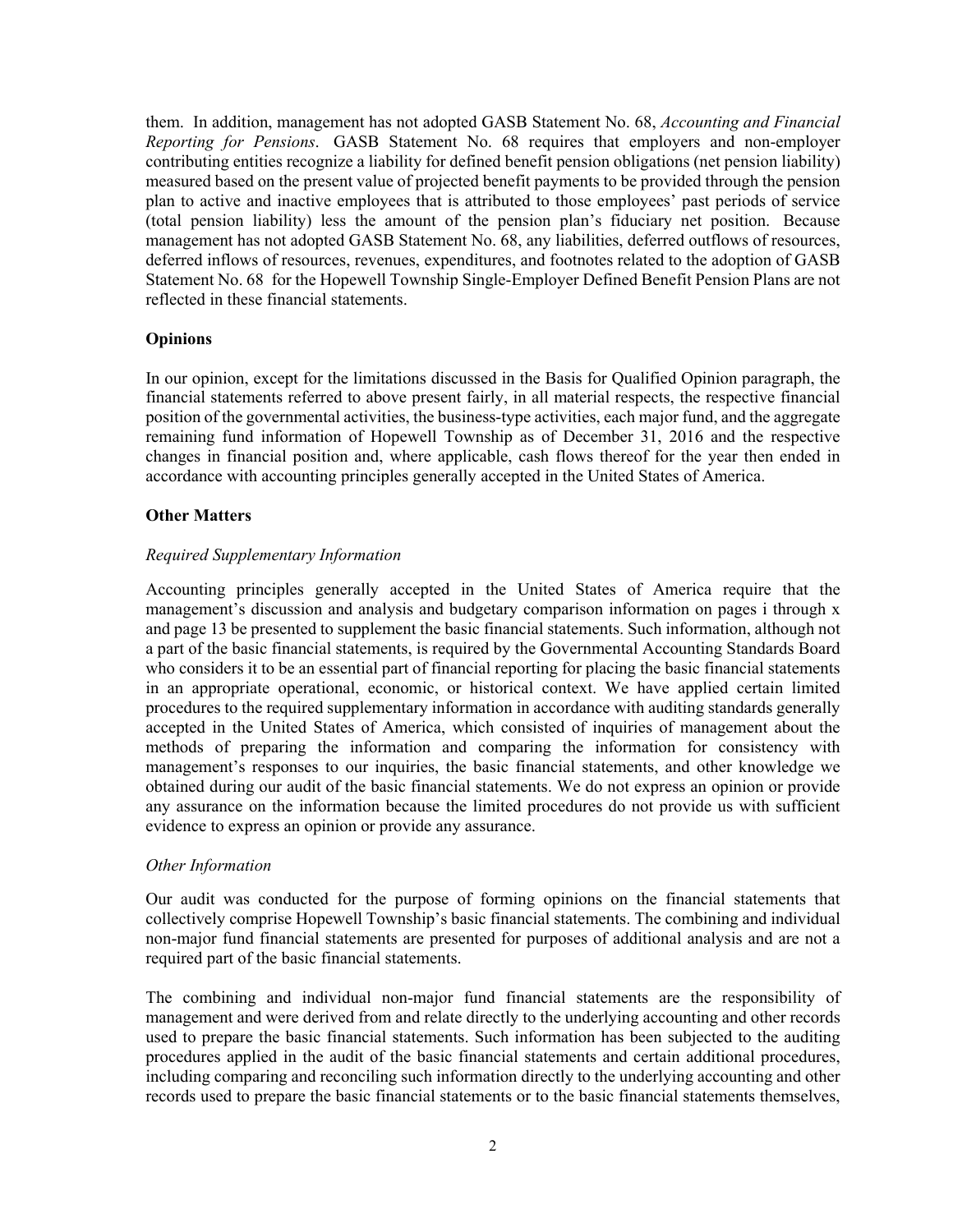and other additional procedures in accordance with auditing standards generally accepted in the United [States of America. In our opinion, the combining and individual non-major fun](http://www.rightsignature.com/documents/TRBT3HJCDKSV8T2TKSXDT7)d financial statements are fairly stated, in all material respects, in relation to the basic financial statements as a whole.

Cottrill, Arbutina and Assoc.

Beaver, PA 15009 August 14, 2017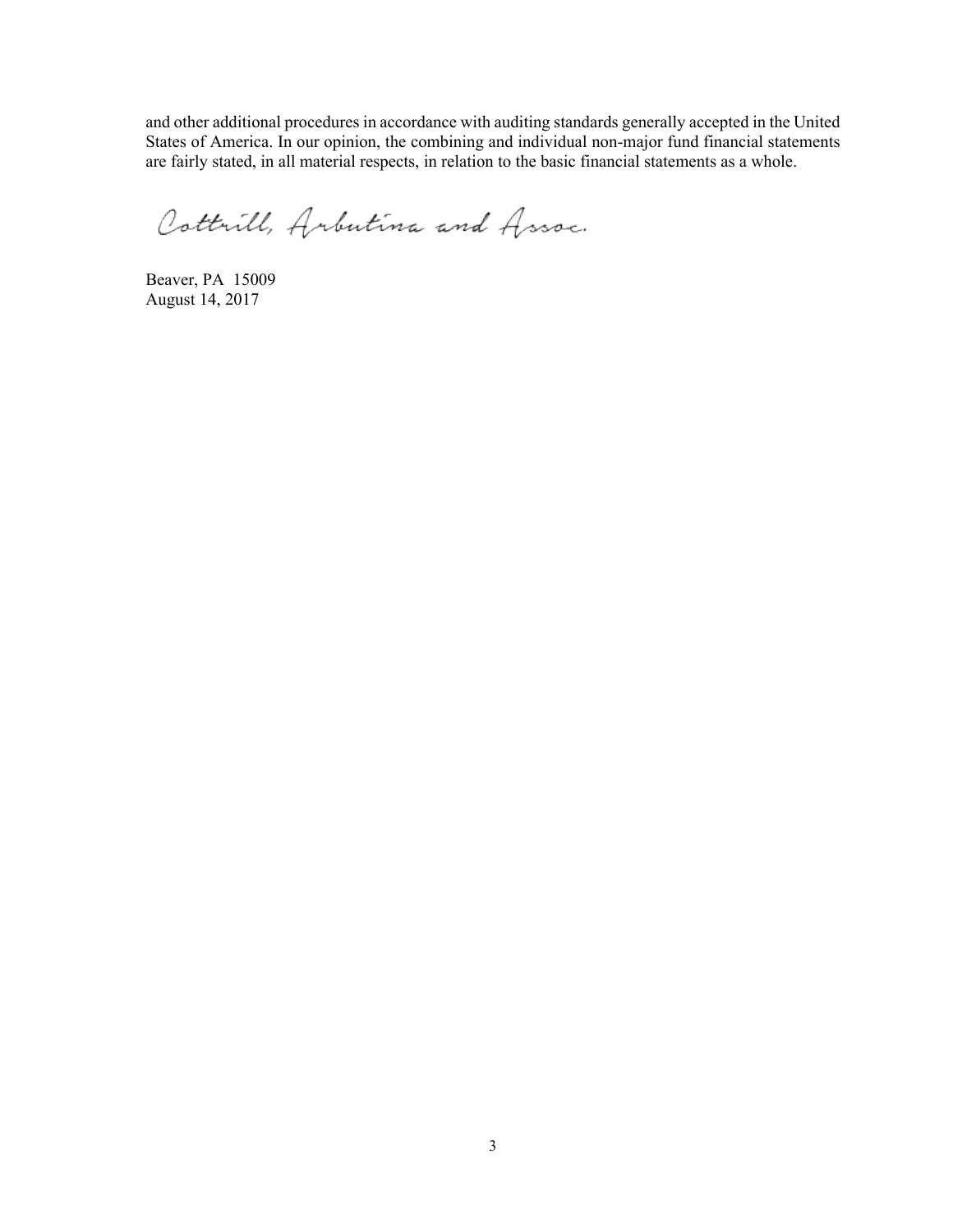#### **MANAGEMENT'S DISCUSSION AND ANALYSIS (MD&A)**

#### **DECEMBER 31, 2016**

Our discussion and analysis of Hopewell Township's financial performance provides an overview of the Township's financial activities for the fiscal year ended December 31, 2016. Please read it in conjunction with the Township's financial statements, which begin on page 4.

#### **FINANCIAL HIGHLIGHTS**

- $\triangleright$  The Township's adjusted overall net position increased by \$1,615,001 (13.61%). The governmental net position increased by \$1,313,530 (17.08%) and the business-type net position increased by \$301,471 (7.23%).
- $\triangleright$  The General Fund (the primary operating fund), reflected on a current financial resource basis, reported an increase in fund balance of \$328,350 compared to a decrease of \$109,266 in 2015.
- $\triangleright$  The December 31, 2016 net outstanding debt of the Township was \$9,006,747. This represented a decrease of \$829,094 from the same date in 2015. The decrease was primarily the result of scheduled debt service payments.

# **USING THE ANNUAL REPORT**

This annual report consists of a series of financial statements. The Statement of Net Position and the Statement of Activities (on pages 4 and 5) provide information about the activities of the Township as a whole and present a longer-term view of the Township's finances. Fund financial statements start on page 6. For governmental activities, these statements tell how these services were financed in the short term as well as what remains for future spending. Fund financial statements also report the Township's operations in more detail than the government-wide statements by providing information about the Township's most significant funds. The remaining statements provide financial information about activities for which the Township acts solely as a trustee or agent for the benefit of those outside of the government.

#### **Reporting the Township as a Whole**

- Our analysis of Hopewell Township as a whole begins on page iii. One of the most important questions asked about the Township's finances is, "Is the Township as a whole better off or worse off as a result of the year's activities?" The Statement of Net Position and the Statement of Activities report information about the Township as a whole and about its activities in a way that helps answer this question. These statements include *all* assets and liabilities using the *accrual basis of accounting*, which is similar to the accounting used by most private-sector companies. All of the current year's revenues and expenses are taken into account regardless of when cash is received or paid.
- These two statements on pages 4 and 5 report the Township's net position and changes in them. You can think of the Township's net position—the difference between assets and liabilities—as one way to measure the Township's financial health, or financial position. Over time, increases or decreases in the Township's net position is one indicator of whether its financial health is improving or deteriorating. You will need to consider other nonfinancial factors, however, such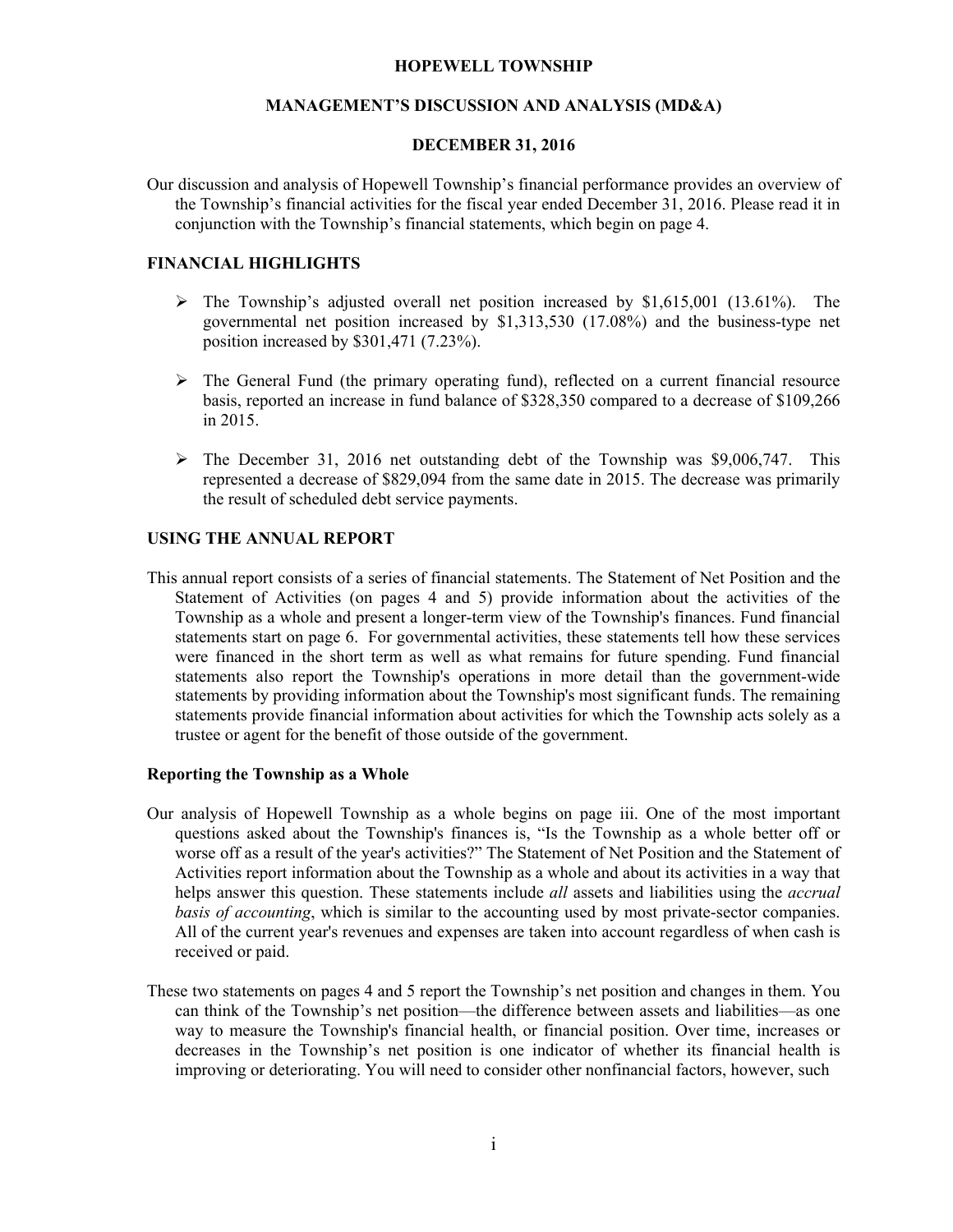# **MANAGEMENT'S DISCUSSION AND ANALYSIS (MD&A)**

# **DECEMBER 31, 2016**

as changes in the Township's property tax base and the condition of the Township's roads, to assess the overall health of the Township. In the Statement of Net Position and the Statement of Activities, we divide the Township into two kinds of activities:

- Governmental activities Most of the Township's basic services are reported here, including the police, fire, public works, and parks departments, and general administration. Property taxes, franchise fees, and state and federal grants finance most of these activities.
- Business-type activities The Township charges a fee to customers to help it cover all or most of the cost of sewer services it provides.

## **Reporting the Township's Most Significant Funds**

- Our analysis of the Township's major funds begins on page viii. The fund financial statements begin on page 6 and provide detailed information about the most significant funds, not the Township as a whole. Some funds are required to be established by State law and by bond covenants. However, the Board of Commissioners may establish other funds to help it control and manage money for particular purposes (like a Sewer Capital Project or a General Capital Project Fund) or to show that it is meeting legal responsibilities for using certain taxes, grants, and other money (like grants received from the PA Department of Transportation relating to liquid fuels). The Township's two kinds of funds—*governmental* and *proprietary*—use different accounting approaches.
- *Governmental funds* Most of the Township's basic services are reported in governmental funds, which focus on how money flows into and out of those funds and the balances left at year-end that are unassigned, committed, assigned, or unspendable. These classifications of fund balance show the nature and extent of constraints placed on the Township's fund balances by law, creditors, the Board of Commissioners, and the Township's annually adopted budget. Unassigned fund balance is available for spending for any purpose. These funds are reported using an accounting method called *modified accrual* accounting, which measures cash and all other *financial* assets that can readily be converted to cash. The governmental fund statements provide a detailed *short-term view* of the Township's general government operations and the basic services it provides. Governmental fund information helps you determine whether there are more or fewer financial resources that can be spent in the near future to finance the Township's programs. We describe the relationship (or differences) between governmental *activities* (reported in the Statement of Net Position and the Statement of Activities) and governmental *funds* via reconciliations on pages 7 and 9.
	- *Proprietary funds* When the Township charges customers for the services it provides whether to outside customers or to other units of the Township—these services are generally reported in proprietary funds. Proprietary funds are reported in the same way that all activities are reported in the Statement of Net Position and the Statement of Activities. In fact, the Township's enterprise funds (a component of proprietary funds) are the same as the business-type activities we report in the government-wide statements but provide more detail and additional information, such as cash flows, for proprietary funds.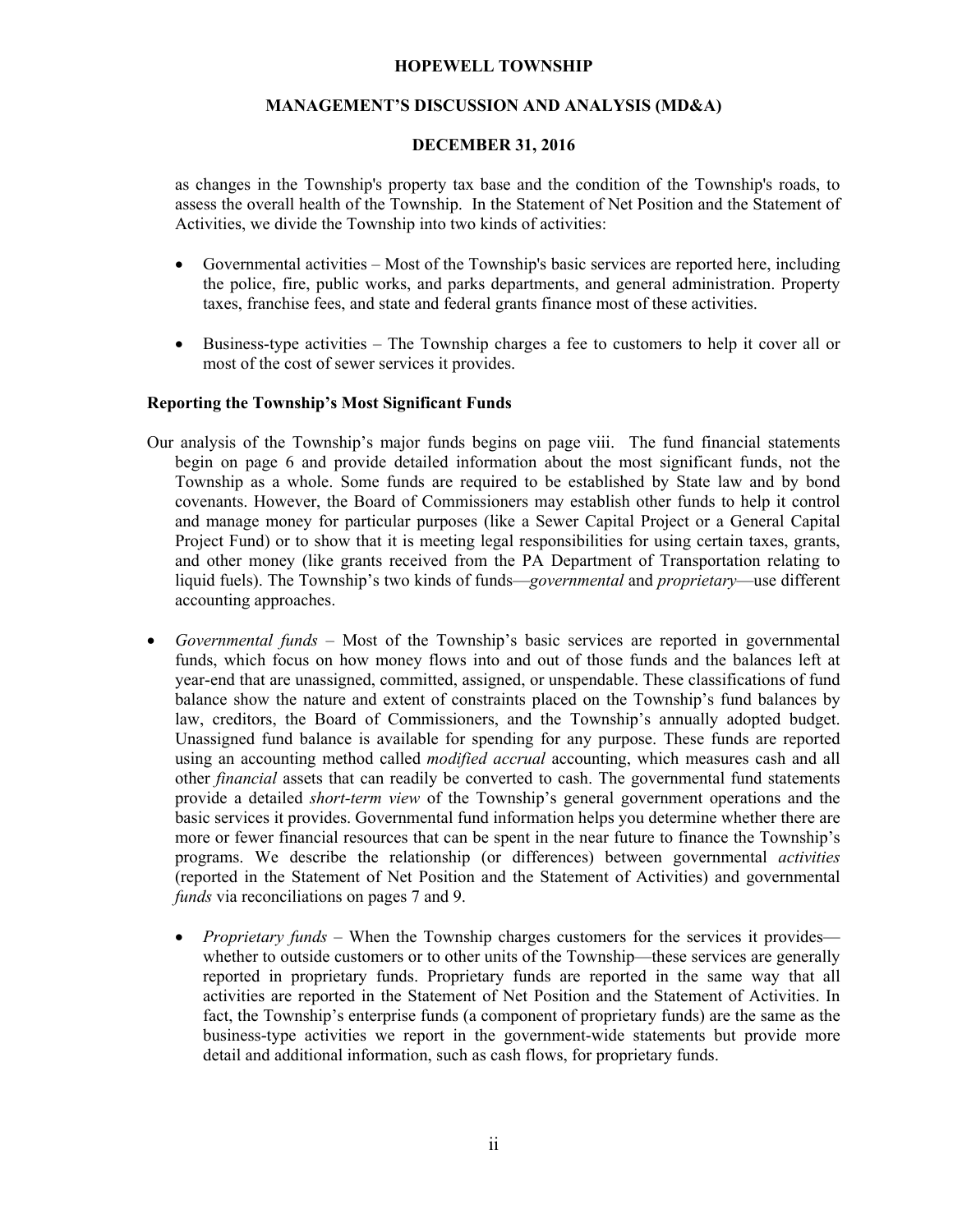#### **MANAGEMENT'S DISCUSSION AND ANALYSIS (MD&A)**

# **DECEMBER 31, 2016**

#### **The Township as Trustee**

The Township is the trustee, or *fiduciary*, for its police pension plan and for its non-uniform pension plan. It is responsible for the assets of these pension plans that, because of trust arrangements, can be used only for plan beneficiaries. The Township's fiduciary activities for the Police Pension Fund and the Non-Uniform Employee Trust Fund are not included in the scope of this audit; therefore, these funds are not included in this report.

#### **FINANCIAL ANALYSIS OF THE TOWNSHIP AS A WHOLE**

The following table reflects the condensed Statement of Net Position compared to the prior year, both in a combined total as well as the net position and net expenses of governmental and business-type activities separately.

|                                     | Governmental Activities |                 |                 | <b>Business-Type Activities</b> |                  | Total            |  |  |
|-------------------------------------|-------------------------|-----------------|-----------------|---------------------------------|------------------|------------------|--|--|
|                                     | 2016                    | 2015            | 2016            | 2015                            | 2016             | 2015             |  |  |
| Current and other assets            | 5,376,897<br>S          | 4,024,760<br>\$ | \$<br>1,456,439 | \$<br>1,028,738                 | \$<br>6,833,336  | \$<br>5,053,498  |  |  |
| Capital assets                      | 5,587,877               | 5,784,883       | 11,264,469      | 11,681,302                      | 16,852,346       | 17,466,185       |  |  |
| Total assets                        | 10,964,774              | 9,809,643<br>\$ | 12,720,908      | \$12,710,040                    | \$23,685,682     | 22,519,683       |  |  |
| Current and other liabilities       | S<br>582,169            | S<br>409,226    | \$<br>894,789   | S<br>620,307                    | \$<br>1,476,958  | S<br>1,029,533   |  |  |
| Long-term liabilities               | 1,376,382               | 1,707,724       | 7,354,385       | 7,919,470                       | 8,730,767        | 9,627,194        |  |  |
| <b>Total liabilities</b>            | 1,958,551               | \$<br>2,116,950 | 8,249,174<br>S. | \$<br>8,539,777                 | 10,207,725<br>\$ | 10,656,727<br>S. |  |  |
| Net position                        |                         |                 |                 |                                 |                  |                  |  |  |
| Net investment in<br>capital assets | \$<br>4,343,101         | \$4,283,560     | 3,502,498<br>\$ | \$<br>3,346,830                 | \$<br>7,845,599  | \$<br>7,630,390  |  |  |
| Restricted for:                     |                         |                 |                 |                                 |                  |                  |  |  |
| Special revenue fund                | 418,240                 | 207,581         | $\theta$        | $\Omega$                        | 418,240          | 207,581          |  |  |
| Unrestricted                        | 4,244,882               | 3,201,552       | 969,236         | 823,433                         | 5,214,118        | 4,024,985        |  |  |
| Total net position                  | 9,006,223               | \$<br>7,692,693 | 4,471,734       | \$<br>4,170,263                 | \$<br>13,477,957 | \$<br>11,862,956 |  |  |
| Total liabilities and               |                         |                 |                 |                                 |                  |                  |  |  |
| net position                        | 10,964,774              | 9,809,643<br>\$ | 12,720,908      | 12,710,040<br>\$                | \$<br>23,685,682 | 22,519,683<br>S. |  |  |

#### Table A-1 Fiscal Year ended December 31, 2016 and 2015 Net Position

- At December 31, 2016, Hopewell Township's total assets were \$23,685,682. Of this amount, \$16,852,346 is accounted for by capital assets, which includes some items of infrastructure and construction in progress related to sewer projects. Total assets as of December 31, 2015 were \$22,519,683. The increase in total assets primarily represents increases in cash and cash equivalents earmarked for future capital projects.
- As noted above, most of the Township's net position is invested in capital assets (buildings, land, infrastructure, and equipment). The remaining net position is comprised of restricted and unrestricted amounts. A restricted balance represents amounts generated for specific purpose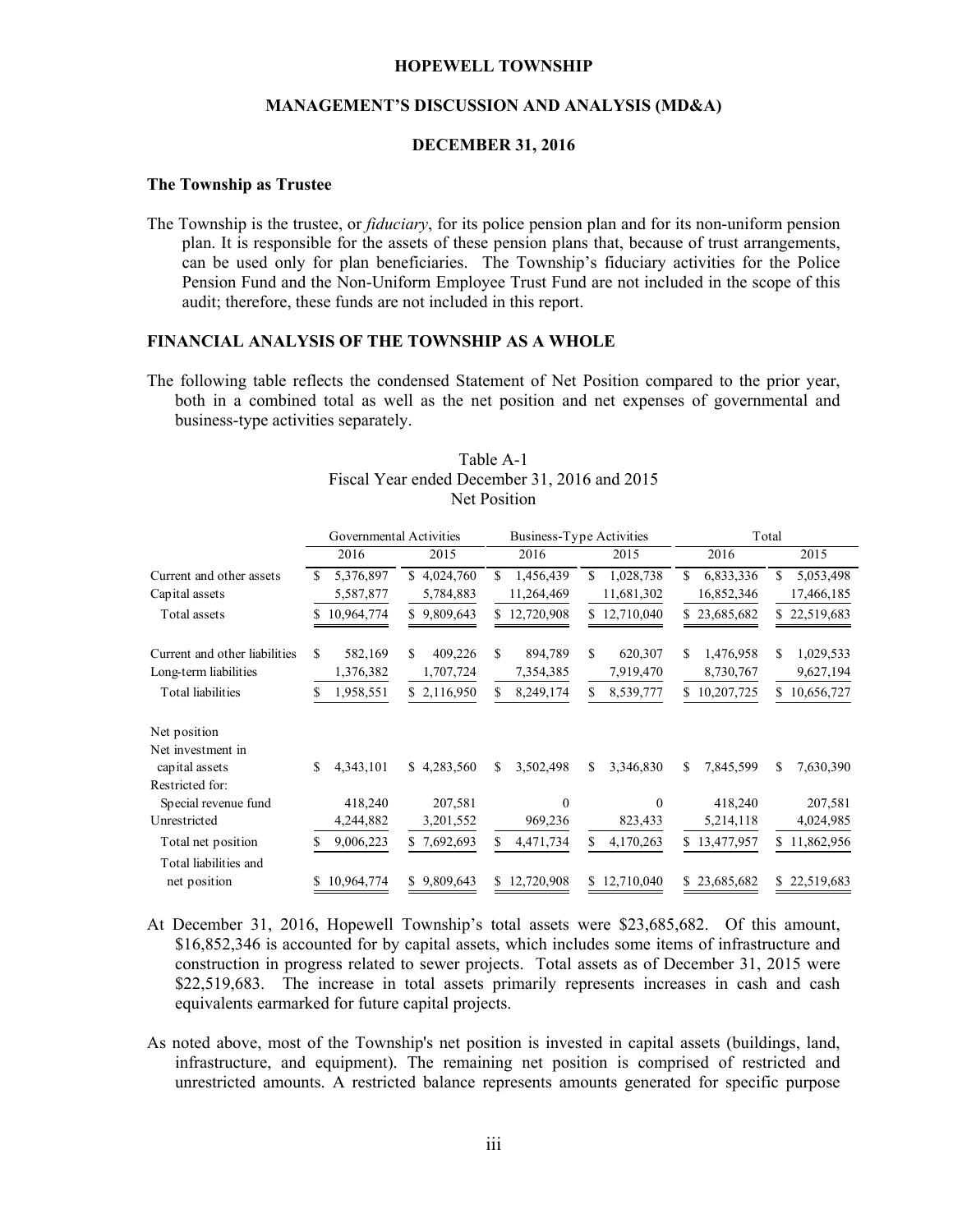#### **MANAGEMENT'S DISCUSSION AND ANALYSIS (MD&A)**

#### **DECEMBER 31, 2016**

funds (State Liquid Fuels monies). A portion of the unrestricted balance includes amounts that have been earmarked by Township management for future capital projects.

The results of this year's operations as a whole are reported in the Statement of Activities on Page 5. All ordinary expenses are reported in the first column. Specific charges, grants, revenues, and subsidies that directly relate to specific expense categories are represented in the next three columns to determine the final amount of the Township's activities that are supported by other general revenues. The largest general revenues are the local taxes assessed to Township taxpayers.

Table A-2 takes the information from that Statement and rearranges it slightly so that you can see our total revenues and expenses compared to the prior year.

# Table A-2 Fiscal Years ended December 31, 2016 and 2015 Changes in Net Position

|                                      |    |                  | <b>Governmental Activities</b> |                  |    | <b>Business-type Activities</b> |             |              |    | <b>Total</b> |    |                  |  |
|--------------------------------------|----|------------------|--------------------------------|------------------|----|---------------------------------|-------------|--------------|----|--------------|----|------------------|--|
|                                      |    | 2016             |                                | 2015             |    | 2016                            |             | 2015         |    | 2016         |    | 2015             |  |
| <b>REVENUES</b>                      |    |                  |                                |                  |    |                                 |             |              |    |              |    |                  |  |
| Program revenues:                    |    |                  |                                |                  |    |                                 |             |              |    |              |    |                  |  |
| Charges for services                 | \$ | 943,232          | \$                             | 246,059          | S. | 2,956,942                       | S.          | 2,846,356    | S  | 3,900,174    | \$ | 3,092,415        |  |
| Operating grants                     |    |                  |                                |                  |    |                                 |             |              |    |              |    |                  |  |
| and contributions                    |    | 724,770          |                                | 611,212          |    | 39,372                          |             | 43,129       |    | 764,142      |    | 654,341          |  |
| Capital grants and contributions     |    | $\theta$         |                                | $\theta$         |    | $\mathbf{0}$                    |             | $\theta$     |    | $\theta$     |    | $\theta$         |  |
| General revenues:                    |    |                  |                                |                  |    |                                 |             |              |    |              |    |                  |  |
| Property taxes                       |    | 2,242,733        |                                | 2,304,297        |    | $\boldsymbol{0}$                |             | $\theta$     |    | 2,242,733    |    | 2,304,297        |  |
| Other taxes                          |    | 2,257,967        |                                | 2,255,545        |    | $\theta$                        |             | $\theta$     |    | 2,257,967    |    | 2,255,545        |  |
| Other                                |    | 283,436          |                                | 246,562          |    | 2,533                           |             | 1,228        |    | 285,969      |    | 247,790          |  |
| Total revenues                       |    | 6,452,138        | \$                             | 5,663,675        | S  | 2,998,847                       | S.          | 2,890,713    | S  | 9,450,985    | S  | 8,554,388        |  |
| <b>EXPENSES</b>                      |    |                  |                                |                  |    |                                 |             |              |    |              |    |                  |  |
| General Government                   | S  | 799,323          | \$                             | 693,935          | \$ | $\mathbf{0}$                    | $\mathbf S$ | $\mathbf{0}$ | \$ | 799,323      | \$ | 693,935          |  |
| Public Safety                        |    | 2,677,258        |                                | 2,200,242        |    | $\mathbf{0}$                    |             | $\theta$     |    | 2,677,258    |    | 2,200,242        |  |
| Public Works - Sanitation            |    | 22,933           |                                | 20,734           |    | $\theta$                        |             | $\theta$     |    | 22,933       |    | 20,734           |  |
| Public Works - Highways              |    | 1,135,238        |                                | 1,156,849        |    | $\theta$                        |             | $\theta$     |    | 1,135,238    |    | 1,156,849        |  |
| Culture-Recreation                   |    | 330,766          |                                | 343,434          |    | $\theta$                        |             | $\theta$     |    | 330,766      |    | 343,434          |  |
| Interest on Long-Term Debt           |    | 27,115           |                                | 38,707           |    | $\theta$                        |             | $\theta$     |    | 27,115       |    | 38,707           |  |
| <b>Unallocated Employee Benefits</b> |    | 276,347          |                                | 610,994          |    | $\mathbf{0}$                    |             | $\theta$     |    | 276,347      |    | 610,994          |  |
| Miscellaneous                        |    | 9,929            |                                | 5,893            |    | $\theta$                        |             | $\theta$     |    | 9,929        |    | 5,893            |  |
| Sewer System                         |    | $\boldsymbol{0}$ |                                | $\boldsymbol{0}$ |    | 2,557,075                       |             | 2,556,037    |    | 2,557,075    |    | 2,556,037        |  |
| Total expenses                       | \$ | 5,278,909        | \$                             | 5,070,788        | \$ | 2,557,075                       | \$.         | 2,556,037    | \$ | 7,835,984    | \$ | 7,626,825        |  |
| Increase (Decrease) in Net Position  |    |                  |                                |                  |    |                                 |             |              |    |              |    |                  |  |
| Before Interfund Transfers           |    | 1,173,229        | \$                             | 592,887          | \$ | 441,772                         | \$          | 334,676      | \$ | 1,615,001    | \$ | 927,563          |  |
| <b>Interfund Transfers</b>           |    | 140,301          |                                | 150,822          |    | (140, 301)                      |             | (150, 822)   |    | $\theta$     |    | $\boldsymbol{0}$ |  |
| Increase (Decrease) in Net Position  | \$ | 1,313,530        | \$                             | 743,709          | \$ | 301,471                         | S           | 183,854      | \$ | 1,615,001    | \$ | 927,563          |  |
| Net Position-Beginning               |    | 7,692,693        |                                | 6,948,984        |    | 4,170,263                       |             | 3,986,409    |    | 11,862,956   |    | 10,935,393       |  |
| Net Position-Ending                  | S  | 9,006,223        | \$                             | 7,692,693        | \$ | 4,471,734                       |             | 4,170,263    |    | 13,477,957   | \$ | 11,862,956       |  |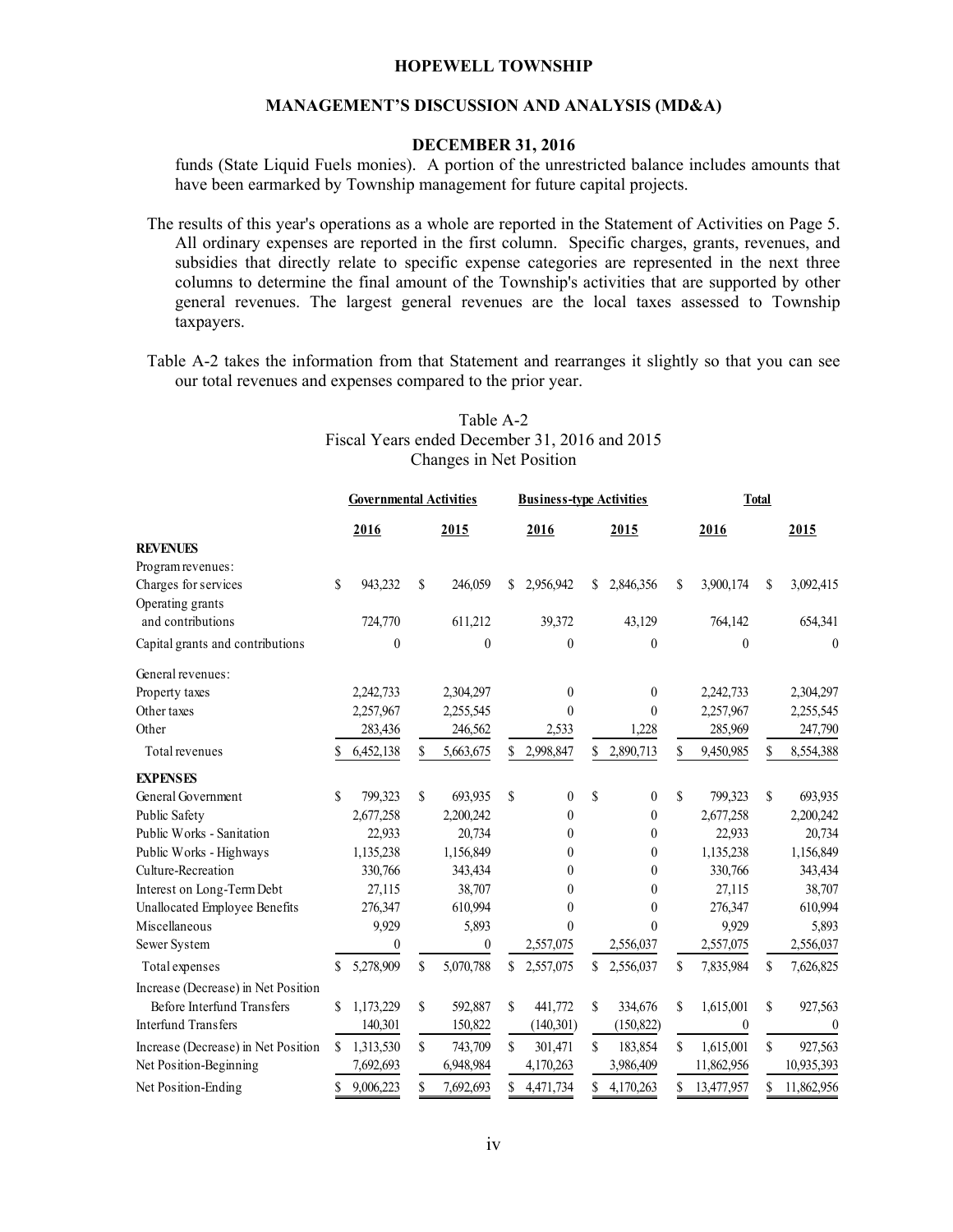#### **MANAGEMENT'S DISCUSSION AND ANALYSIS (MD&A)**

## **DECEMBER 31, 2016**

#### **Revenue Sources**:

- Total government-wide revenues of \$9,450,987 were derived primarily from taxes and charges for sewer services. In 2016, Hopewell Township earned \$4,500,700 in taxes compared to \$4,559,842 in 2015. Tax revenues accounted for 48% and 53% of total revenues in 2016 and 2015, respectively. Of the taxes levied, the real estate tax and the earned income tax are the most significant. In 2016, real estate tax accounted for \$2,242,733 or 50% of the taxes levied for general government purposes compared to \$2,304,297 or 51% in 2015. The real estate tax is levied on the assessed value of real estate located in the Township. The assessed valuation of taxable property in the Township in 2016 was \$166,698,849 compared to \$166,405,399 in 2015.
- In 2016, earned income tax accounted for \$1,787,527 or 40% of the taxes levied for general government purposes compared to \$1,767,015 or 39% in 2015. The earned income tax is a onehalf percent (0.5%) tax levied on wages earned by residents of the Township. Local Services Tax (LST) revenue decreased approximately \$3,000 from 2015. In 2016, the annual amount is withheld at a rate of \$1 per week for 52 weeks, the same as that of the prior year.
- Charges for Services in governmental activities are amounts received by the Township for services provided to others including Township zoning services, contracted police services, and recreation fees.



The following chart graphically depicts the government-wide sources of governmental activities revenue for the fiscal year ended December 31, 2016: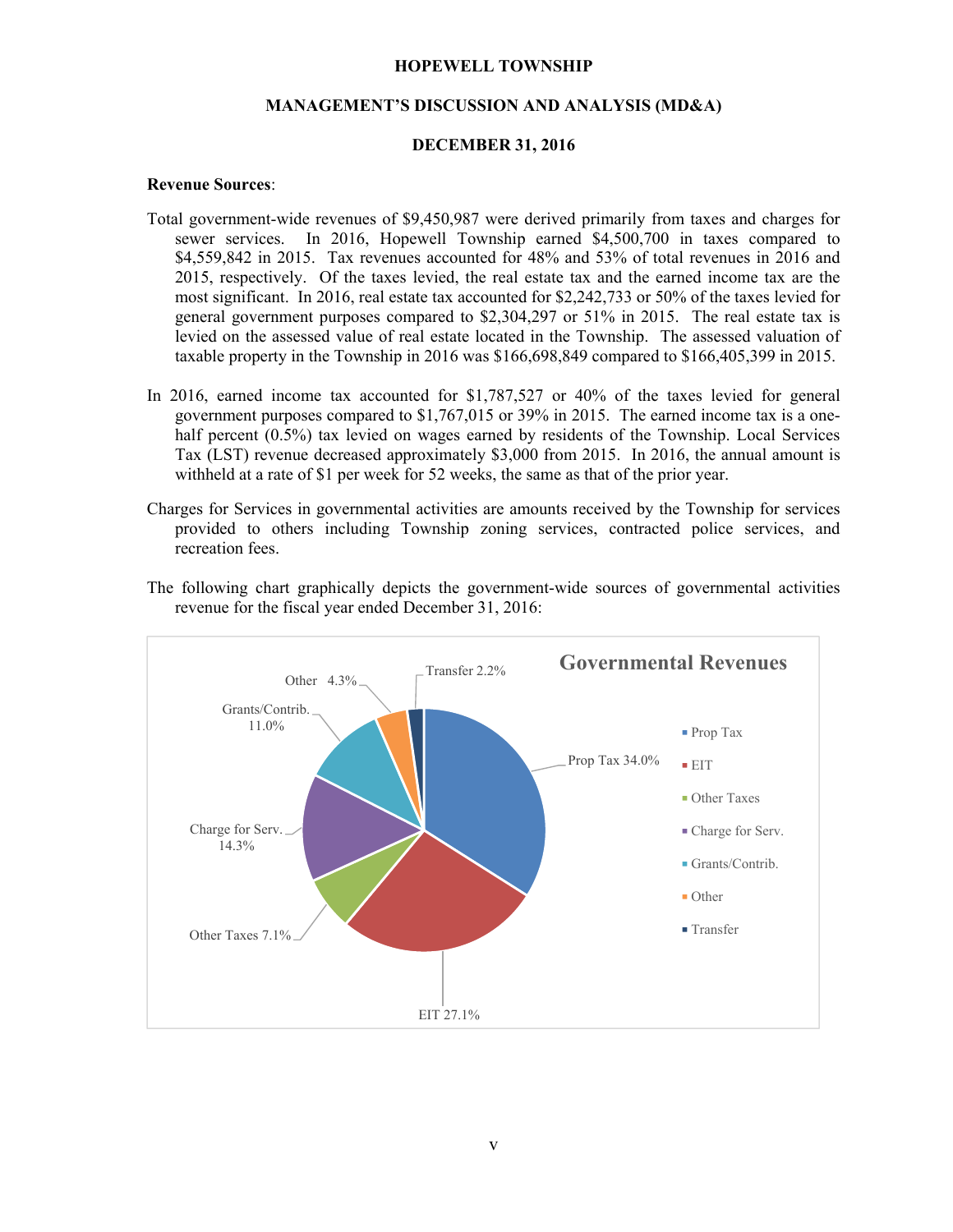#### **MANAGEMENT'S DISCUSSION AND ANALYSIS (MD&A)**

## **DECEMBER 31, 2016**

#### **Program Expenses:**

- Program expenses reflect the delivery of a wide range of services by the Township to its residents with the largest portion of the expenditures being for public safety (51%). Other significant areas of program expenses include public works-highways (22%), which represent the cost of road maintenance and repair, and general government (15%), representing the administrative costs and salary and benefits provided to Township administrative employees.
- Total expenses for all governmental activity programs in 2016 were \$5,278,909, which represented an increase of \$208,121 over the \$5,070,788 recognized in 2015. The increase is due in large part to an increase in expenses regarding contracted services related to zoning.

The following chart graphically depicts the government-wide expenditures for various programs of governmental activities for the fiscal year ended December 31, 2016:



#### **Governmental Activities**

- The tables below present the expenses of both the Governmental Activities and the Business-type Activities of the Township.
- Table A-3 shows the Township's major functions as well as each program's net cost (total cost less revenues generated by the activities of the function). This table also shows the net costs offset by the other unrestricted grants, subsidies and contributions to show the remaining financial needs supported by local taxes and other miscellaneous revenues.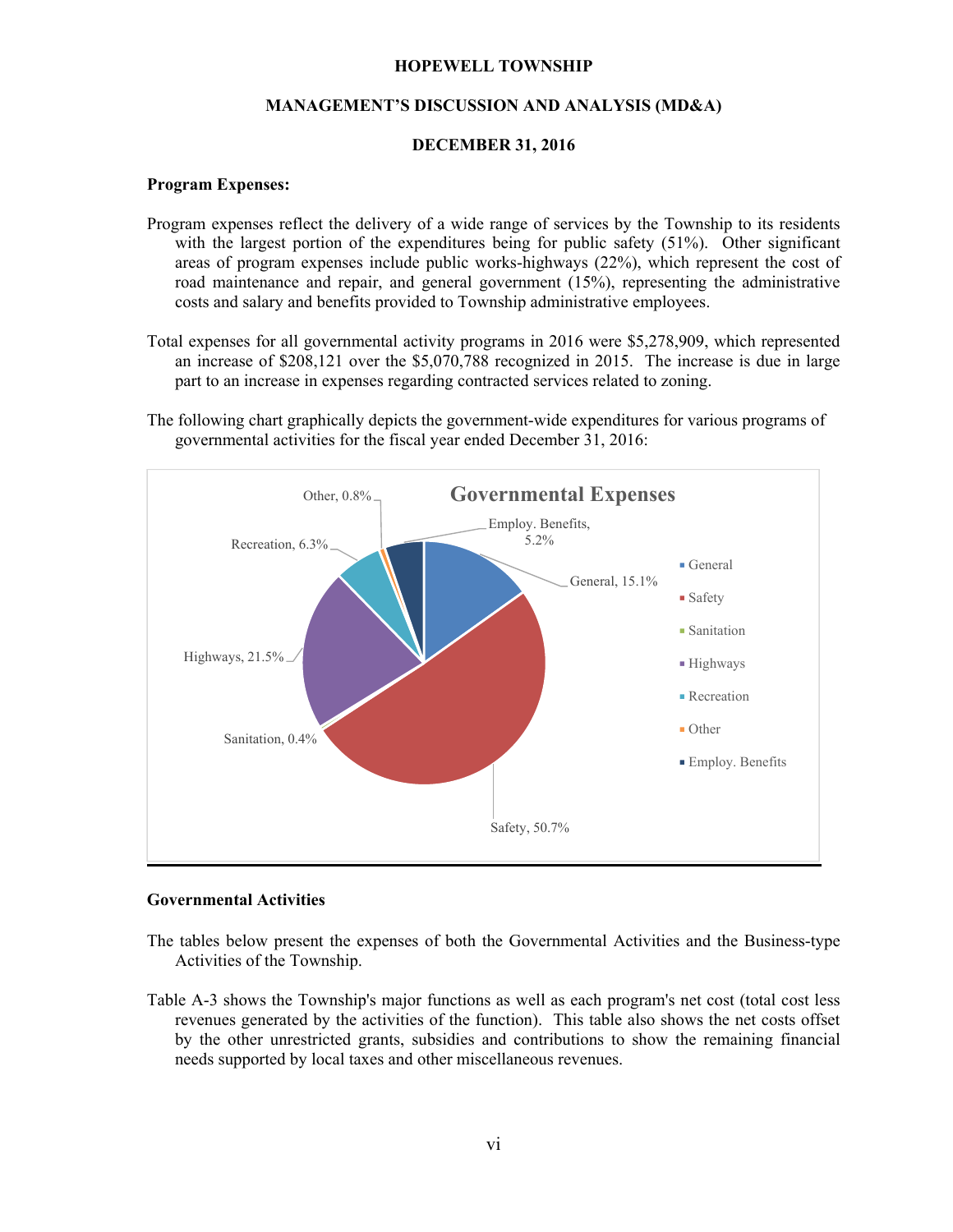#### **MANAGEMENT'S DISCUSSION AND ANALYSIS (MD&A)**

## **DECEMBER 31, 2016**

# Table A-3 Fiscal Years ended December 31, 2016 and 2015 Governmental Activities

| <b>Functions/Programs</b>            |               | <b>Total Cost of Services</b> | <b>Net Cost (Revenue) of Services</b> |                 |  |  |  |  |
|--------------------------------------|---------------|-------------------------------|---------------------------------------|-----------------|--|--|--|--|
|                                      | 2016          | 2015                          | 2016                                  | 2015            |  |  |  |  |
| General Government                   | \$<br>799,323 | S<br>693,935                  | S<br>288,284                          | \$<br>693,876   |  |  |  |  |
| Public Safety                        | 2,677,258     | 2,200,242                     | 2,510,985                             | 1,956,692       |  |  |  |  |
| Public Works - Sanitation            | 22,933        | 20,734                        | (491, 572)                            | (174, 150)      |  |  |  |  |
| Public Works - Highways              | 1,135,238     | 1,156,849                     | 717,432                               | 781,044         |  |  |  |  |
| Culture-Recreation                   | 330,766       | 343,434                       | 272,387                               | 300,461         |  |  |  |  |
| Interest on Long-Term Debt           | 27,115        | 38,707                        | 27,115                                | 38,707          |  |  |  |  |
| <b>Unallocated Employee Benefits</b> | 276,347       | 610,994                       | 276,347                               | 610,994         |  |  |  |  |
| Miscellaneous                        | 9,929         | 5,893                         | 9,929                                 | 5,893           |  |  |  |  |
| Total governmental activities        | 5,278,909     | \$5,070,788                   | 3,610,907<br>\$                       | \$<br>4,213,517 |  |  |  |  |
| Less:                                |               |                               |                                       |                 |  |  |  |  |
| Unrestricted grants, subsidies       |               |                               | $\mathbf{0}$                          | $\theta$        |  |  |  |  |
| Total needs from local taxes and     |               |                               |                                       |                 |  |  |  |  |
| other revenues                       |               |                               | 3,610,907                             | 4,213,517<br>S  |  |  |  |  |

#### **Business-type Activities**

Table A-4 reflects the activities of the Sewer System, the only Business-type activity of the Township.

## Table A-4 Fiscal Years ended December 31, 2016 and 2015 Business-type Activities

| <b>Functions/Programs</b>             | <b>Total Cost of Services</b> |    |           | <b>Net Cost (Revenue) of Services</b> |            |   |            |  |  |
|---------------------------------------|-------------------------------|----|-----------|---------------------------------------|------------|---|------------|--|--|
|                                       | 2016                          |    | 2015      | 2016                                  |            |   | 2015       |  |  |
| Sewer System                          | 2,557,075                     | S. | 2,556,037 | \$                                    | (439, 239) | S | (333, 448) |  |  |
| Less:                                 |                               |    |           |                                       |            |   |            |  |  |
| <b>Investment Earnings</b>            | 0                             |    | 0         |                                       | (2,533)    |   | (461)      |  |  |
| Interfund Transfers                   | 0                             |    | 0         |                                       | 140,301    |   | 150,822    |  |  |
| Miscellaneous Income                  |                               |    | 0         |                                       | 0          |   | (767)      |  |  |
| <b>Total Business-type Activities</b> | 2,557,075                     |    | 2,556,037 |                                       | (301, 471) |   | (183, 854) |  |  |

The cost of services for the sewer fund in 2016 increased by \$1,038 compared to 2015. The Township continues to concentrate on controlling costs where possible.

The Statement of Revenues, Expenses, and Changes in Fund Net Position for this proprietary fund (see page 11) will further detail the actual results of operations.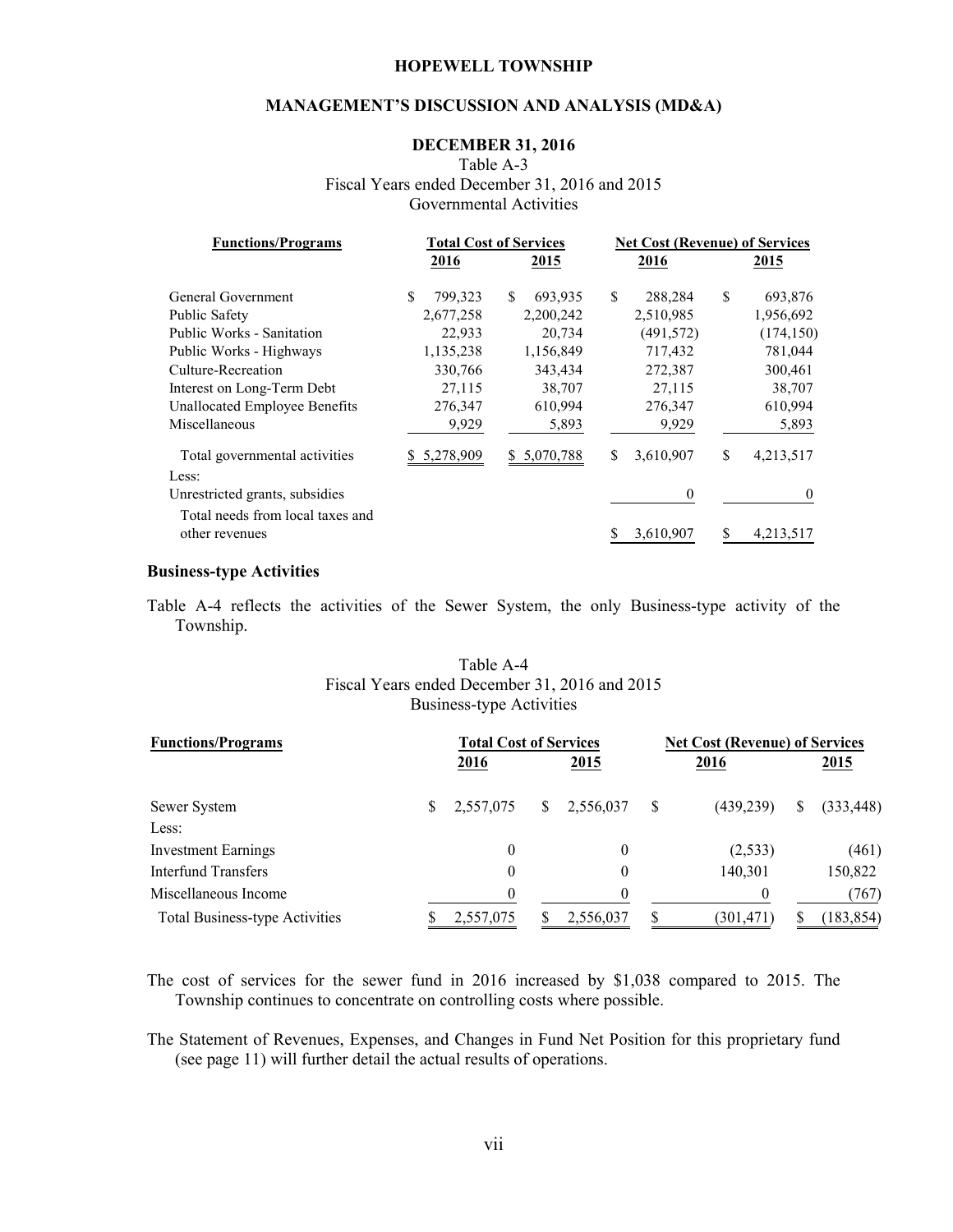#### **MANAGEMENT'S DISCUSSION AND ANALYSIS (MD&A)**

# **DECEMBER 31, 2016**

#### **THE TOWNSHIP FUNDS**

At December 31, 2016, the Township's governmental funds reported a combined fund balance of \$4,951,192, which is an increase of \$1,256,054 from 2015. Of the combined total fund balance, \$2,376,260 (48%) represents unassigned general fund balance, meaning that these funds are available to meet the current or future needs of the Township's general fund. Fund balance of \$41,638 is classified as non-spendable as it represents prepaid insurance expense. Fund balance of \$2,115,054 is committed by the Board of Supervisors to be used specifically for future capital projects, park projects, and sewer capital projects of the Township. Fund balance of \$418,240 is classified as restricted because it represents funds received through the State's liquid fuels fund to be used only to reimburse the Township for road-related expenditures.

#### **General Fund Budgetary Highlights**

- A schedule showing the Township's annual budget amounts compared with actual results is provided on Page 13. The Township's general fund actual revenues were \$230,984 (4.4%) more than budgeted amounts. Revenues were higher than expected due, in large part, to the Township receiving more revenue fees related to public zoning.
- General fund expenditures and other financing sources (uses) were \$422,054 (7.8%) favorable to budget. Public safety's unfavorable actual-to-budget was mainly due to more than expected expenses related to code enforcement as well as higher than expected police salaries and equipment purchases. For Public Works-Highways, the variance is mostly due to lower than anticipated expenses for road improvements and materials and supplies.

# **CAPITAL ASSET AND DEBT ADMINISTRATION**

#### **Capital Assets**

At December 31, 2016, the Township had \$16,852,346 invested in a broad range of capital assets, including land, buildings, and furniture and equipment.

|                                 | 2016            |   | 2015       |
|---------------------------------|-----------------|---|------------|
| Land                            | \$<br>1,621,037 | S | 1,621,038  |
| Building and Improvements       | 1,137,539       |   | 1,239,646  |
| <b>Equipment and Vehicles</b>   | 763,499         |   | 842,588    |
| Infrastructure                  | 13,308,901      |   | 13,741,543 |
| <b>Construction in Progress</b> | 21,370          |   | 21,370     |
| Total                           | 16,852,346      |   | 17,466,185 |

Table A-5 Capital assets - net of depreciation

#### **Debt**

As of January 1, 2016, the Township had total outstanding bonds payable of \$9,467,604. During the year the Township made scheduled payments against bond principal of \$806,344 resulting in outstanding bonds payable of \$8,661,260 as of December 31, 2016.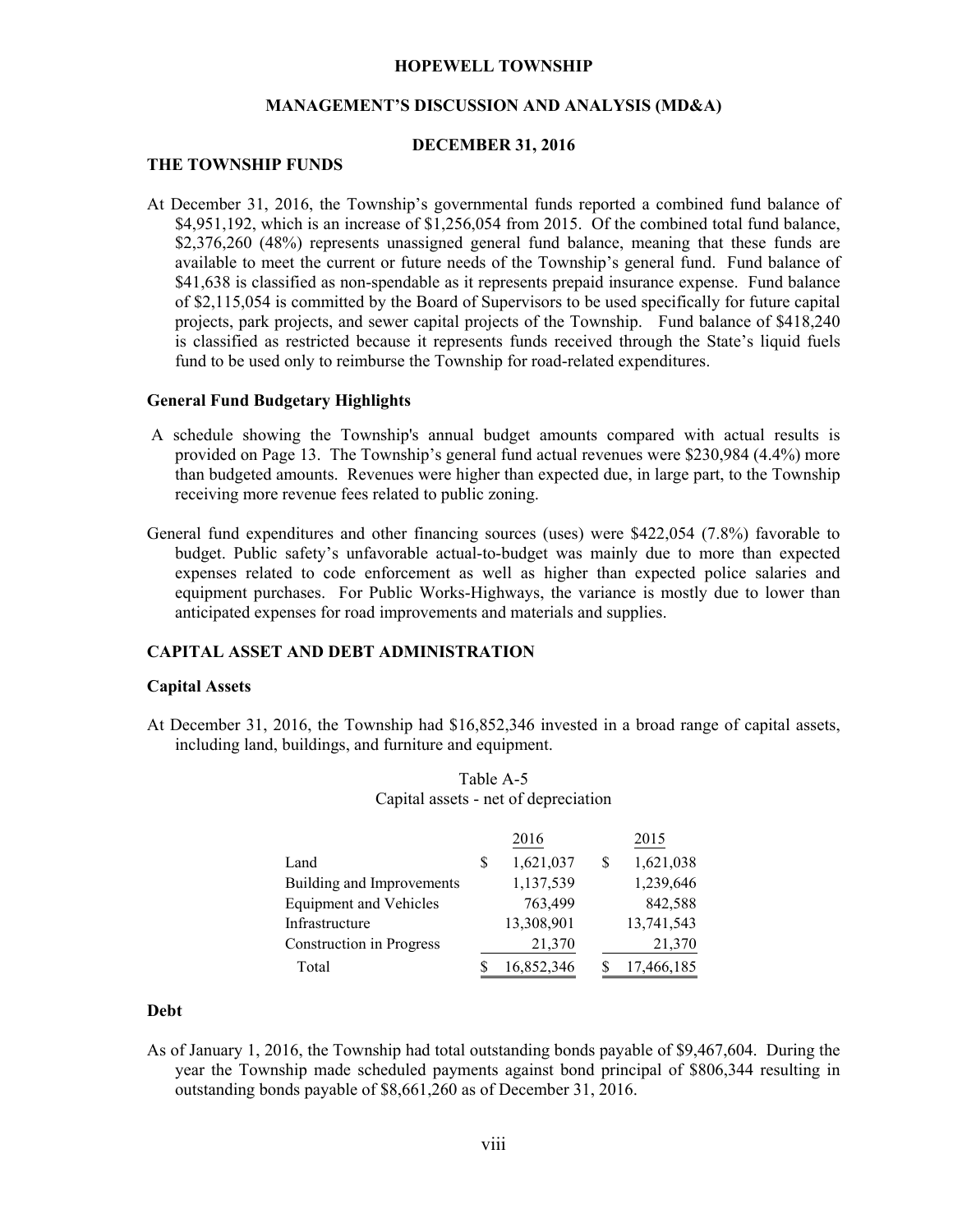#### **MANAGEMENT'S DISCUSSION AND ANALYSIS (MD&A)**

# **DECEMBER 31, 2016**

- Other obligations include outstanding capital leases of \$208,003, accrued vacation pay and sick leave for specific employees of the Township of \$619,836 and accrued liabilities for other postemployment benefits of \$33,552.
- More detailed information about our long-term liabilities is included in Notes 7 through 10 of the financial statements.

# **ECONOMIC FACTORS AND NEXT YEAR'S BUDGETS AND RATES**

- It is the Township's plan that future developments with housing plans, apartments, and senior living will offset the increases in costs that the Township may incur due to normal inflation. Management reserves the right to review possible future sewer rate and tax increases to offset future costs for the maintenance and improvement of roads and sewer plant operations.
- The General Fund revenue budget for 2017 is \$5,457,523, which is only \$53,811 more than the revenue budget for 2016. This represents a 1% increase in budgeted revenues when compared to the previous year and is primarily due to the fact the Township anticipates a "leveling out" of earned income tax revenues from the previous year's budget. The General Fund expenditure budget for the year 2017 is \$6,543,194, which is \$814,794 higher than the budget in 2016, or a 14.2% increase in expenses compared to the previous year. This signals that the Board of Commissioners is putting a lot of emphasis in 2017 on road improvements and providing resident benefits to the taxpayers.
- In addition to the General Fund, the Township has budgeted for 2017 \$3,465,050 in Sewer Fund revenues, which is \$572,800 more than the revenue budget for 2016. This represents a 20% increase when compared with the previous year. The Sewer Fund budgeted \$2,941,079 in expenditures in 2017, which is 0.8% increase when compared to previous year. This indicates no major itemized increases and continued fiscal awareness by the Board. In 2017, the Township has allocated \$50,140 out of its General Capital Reserve Fund for emergency projects, \$82,305 out of its Park Fund for 2017 park expansion and \$300,550 out of its State Fund for lighting and winter maintenance.
- The Hopewell Township Board of Commissioners and the Management Team continued to promote Hopewell Township and pursue new development during 2017. The cost of doing business within Hopewell Township posed a challenge for the Board of Commissioners throughout 2016. The Board of Commissioners meticulously scrutinizes each budget line item, and every effort is made to minimize expenses, increase efficiency, and continue to maintain the same level of excellent public service. The Hopewell Township Board of Commissioners developed a Strategic Marketing Plan in 2015, which the Management Team continues to abide by. A joint effort between the Hopewell Township Board of Commissioners and the Management Team enables the current tax rate of 14 mills and the current residential sanitary sewer rate to be maintained. During 2017, the Hopewell Township Board of Commissioners and Management Team will continue to work together to take advantage of Hopewell Township's assets and maximize personnel productivity most efficiently. The goal of "working smart, but working economically efficient" will be the theme going forth.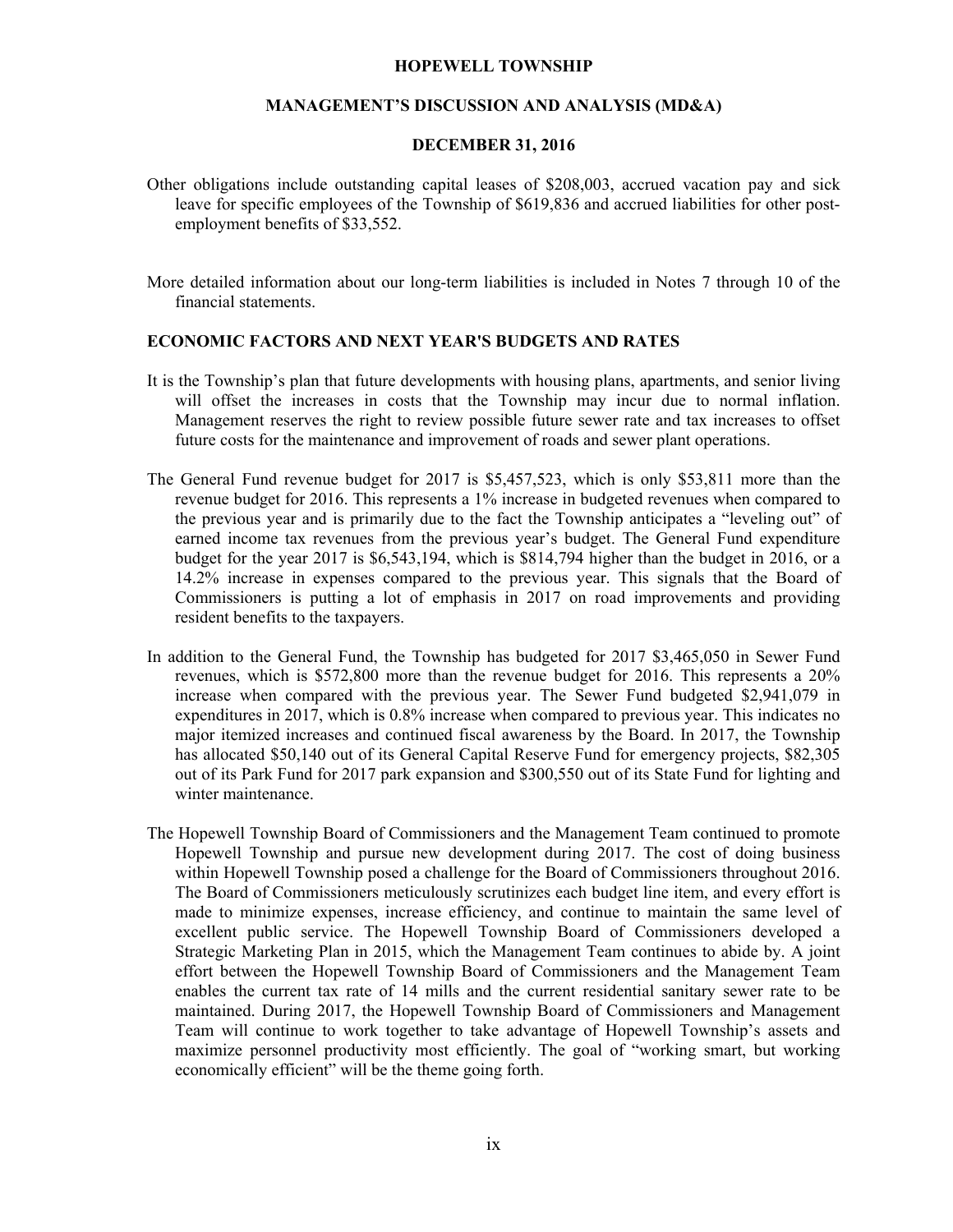#### **MANAGEMENT'S DISCUSSION AND ANALYSIS (MD&A)**

#### **DECEMBER 31, 2016**

- The Administration goal for 2017 is to continue to pursue cost-saving measures in both the General Fund and the Sewer Fund in an effort to keep taxes uniform and avoid the need for a property tax increase. The Hopewell Township Marketing Strategic Plan emphasizes partnering with local, state, and federal agencies and private development groups to pursue development along the Interstate 376 corridor, solicit new businesses for the Hopewell Industrial Park, as well as developing projects and applying for grant funds to continue improvements to the "hidden treasure" that is Hopewell Community Park. During 2015-2016, Phase 1 and Phase 2 of the Clairmont Manor development have been constructed. The Clairmont Manor development will contain 110 new single-family residential homes. The Kane at Gray's Landing project includes 222 luxury apartments and a clubhouse/pool located at the site of the former Kane Road Drive-In. Esmark Realty, LLC has received approval to build a Medical Building upon property within the Hopewell Industrial Park along State Route 151. PGT Trucking has submitted a Land Development Plan to construct a National Truck Training Center with parking lot, impervious practice/maneuvering areas for the Truck Driving School, truck parking, a supporting Hotel with parking lot, connecting roadways, utilities, and storm water management facilities upon 68 acres within the Hopewell Industrial Park. Hopewell Township submitted a DCNR Grant Application for construction of an Amphitheater and related amenities at Hopewell Community Park. The Hopewell Township Board of Commissioners and Management personnel are in the process of pursuing a Hotel development, a Senior Living facility, and additional luxury/upscale housing options.
- The Board of Commissioners believes that Hopewell Township is at an important crossroads with regard to commercial development, residential housing expansion, and business growth. Continued efforts to pursue attainable and realistic development options will place Hopewell Township is in a great position to achieve the goals set forth in the Strategic Marketing Plan. If Hopewell Township's pursuit of new residential, business, and commercial development is successful, Hopewell Township will be able to provide economic security for its residents. As the tax base grows due to the addition of new residential, business, and commercial development, the tax rate and the sanitary sewer rate should remain stable. Consequently, new jobs will be created and new residents and employees will patronize local businesses during 2017 and in many years to come.

#### **CONTACTING THE TOWNSHIP FINANCIAL MANAGEMENT**

Our financial report is designed to provide our citizens, taxpayers, investors, and creditors with a general overview of the Township's finances and to show the Board's accountability for the money it receives. If you have questions about this report or wish to request additional financial information, please contact Norm Kraus, Township Manager at Hopewell Township, 1700 Clark Boulevard, Aliquippa, PA 15001-4298. Information can also be obtained from the following website: www.hopewelltwp.com.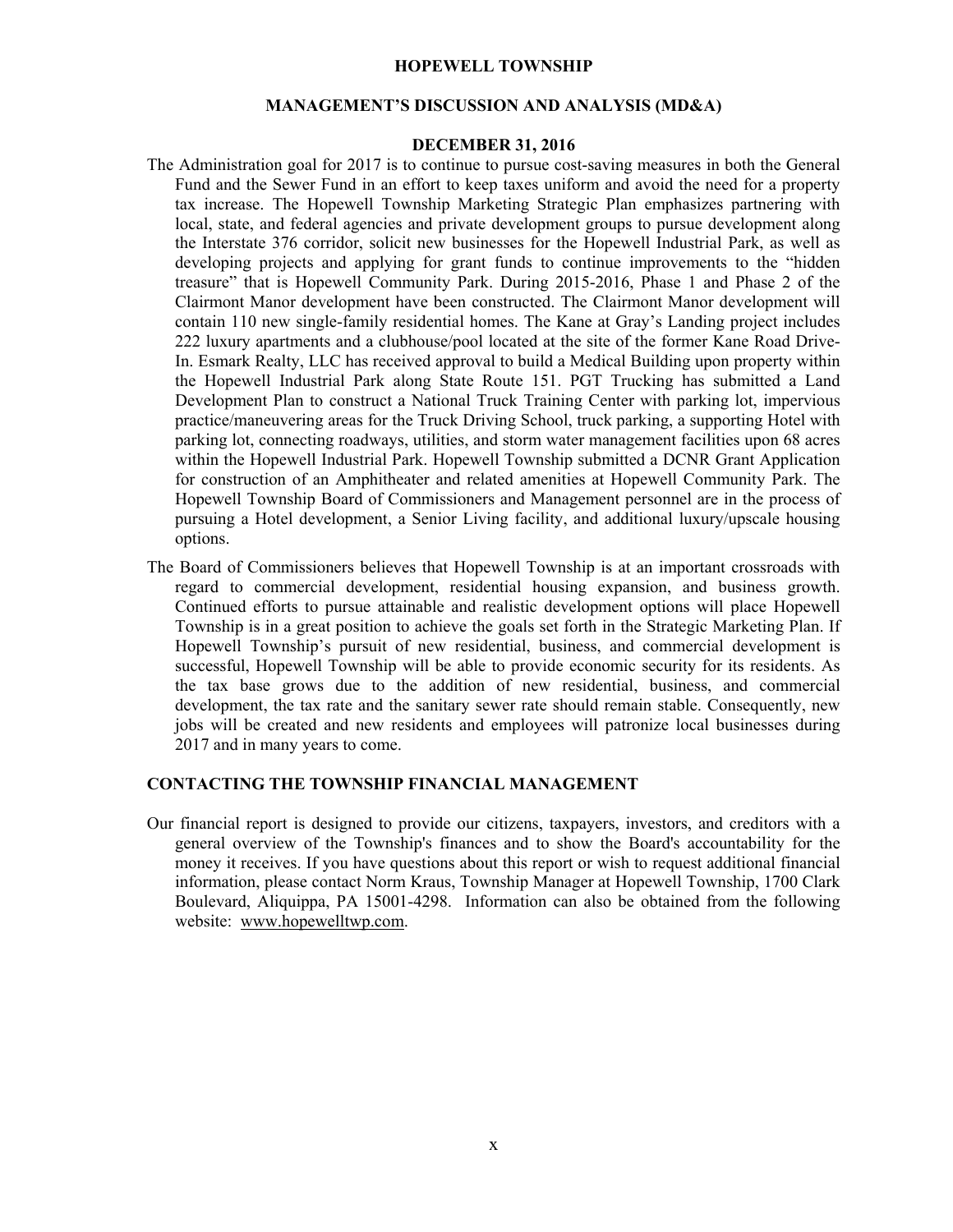# **STATEMENT OF NET POSITION**

#### **DECEMBER 31, 2016**

|                                                        |    | Governmental      | <b>Business-type</b> |    |            |
|--------------------------------------------------------|----|-------------------|----------------------|----|------------|
|                                                        |    | <b>Activities</b> | <b>Activities</b>    |    | Total      |
| <b>ASSETS</b>                                          |    |                   |                      |    |            |
| <b>Current Assets</b>                                  |    |                   |                      |    |            |
| Cash and Cash Equivalents                              | \$ | 4,753,940         | \$<br>795,187        | \$ | 5,549,127  |
| <b>Accounts Receivable</b>                             |    | 75,042            | 645,066              |    | 720,108    |
| <b>Taxes Receivable</b>                                |    | 504,800           | $\mathbf{0}$         |    | 504,800    |
| <b>Internal Balances</b>                               |    | 1,477             | (1, 477)             |    | $\bf{0}$   |
| <b>Other Current Assets</b>                            |    | 41,638            | 17,663               |    | 59,301     |
| <b>Total Current Assets</b>                            | \$ | 5,376,897         | \$<br>1,456,439      | \$ | 6,833,336  |
| <b>Noncurrent Assets</b>                               |    |                   |                      |    |            |
| Land                                                   | \$ | 1,530,899         | \$<br>90,138         | \$ | 1,621,037  |
| Building & Building Improvements (net of depreciation) |    | 654,140           | 483,399              |    | 1,137,539  |
| Equipment and Vehicles (net of depreciation)           |    | 589,968           | 173,531              |    | 763,499    |
| Infrastructure (net of depreciation)                   |    | 2,812,870         | 10,496,031           |    | 13,308,901 |
| Construction in Progress                               |    | $\boldsymbol{0}$  | 21,370               |    | 21,370     |
| <b>Total Noncurrent Assets</b>                         | S  | 5,587,877         | \$<br>11,264,469     | S  | 16,852,346 |
| <b>TOTAL ASSETS</b>                                    | S  | 10,964,774        | \$<br>12,720,908     | S  | 23,685,682 |
| <b>LIABILITIES</b>                                     |    |                   |                      |    |            |
| <b>Current Liabilities</b>                             |    |                   |                      |    |            |
| Accounts Payable                                       | \$ | 116,068           | \$<br>282,460        | \$ | 398,528    |
| Accrued Salaries and Benefits                          |    | 50,614            | 12,185               |    | 62,799     |
| Payroll Deductions & Withholdings                      |    | 14,450            | 323                  |    | 14,773     |
| Other Current Liabilities                              |    | 43,053            | 28,437               |    | 71,490     |
| Bonds Payable                                          |    | 289,128           | 552,300              |    | 841,428    |
| Leases Payable                                         |    | 68,856            | 19,084               |    | 87,940     |
| <b>Total Current Liabilities</b>                       | \$ | 582,169           | \$<br>894,789        | \$ | 1,476,958  |
| <b>Noncurrent Liabilities</b>                          |    |                   |                      |    |            |
| Bonds Payable                                          | \$ | 756,462           | \$<br>7,063,370      | \$ | 7,819,832  |
| Add: Premium on Bonds                                  |    | 50,760            | 86,724               |    | 137,484    |
| Leases Payable                                         |    | 79,570            | 40,493               |    | 120,063    |
| Other Post Employment Benefit Liability                |    | 28,319            | 5,233                |    | 33,552     |
| <b>Accumulated Compensated Absences</b>                |    | 461,271           | 158,565              |    | 619,836    |
| <b>Total Noncurrent Liabilities</b>                    | \$ | 1,376,382         | \$<br>7,354,385      | \$ | 8,730,767  |
| <b>TOTAL LIABILITIES</b>                               | \$ | 1,958,551         | \$<br>8,249,174      | \$ | 10,207,725 |
|                                                        |    |                   |                      |    |            |
| <b>NET POSITION</b>                                    |    |                   |                      |    |            |
| Net Investment in Capital Assets<br>Restricted for:    | \$ | 4,343,101         | \$<br>3,502,498      | \$ | 7,845,599  |
|                                                        |    |                   |                      |    |            |
| Special Revenue Fund                                   |    | 418,240           | $\boldsymbol{0}$     |    | 418,240    |
| Unrestricted                                           |    | 4,244,882         | 969,236              |    | 5,214,118  |
| <b>TOTAL NET POSITION</b>                              | \$ | 9,006,223         | \$<br>4,471,734      |    | 13,477,957 |
| TOTAL LIABILITIES AND NET POSITION                     | S. | 10.964,774        | \$<br>12,720,908     | S. | 23,685,682 |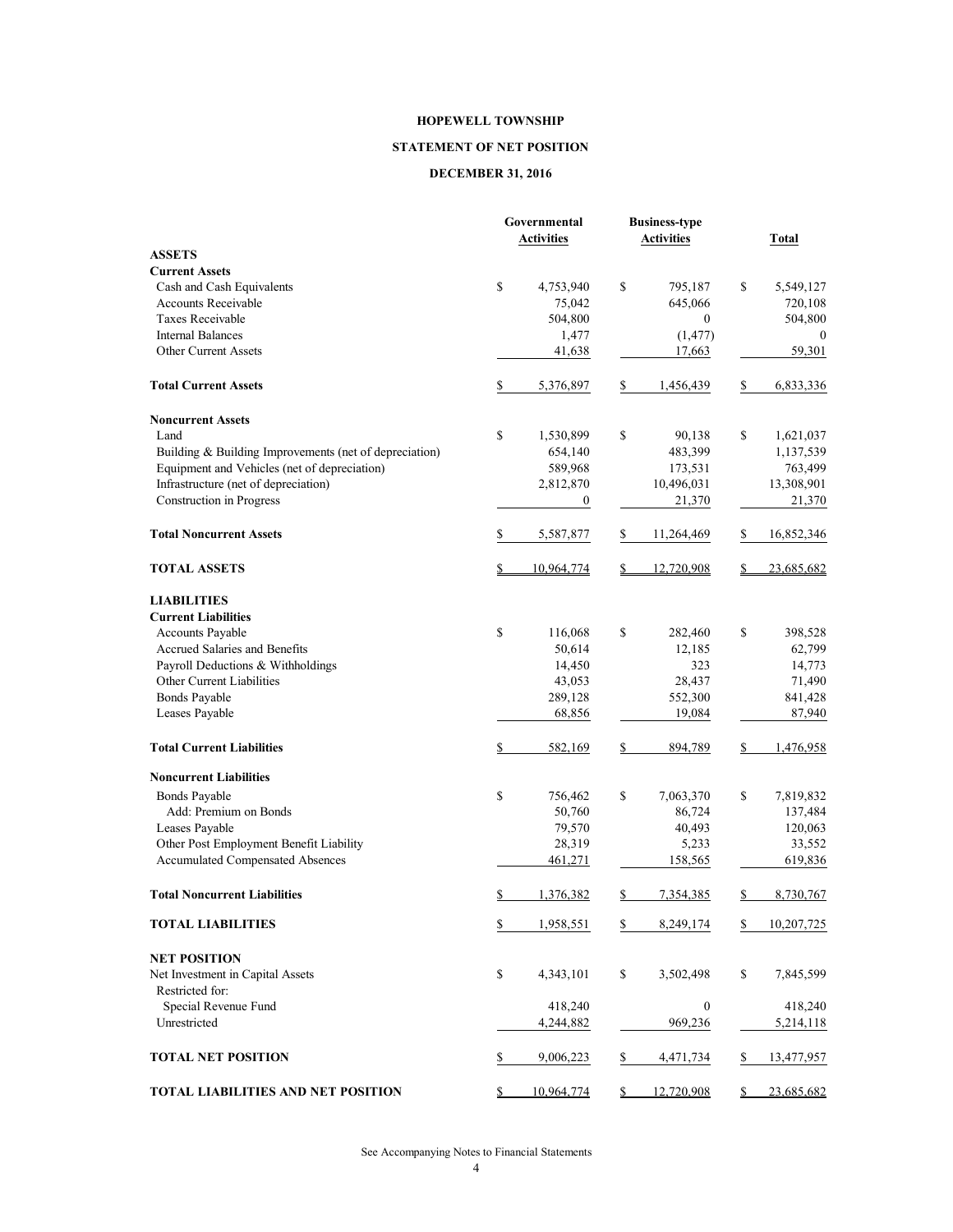#### **STATEMENT OF ACTIVITIES**

#### **YEAR ENDED DECEMBER 31, 2016**

|                                             |        |                                                                          |                    |                  | <b>Program Revenues</b>        |                              |                  | Net (Expense) Revenue and<br><b>Changes in Net Assets</b> |                   |                      |                   |    |              |
|---------------------------------------------|--------|--------------------------------------------------------------------------|--------------------|------------------|--------------------------------|------------------------------|------------------|-----------------------------------------------------------|-------------------|----------------------|-------------------|----|--------------|
|                                             |        |                                                                          | <b>Charges for</b> |                  | Operating<br><b>Grants</b> and | Capital<br><b>Grants</b> and |                  |                                                           | Governmental      | <b>Business-type</b> |                   |    |              |
| <b>Functions/Programs</b>                   |        | <b>Expenses</b>                                                          |                    | <b>Services</b>  | <b>Contributions</b>           | <b>Contributions</b>         |                  |                                                           | <b>Activities</b> |                      | <b>Activities</b> |    | <b>Total</b> |
| <b>Primary Government:</b>                  |        |                                                                          |                    |                  |                                |                              |                  |                                                           |                   |                      |                   |    |              |
| Governmental Activities:                    |        |                                                                          |                    |                  |                                |                              |                  |                                                           |                   |                      |                   |    |              |
| General Government                          | \$     | 799,323                                                                  | \$                 | 303,737          | \$<br>207,302                  | \$                           | $\Omega$         | S                                                         | (288, 284)        | \$                   | $\mathbf{0}$      | \$ | (288, 284)   |
| <b>Public Safety</b>                        |        | 2,677,258                                                                |                    | 65,107           | 101,166                        |                              | $\Omega$         |                                                           | (2,510,985)       |                      | $\mathbf{0}$      |    | (2,510,985)  |
| Public Works - Sanitation                   |        | 22,933                                                                   |                    | 514,505          | $\theta$                       |                              | $\Omega$         |                                                           | 491,572           |                      | $\Omega$          |    | 491,572      |
| Public Works - Highways                     |        | 1,135,238                                                                |                    | 1,504            | 416,302                        |                              | $\Omega$         |                                                           | (717, 432)        |                      | $\Omega$          |    | (717, 432)   |
| Culture - Recreation                        |        | 330,766                                                                  |                    | 58,379           |                                |                              | 0                |                                                           | (272, 387)        |                      | $\Omega$          |    | (272, 387)   |
| Interest                                    |        | 27,115                                                                   |                    | $\mathbf{0}$     | $\theta$                       |                              | $\Omega$         |                                                           | (27, 115)         |                      | $\Omega$          |    | (27, 115)    |
| Unallocated Employee Benefits and Insurance |        | 276,347                                                                  |                    | $\mathbf{0}$     | $\theta$                       |                              | $\Omega$         |                                                           | (276, 347)        |                      | $\theta$          |    | (276, 347)   |
| Miscellaneous                               |        | 9,929                                                                    |                    | $\boldsymbol{0}$ | $\theta$                       |                              | $\theta$         |                                                           | (9,929)           |                      | $\boldsymbol{0}$  |    | (9,929)      |
| <b>Total Governmental Activities</b>        | \$     | 5,278,909                                                                | \$                 | 943,232          | \$<br>724,770                  | \$                           | $\boldsymbol{0}$ | S                                                         | (3,610,907)       | \$                   | $\mathbf{0}$      | \$ | (3,610,907)  |
| <b>Business-type Activities:</b>            |        |                                                                          |                    |                  |                                |                              |                  |                                                           |                   |                      |                   |    |              |
| Sewer/Wastewater                            |        | 2,557,075                                                                | S.                 | 2,956,942        | \$<br>39,372                   | \$                           | $\boldsymbol{0}$ |                                                           | $\boldsymbol{0}$  | \$                   | 439,239           |    | 439,239      |
| <b>Total Business-type Activities</b>       |        | 2,557,075                                                                | \$                 | 2,956,942        | \$<br>39,372                   | \$                           | $\mathbf{0}$     |                                                           | $\theta$          | $\mathbb S$          | 439,239           | \$ | 439,239      |
| <b>Total Primary Government</b>             |        | 7,835,984                                                                |                    | 3,900,174        | \$<br>764,142                  | \$                           | $\mathbf{0}$     |                                                           | (3,610,907)       | \$                   | 439,239           | \$ | (3,171,668)  |
|                                             | Taxes: | <b>General Revenues:</b>                                                 |                    |                  |                                |                              |                  |                                                           |                   |                      |                   |    |              |
|                                             |        | Property taxes, levied for general purposes, net                         |                    |                  |                                |                              |                  | $\mathbf S$                                               | 2,242,733         | \$                   | $\mathbf{0}$      | \$ | 2,242,733    |
|                                             |        | Other taxes levied for general purposes, net                             |                    |                  |                                |                              |                  |                                                           | 2,257,967         |                      | $\theta$          |    | 2,257,967    |
|                                             |        | Licenses and permits                                                     |                    |                  |                                |                              |                  |                                                           | 162,625           |                      | $\bf{0}$          |    | 162,625      |
|                                             |        | Fines and forfeits                                                       |                    |                  |                                |                              |                  |                                                           | 25,335            |                      | $\Omega$          |    | 25,335       |
|                                             |        | Interest, rents and royalties                                            |                    |                  |                                |                              |                  |                                                           | 11,383            |                      | 2,533             |    | 13,916       |
|                                             |        | Refunds of prior year expenses/(revenues)                                |                    |                  |                                |                              |                  |                                                           | 83,979            |                      | $\Omega$          |    | 83,979       |
|                                             |        | Interfund transfers                                                      |                    |                  |                                |                              |                  |                                                           | 140,301           |                      | (140,301)         |    | $\theta$     |
|                                             |        | Miscellaneous income                                                     |                    |                  |                                |                              |                  |                                                           | 114               |                      | $\mathbf{0}$      |    | 114          |
|                                             |        |                                                                          |                    |                  |                                |                              |                  |                                                           |                   |                      |                   |    |              |
|                                             |        | Total general revenues, special items, extraordinary items and transfers |                    |                  |                                |                              |                  | S.                                                        | 4,924,437         | \$                   | (137,768)         | \$ | 4,786,669    |
|                                             |        | <b>Change in Net Position</b>                                            |                    |                  |                                |                              |                  | \$                                                        | 1,313,530         | \$                   | 301,471           | \$ | 1,615,001    |
|                                             |        | <b>Net Position—Beginning of Year</b>                                    |                    |                  |                                |                              |                  |                                                           | 7,692,693         |                      | 4,170,263         |    | 11,862,956   |
|                                             |        | <b>Net Position—End of Year</b>                                          |                    |                  |                                |                              |                  |                                                           | 9,006,223         |                      | 4,471,734         |    | \$13,477,957 |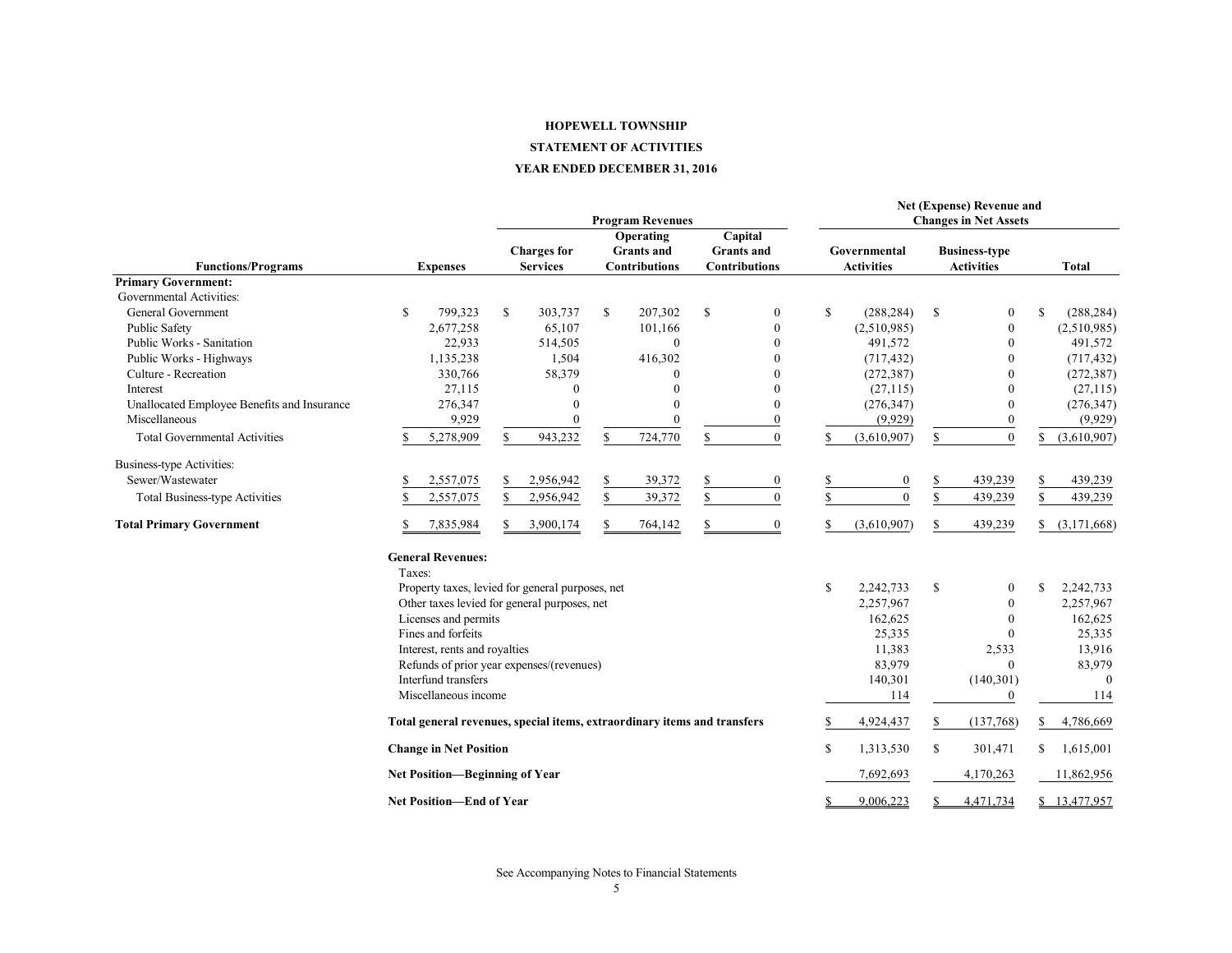# **BALANCE SHEET - GOVERNMENTAL FUNDS**

# **DECEMBER 31, 2016**

| <b>ASSETS</b>                             |    | General          |    | Non-Major<br>Governmental<br>Funds | Total<br>Governmental<br>Funds |           |  |
|-------------------------------------------|----|------------------|----|------------------------------------|--------------------------------|-----------|--|
| Cash and Cash Equivalents                 | \$ | 2,205,545        | \$ | 2,548,395                          | \$                             | 4,753,940 |  |
| <b>Accounts Receivable</b>                |    | 75,042           |    | 0                                  |                                | 75,042    |  |
| <b>Taxes Receivable</b>                   |    | 504,800          |    | $\mathbf{0}$                       |                                | 504,800   |  |
| Due from other funds                      |    | 1,477            |    | 0                                  |                                | 1,477     |  |
| Prepaid Expenses                          |    | 41,638           |    | $\boldsymbol{0}$                   |                                | 41,638    |  |
| <b>Total Assets</b>                       | S  | 2,828,502        | \$ | 2,548,395                          | \$                             | 5,376,897 |  |
| <b>LIABILITIES</b>                        |    |                  |    |                                    |                                |           |  |
| Liabilities                               |    |                  |    |                                    |                                |           |  |
| <b>Accounts Payable</b>                   | \$ | 100,967          | \$ | 15,101                             | \$                             | 116,068   |  |
| Accrued Salaries & Benefits               |    | 50,614           |    | $\theta$                           |                                | 50,614    |  |
| Payroll Deductions & Withholdings         |    | 14,450           |    | $\mathbf{0}$                       |                                | 14,450    |  |
| Other Current Liabilities                 |    | 43,053           |    | $\boldsymbol{0}$                   |                                | 43,053    |  |
| <b>Total Liabilities</b>                  | \$ | 209,084          | \$ | 15,101                             | \$                             | 224,185   |  |
| DEFERRED INFLOWS OF RESOURCES             |    |                  |    |                                    |                                |           |  |
| Unavailable Revenue - Property Taxes      | \$ | 201,520          | \$ | $\mathbf{0}$                       | \$                             | 201,520   |  |
| <b>FUND BALANCES:</b>                     |    |                  |    |                                    |                                |           |  |
| Nonspendable - Prepaid Expenses           | \$ | 41,638           | \$ | $\theta$                           | \$                             | 41,638    |  |
| Restricted - State Fund                   |    | $\mathbf{0}$     |    | 418,240                            |                                | 418,240   |  |
| Committed Fund Balance - Capital Projects |    | $\boldsymbol{0}$ |    | 889,713                            |                                | 889,713   |  |
| Committed Fund Balance - Park Projects    |    | $\mathbf{0}$     |    | 82,329                             |                                | 82,329    |  |
| Committed Fund Balance - Sewer Projects   |    | 0                |    | 1,143,012                          |                                | 1,143,012 |  |
| <b>Unassigned Fund Balance</b>            |    | 2,376,260        |    | $\boldsymbol{0}$                   |                                | 2,376,260 |  |
| <b>Total Fund Balances</b>                | \$ | 2,417,898        | \$ | 2,533,294                          | \$                             | 4,951,192 |  |
| TOTAL LIABILITIES. DEFERRED INFLOWS       |    |                  |    |                                    |                                |           |  |
| OF RESOURCES AND FUND BALANCES            | S  | 2,828,502        | S  | 2,548,395                          | \$                             | 5,376,897 |  |

See Accompanying Notes to Financial Statements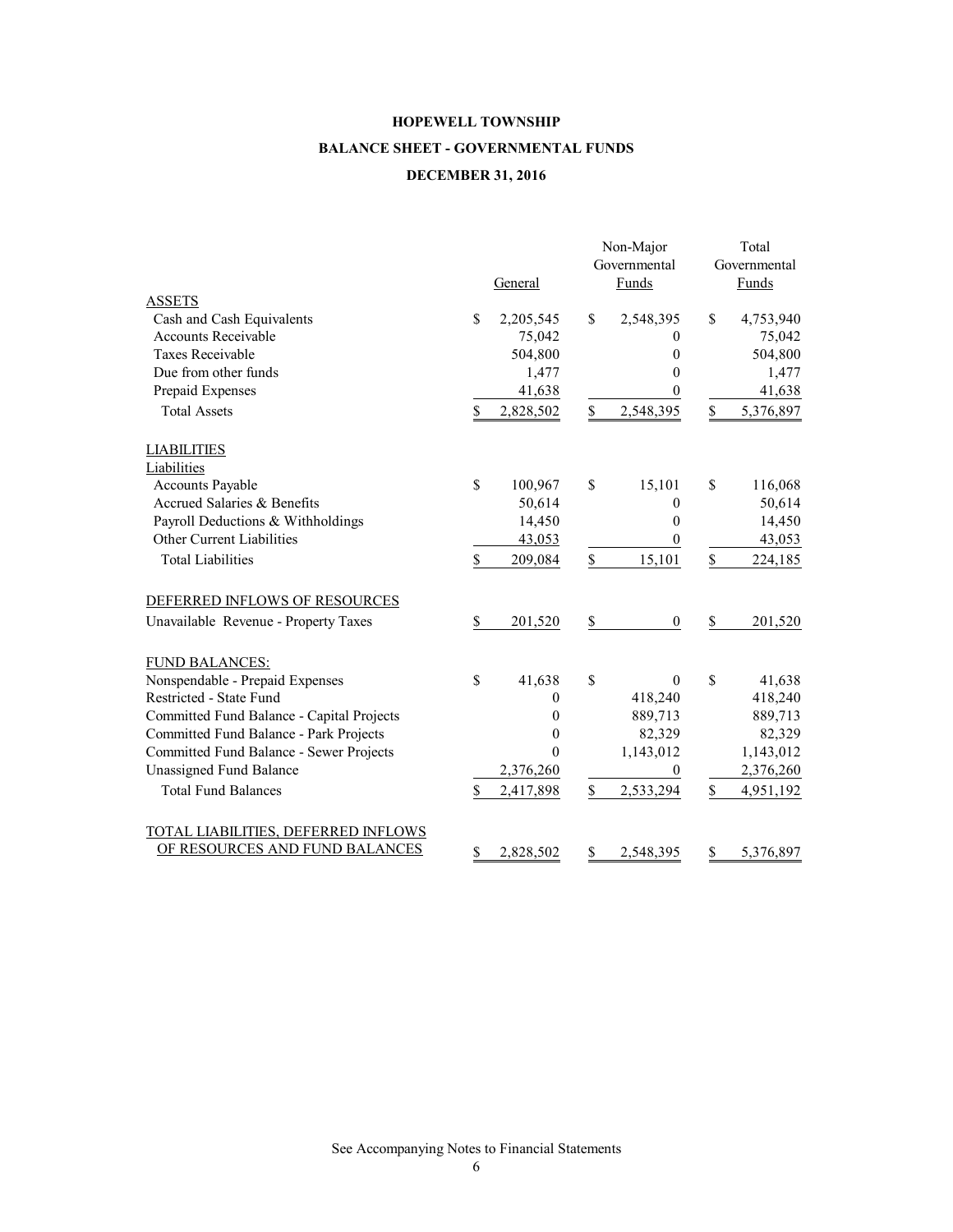## **RECONCILIATION OF THE GOVERNMENTAL FUNDS BALANCE SHEET TO THE STATEMENT OF NET POSITION**

## **DECEMBER 31, 2016**

| <b>TOTAL FUND BALANCES - GOVERNMENTAL FUNDS</b>                                                                                                                                                                                                                                                                                                         |             | \$ | 4,951,192   |
|---------------------------------------------------------------------------------------------------------------------------------------------------------------------------------------------------------------------------------------------------------------------------------------------------------------------------------------------------------|-------------|----|-------------|
| Amounts reported for <i>governmental activities</i> in the statement of<br>net position are different from amounts reported for governmental funds<br>in the balance sheet because:                                                                                                                                                                     |             |    |             |
| Capital assets used in governmental activities are not financial resources                                                                                                                                                                                                                                                                              |             |    |             |
| and therefore are not reported as assets in governmental funds.                                                                                                                                                                                                                                                                                         |             |    |             |
| Add: Capital Assets                                                                                                                                                                                                                                                                                                                                     |             |    | 8,685,909   |
| Deduct: Accumulated Depreciation                                                                                                                                                                                                                                                                                                                        |             |    | (3,098,032) |
| Because some taxes that have been levied are not collected until several months<br>or later after the Township's year-end, they are not considered "available"<br>revenues in the governmental funds. Therefore, in the governmental<br>funds, these amounts are classified as deferred inflows of resources<br>Add: Unavailable Revenue-Property Taxes |             |    | 201,520     |
| Long-term liabilities, including bonds payable, are not due and payable<br>in the current period, and therefore are not reported as liabilities in<br>the governmental funds. Long-term liabilities at year end consist of:<br>Deduct: Bonds Payable, net of discount/premium                                                                           | (1,096,350) |    |             |
| Deduct: Lease Purchase Obligations                                                                                                                                                                                                                                                                                                                      | (148, 426)  |    |             |
| Deduct: Compensated absences                                                                                                                                                                                                                                                                                                                            | (461, 271)  |    |             |
| Deduct: Other Post Employment Benefits                                                                                                                                                                                                                                                                                                                  | (28,319)    |    | (1,734,366) |
| <b>TOTAL NET POSITION - GOVERNMENTAL ACTIVITIES</b>                                                                                                                                                                                                                                                                                                     |             | S. | 9.006.223   |

See Accompanying Notes to Financial Statements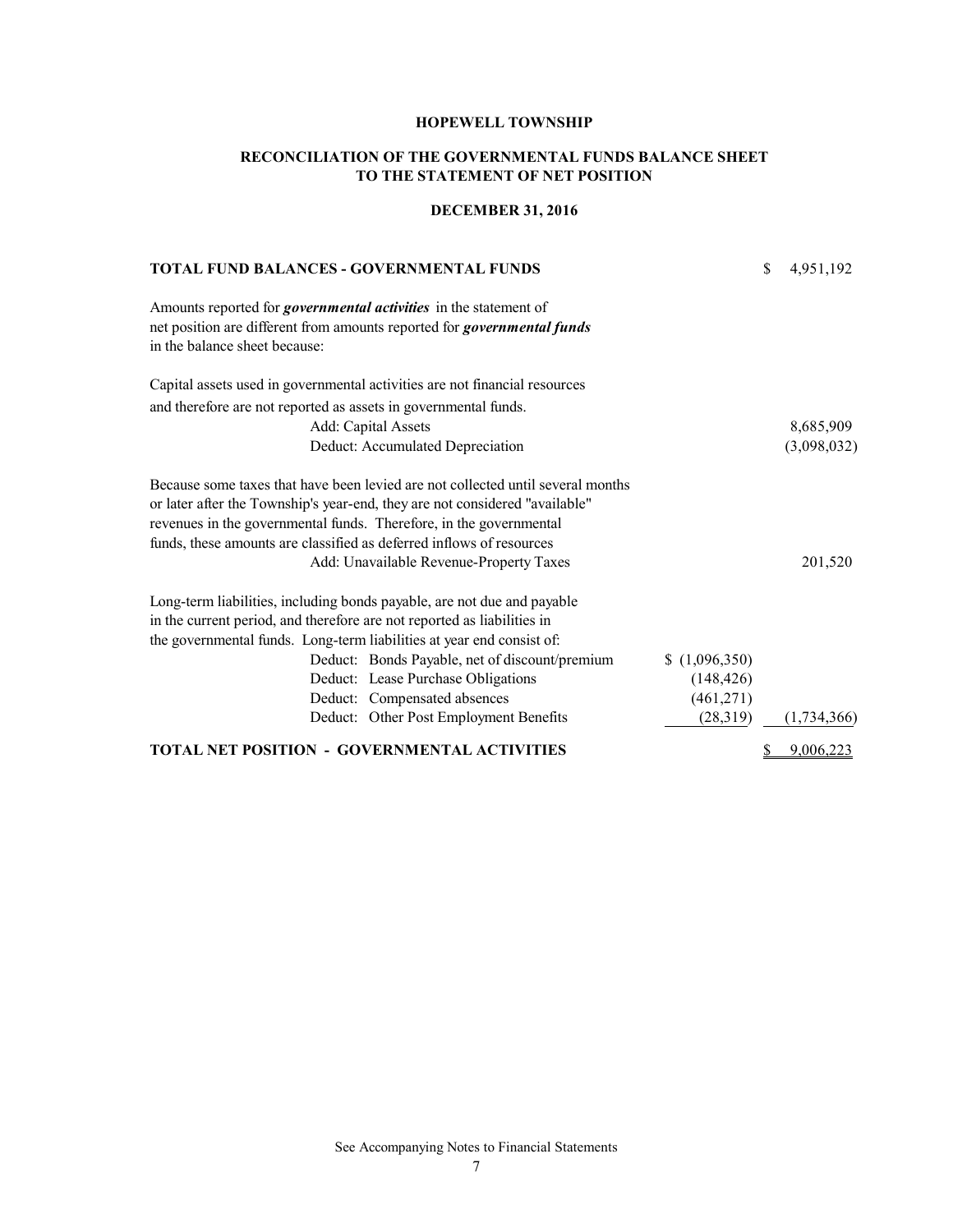# **COMBINED STATEMENT OF REVENUES, EXPENDITURES AND CHANGES IN FUND BALANCES - GOVERNMENTAL FUNDS YEAR ENDED DECEMBER 31, 2016**

|                                                                             |                        | Other                       | Totals                 |
|-----------------------------------------------------------------------------|------------------------|-----------------------------|------------------------|
|                                                                             |                        | Non-Major                   | Governmental           |
|                                                                             | General                | Funds                       | Funds                  |
| <b>REVENUES</b><br>Taxes/Special Assessments                                | \$<br>4,527,469        | \$<br>$\mathbf{0}$          | \$<br>4,527,469        |
| Licenses and Permits                                                        | 162,625                | $\Omega$                    | 162,625                |
| Fines and Forfeits                                                          | 25,335                 | $\mathbf{0}$                | 25,335                 |
| <b>Interest and Rents</b>                                                   | 5,737                  | 5,646                       | 11,383                 |
| Intergovernmental                                                           | 323,445                | 401,325                     | 724,770                |
| Charges for Services                                                        | 428,727                |                             | 943,232                |
| Miscellaneous Revenue                                                       | 114                    | 514,505<br>$\boldsymbol{0}$ | 114                    |
| Contributions                                                               | $\boldsymbol{0}$       | $\boldsymbol{0}$            | $\boldsymbol{0}$       |
|                                                                             |                        |                             |                        |
| <b>Total Revenues</b>                                                       | \$<br>5,473,452        | \$<br>921,476               | \$<br>6,394,928        |
| <b>EXPENDITURES</b>                                                         |                        |                             |                        |
| General Government                                                          | \$<br>784,839          | \$<br>580                   | \$<br>785,419          |
| <b>Public Safety</b>                                                        | 2,770,089              | $\theta$                    | 2,770,089              |
| Public Works - Sanitation                                                   | 22,933                 | $\mathbf{0}$                | 22,933                 |
| Public Works - Highways                                                     | 747,080                | 193,192                     | 940,272                |
| Culture - Recreation                                                        | 331,642                | $\mathbf{0}$                | 331,642                |
| Debt Service:                                                               |                        |                             |                        |
| Interest charged                                                            | 33,473                 | $\theta$                    | 33,473                 |
| Principal Retirement                                                        | 264,127                | $\mathbf{0}$                | 264,127                |
| Unallocated Employee Benefits and Insurance                                 | 275,964                | $\theta$                    | 275,964                |
| Miscellaneous                                                               | 9,929                  | $\overline{0}$              | 9,929                  |
| <b>Total Expenditures</b>                                                   | \$<br>5,240,076        | \$<br>193,772               | \$<br>5,433,848        |
| Excess (deficiency) of revenues over expenditures                           | \$<br>233,376          | \$<br>727,704               | \$<br>961,080          |
|                                                                             |                        |                             |                        |
| <b>OTHER FINANCING SOURCES (USES)</b><br>Proceeds from Fixed Asset Disposal | \$<br>$\boldsymbol{0}$ | \$<br>$\boldsymbol{0}$      | \$<br>$\boldsymbol{0}$ |
| Transfers In                                                                | 146,520                | 200,000                     | 346,520                |
| <b>Transfers Out</b>                                                        | (206, 219)             | $\theta$                    | (206, 219)             |
| Proceeds of General Long Term Debt                                          | 70,694                 | $\theta$                    | 70,694                 |
| Refunds of Prior Year Expenditures/(Receipts)                               | 83,979                 | $\boldsymbol{0}$            | 83,979                 |
|                                                                             |                        |                             |                        |
| <b>Total Other Financing Sources (Uses)</b>                                 | \$<br>94,974           | \$<br>200,000               | \$<br>294,974          |
| Net change in fund balances                                                 | \$<br>328,350          | \$<br>927,704               | \$<br>1,256,054        |
| Fund Balances, beginning of year                                            | 2,089,548              | 1,605,590                   | 3,695,138              |
| Fund Balances, end of year                                                  | \$<br>2,417,898        | \$2,533,294                 | \$<br>4,951,192        |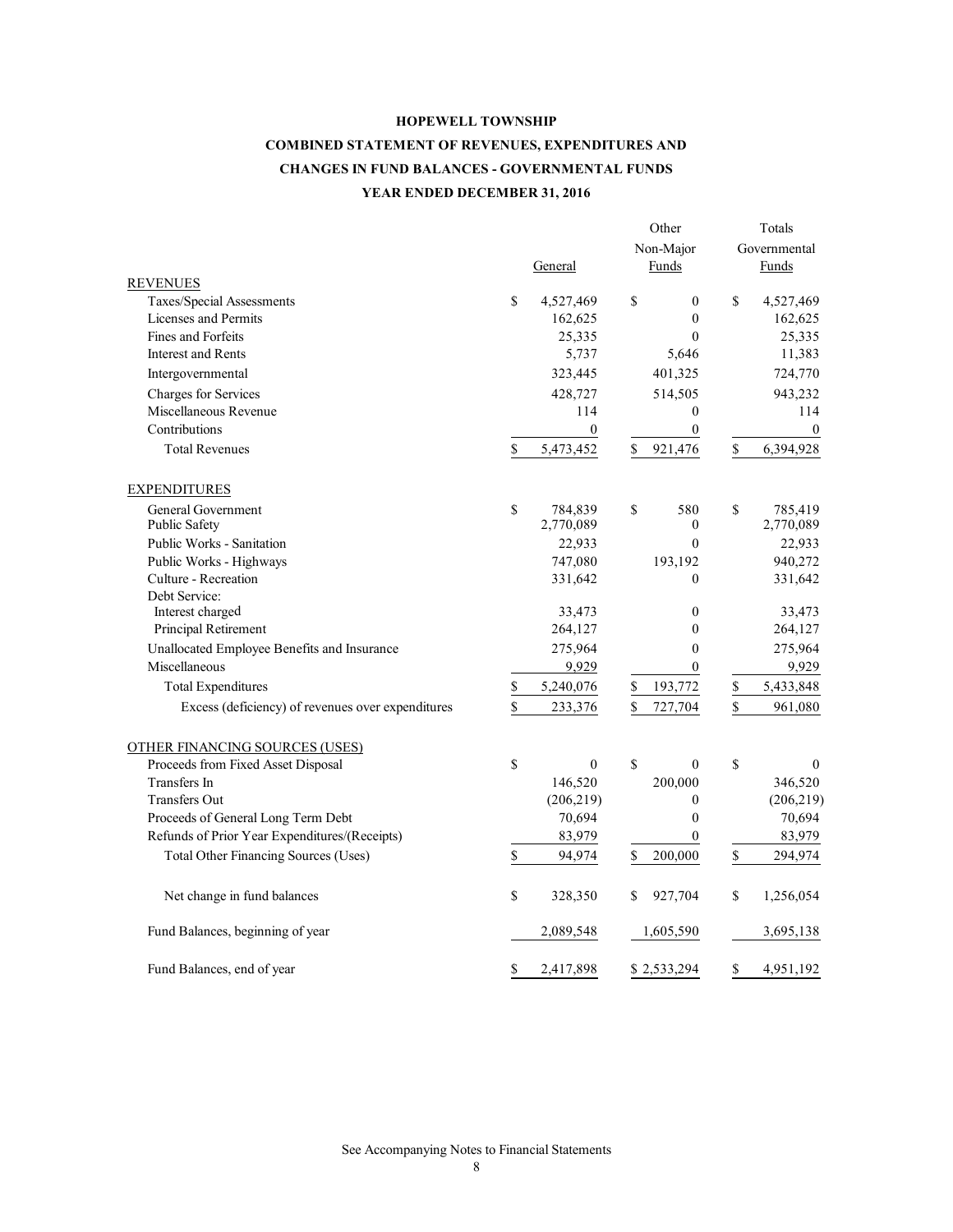# **RECONCILIATION OF THE COMBINED STATEMENT OF REVENUES, EXPENDITURES AND CHANGES IN FUND BALANCE - GOVERNMENTAL FUNDS TO THE STATEMENT OF ACTIVITIES**

#### **YEAR ENDED DECEMBER 31, 2016**

| NET CHANGE IN FUND BALANCES - GOVERNMENTAL FUNDS                                                                                                                                                                                                                                                                                                                                                                                                                                               |                                      | \$1,256,054 |
|------------------------------------------------------------------------------------------------------------------------------------------------------------------------------------------------------------------------------------------------------------------------------------------------------------------------------------------------------------------------------------------------------------------------------------------------------------------------------------------------|--------------------------------------|-------------|
| Amounts reported for <i>governmental activities</i> in the statement of<br>activities are different from amounts reported for governmental funds<br>in the statement of revenues, expenditures and changes in fund balances<br>because:                                                                                                                                                                                                                                                        |                                      |             |
| Capital outlays are reported in governmental funds as expenditures.<br>However, in the statement of activities, the cost of those assets is<br>allocated over their estimated useful lives as depreciation expense.<br>This is the amount depreciation expense exceeds capital outlays<br>in the period.                                                                                                                                                                                       |                                      |             |
| Capital Outlay<br>Less: Depreciation Expense                                                                                                                                                                                                                                                                                                                                                                                                                                                   | \$<br>78,694<br>(275,700)            | (197,006)   |
| The governmental funds report the proceeds from the issuance of debt and the<br>repayments of principal as revenues and expenditures. However, in the government-<br>wide statements, these transactions increase or decrease long-term debt obligations,<br>including capital leases.                                                                                                                                                                                                         |                                      |             |
| Principal Payments on Bonds Payable<br>Principal Payments on Capital Lease Obligations<br>Less: Proceeds from Capital Lease Payable                                                                                                                                                                                                                                                                                                                                                            | \$<br>263,744<br>57,139<br>(70, 694) | 250,189     |
| Interest expense includes the amortization of debt discounts in the government-<br>wide financial statements, whereas in the governmental fund financial statements,<br>interest expense is reported as it is paid.<br>Change in Unamortized Debt Discount                                                                                                                                                                                                                                     |                                      | 6,358       |
| In the statement of activities, certain operating expenses-compensated<br>absences and other post employment benefits-are measured by the amounts<br>earned during the year. In the governmental funds, however, expenditures<br>for these items are measured by the amount of financial resources used<br>(essentially, the amounts actually paid). During this year, the total amount<br>of these liabilities decreased by this amount.<br>Change in Compensated Absence Obligation and OPEB |                                      | 24,703      |
| Because some real estate taxes will not be collected until several months<br>or later after the Township's year-end, they are not considered "available"<br>revenues in the governmental funds. Deferred tax revenues decreased by this<br>amount during this year.                                                                                                                                                                                                                            |                                      |             |
| Change in Deferred Revenue                                                                                                                                                                                                                                                                                                                                                                                                                                                                     |                                      | (26,768)    |
| CHANGE IN NET POSITON OF GOVERNMENTAL ACTIVITIES                                                                                                                                                                                                                                                                                                                                                                                                                                               |                                      | \$1,313,530 |

#### See Accompanying Notes to Financial Statements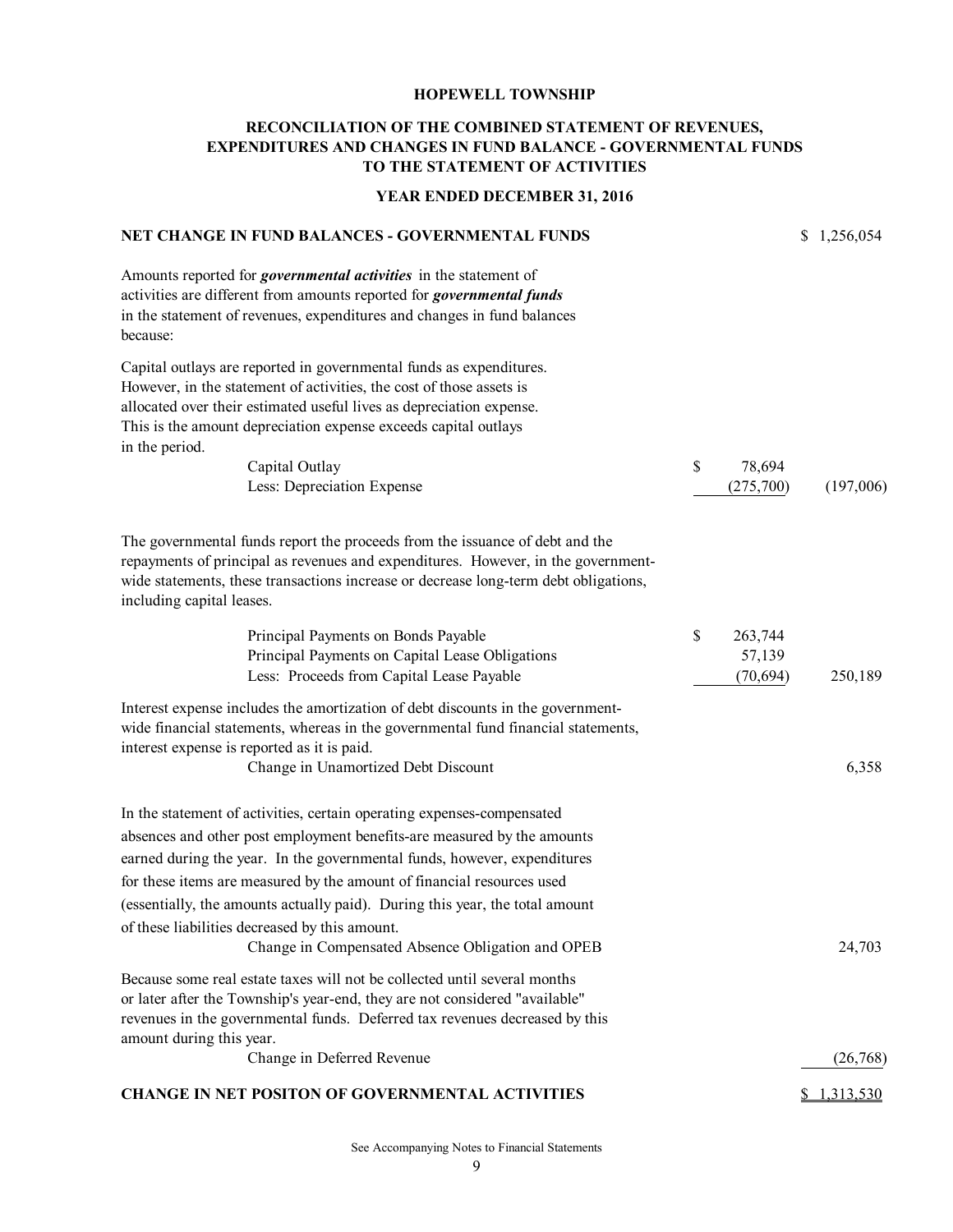# **STATEMENT OF NET POSITION - SEWER FUND**

# **DECEMBER 31, 2016**

|                                                                                      |    | <b>Sewer Fund</b>     |
|--------------------------------------------------------------------------------------|----|-----------------------|
| <b>ASSETS</b>                                                                        |    |                       |
| <b>Current Assets</b>                                                                |    |                       |
| Cash and Cash Equivalents                                                            | \$ | 795,187               |
| <b>Accounts Receivable</b><br>Due from Other Funds                                   |    | 645,066<br>$\bf{0}$   |
| Prepaid Expense                                                                      |    | 17,663                |
|                                                                                      |    |                       |
| <b>Total Current Assets</b>                                                          | \$ | 1,457,916             |
| <b>Noncurrent Assets</b>                                                             |    |                       |
| Land                                                                                 | \$ | 90,138                |
| Building & Building Improvements (net of depreciation)                               |    | 483,399               |
| Equipment and Vehicles (net of depreciation)<br>Infrastructure (net of depreciation) |    | 173,531<br>10,496,031 |
| Construction in Progress                                                             |    | 21,370                |
|                                                                                      |    |                       |
| <b>Total Noncurrent Assets</b>                                                       | \$ | 11,264,469            |
| <b>TOTAL ASSETS</b>                                                                  | S  | 12,722,385            |
| <b>LIABILITIES</b>                                                                   |    |                       |
| <b>Current Liabilities</b>                                                           |    |                       |
| <b>Accounts Payable</b>                                                              | \$ | 282,460               |
| <b>Accrued Salaries and Benefits</b>                                                 |    | 12,185                |
| Payroll Deductions & Withholdings                                                    |    | 323                   |
| Due to Other Funds                                                                   |    | 1,477                 |
| <b>Escrow Payable</b><br><b>Bonds Payable</b>                                        |    | 28,437<br>552,300     |
| Lease Payable                                                                        |    | 19,084                |
|                                                                                      |    |                       |
| <b>Total Current Liabilities</b>                                                     | \$ | 896,266               |
| <b>Noncurrent Liabilities</b>                                                        |    |                       |
| <b>Bonds Payable</b>                                                                 | \$ | 7,063,370             |
| Add: Premium on Bonds                                                                |    | 86,724                |
| Lease Payable<br>Other Post Employment Benefit Liability                             |    | 40,493<br>5,233       |
| Accumulated Compensated Absences/Retirement Incentives                               |    | 158,565               |
| <b>Total Noncurrent Liabilities</b>                                                  | \$ | 7,354,385             |
| <b>TOTAL LIABILITIES</b>                                                             | \$ | 8,250,651             |
| <b>NET POSITION</b>                                                                  |    |                       |
| Net Investment in Capital Assets                                                     | \$ | 3,502,498             |
| Unrestricted                                                                         |    | 969,236               |
| <b>TOTAL NET POSITION</b>                                                            | \$ | 4,471,734             |
| <b>TOTAL LIABILITIES AND NET POSITION</b>                                            | \$ | 12,722,385            |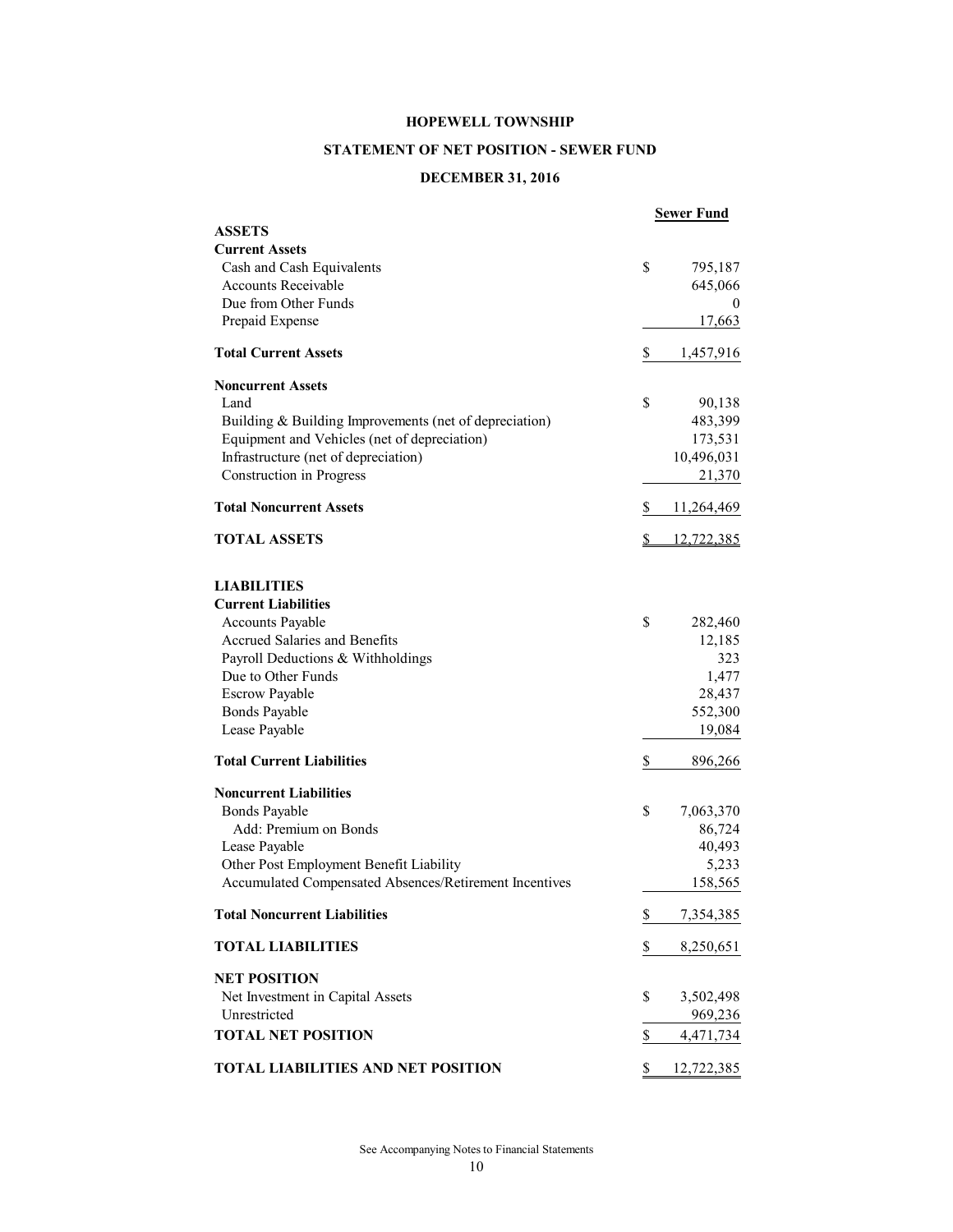# **STATEMENT OF REVENUES, EXPENSES AND CHANGES IN FUND NET POSITION SEWER FUND**

# **YEAR ENDED DECEMBER 31, 2016**

|                                              |           | <b>Sewer Fund</b> |
|----------------------------------------------|-----------|-------------------|
| <b>Operating Revenues</b>                    |           |                   |
| Charge for Services, Net                     | <u>\$</u> | 2,956,942         |
| <b>Total Operating Revenues</b>              | \$        | 2,956,942         |
| <b>Operating Expenses</b>                    |           |                   |
| Wastewater and Sewer Expense                 | \$        | 1,899,638         |
| Depreciation Expense                         |           | 416,832           |
| Miscellaneous                                |           | 0                 |
| Refund of Prior Year Revenue                 |           | $\theta$          |
| <b>Total Operating Expenses</b>              | \$        | 2,316,470         |
| Operating Income                             | \$        | 640,472           |
| <b>Non-operating Revenues and (Expenses)</b> |           |                   |
| <b>Shared Revenue - State Sources</b>        | \$        | 39,372            |
| Interest Income                              |           | 2,533             |
| Interest on Long-term Debt                   |           | (240, 605)        |
| Total Non-operating Revenues and (Expenses)  | \$        | (198, 700)        |
| Income Before Operating Transfers            | \$        | 441,772           |
| <b>Operating Transfers (Out)</b>             |           | (140, 301)        |
| Change in Net Position                       | \$        | 301,471           |
| Net Position beginning of year               |           | 4,170,263         |
| Net Position end of year                     | \$        | 4,471,734         |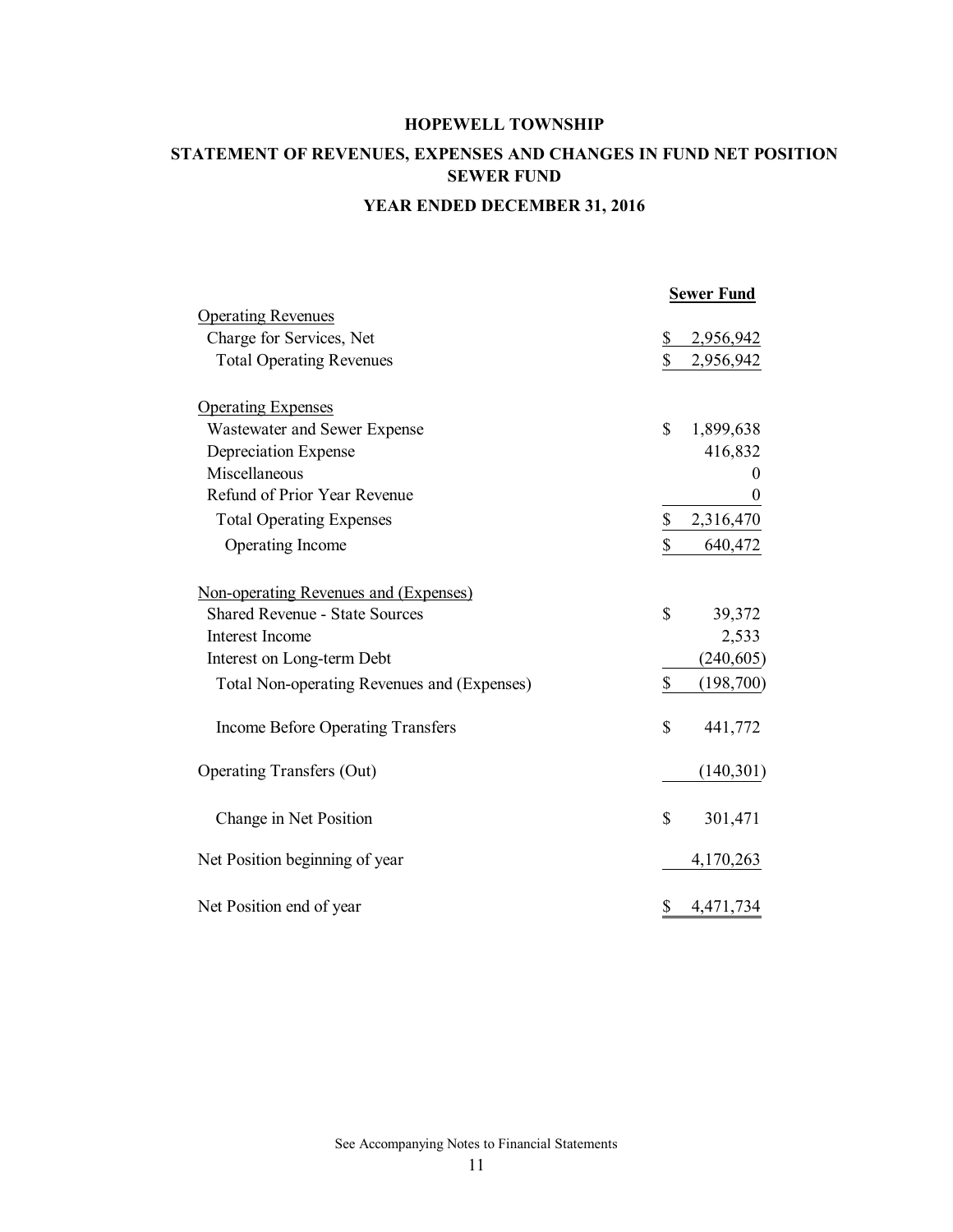# **STATEMENT OF CASH FLOWS - SEWER FUND YEAR ENDED DECEMBER 31, 2016 INCREASE (DECREASE) IN CASH AND CASH EQUIVALENTS**

| Cash Flows from Operating Activities:                         |                             |            |
|---------------------------------------------------------------|-----------------------------|------------|
| Receipts from Customers                                       | \$                          | 2,890,116  |
| Payments to Suppliers                                         |                             | (743, 042) |
| Payments to Employees                                         |                             | (863,322)  |
| Net Cash Provided by Operating Activities                     | \$                          | 1,283,752  |
| Cash Flows from Noncapital Financing Activities:              |                             |            |
| Transfers In (Out), net                                       | \$                          | (140, 301) |
| <b>State Shared Revenue</b>                                   |                             | 39,372     |
| Escrow Deposits Received, net of Disbursements                |                             | 29         |
| Net Cash Used in Noncapital Financing Activities              | \$                          | (100, 900) |
| Cash Flows from Capital and Related Financing Activities:     |                             |            |
| Principal Paid on Bonds, Notes and Leases                     | \$                          | (561, 638) |
| <b>Interest Paid on Bonds and Notes</b>                       |                             | (251, 468) |
| Interest and Miscellaneous Income                             |                             | 2,531      |
| Net Cash Used in Capital and Related Financing Activities     | $\frac{\text{S}}{\text{S}}$ | (810, 575) |
| Net Increase in Cash and Cash Equivalents                     | \$                          | 372,277    |
| Cash and Cash Equivalents, beginning of year                  |                             | 422,910    |
| Cash and Cash Equivalents, end of year                        | \$                          | 795,187    |
| Operating Income                                              | \$                          | 640,472    |
| Adjustments to Reconcile Operating Income                     |                             |            |
| to Net Cash Provided by Operating Activities:                 |                             |            |
| Depreciation                                                  | \$                          | 416,832    |
| (Increase) Decrease in Accounts Receivable                    |                             | (66, 826)  |
| (Increase) Decrease in Prepaid Expenses                       |                             | (4,665)    |
| (Increase) Decrease in Due From Other Funds                   |                             | 15,671     |
| Increase (Decrease) in Accounts Payable and Accrued Expenses  |                             | 260,569    |
| Increase (Decrease) in Due to Other Funds                     |                             | 399        |
| Increase (Decrease) in Accrued Payroll                        |                             | 4,184      |
| Increase (Decrease) in Accrued Compensated Absences           |                             | 16,072     |
| Increase (Decrease) in Accrued Other Post-employment Benefits |                             | 1,044      |
| <b>Total Adjustments</b>                                      | \$                          | 643,280    |
| Cash Provided by Operating Activities                         | \$                          | 1,283,752  |

See Accompanying Notes to Financial Statements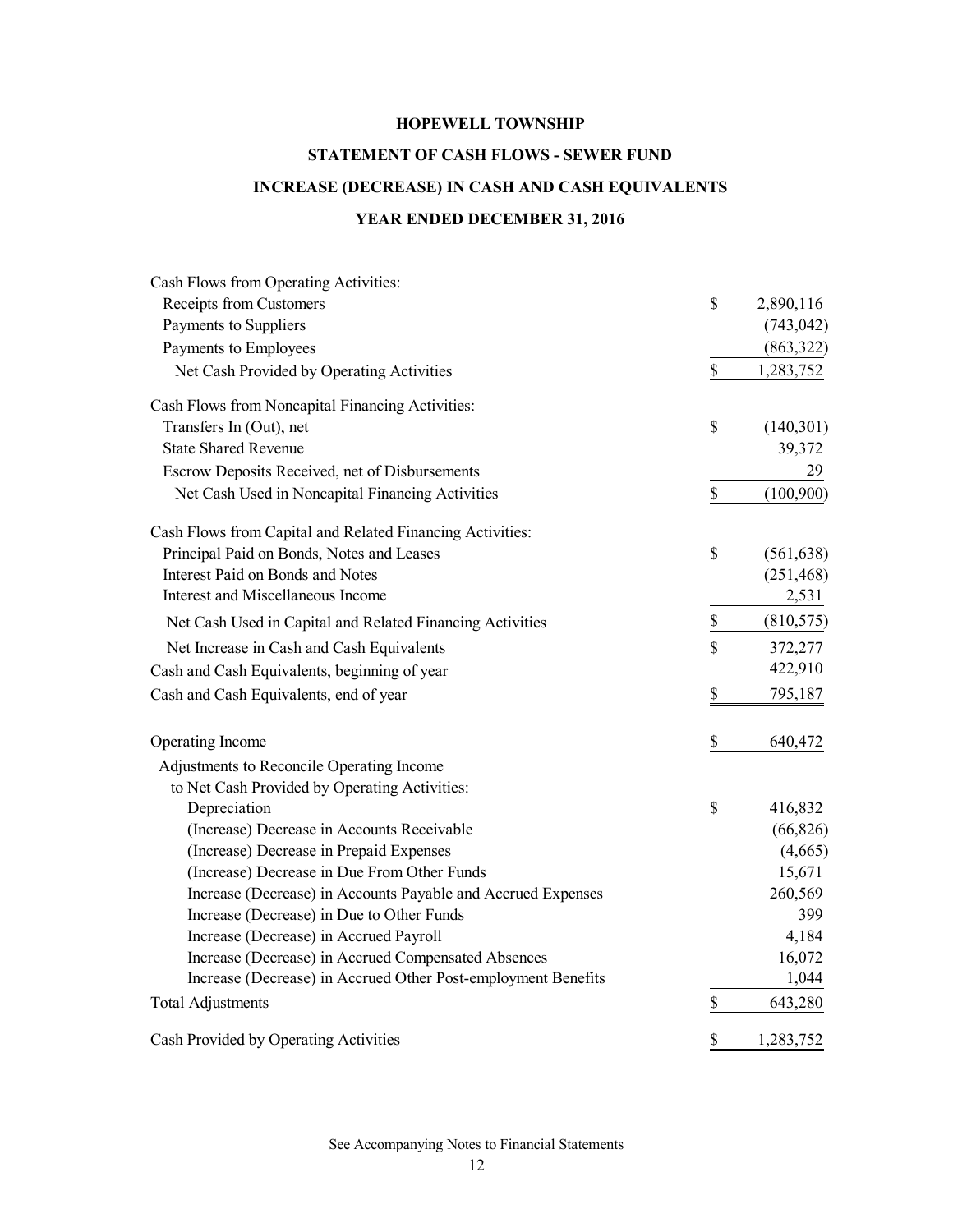# **STATEMENT OF REVENUES, EXPENDITURES AND CHANGES IN FUND BALANCES - BUDGET AND ACTUAL - GENERAL FUND YEAR ENDED DECEMBER 31, 2016**

|                                                   |                  |                        | Variance<br>Positive |
|---------------------------------------------------|------------------|------------------------|----------------------|
|                                                   | <b>Budget</b>    | <b>Actual</b>          | (Negative)           |
| <b>REVENUES</b>                                   |                  |                        |                      |
| Taxes/Special Assessments                         | \$<br>4,557,957  | \$4,527,469            | \$<br>(30, 488)      |
| Licenses and Permits                              | 146,300          | 162,625                | 16,325               |
| Fines and Forfeits                                | 29,700           | 25,335                 | (4,365)              |
| <b>Interest and Rents</b>                         | 5,050            | 5,737                  | 687                  |
| Intergovernmental                                 | 297,914          | 323,445                | 25,531               |
| Charges for Services                              | 205,547          | 428,727                | 223,180              |
| Miscellaneous Revenue                             | $\boldsymbol{0}$ | 114                    | 114                  |
| <b>Total Revenues</b>                             | \$<br>5,242,468  | \$5,473,452            | \$<br>230,984        |
| <b>EXPENDITURES</b>                               |                  |                        |                      |
| General Government                                | \$<br>722,249    | \$<br>784,839          | \$<br>(62, 590)      |
| Public Safety                                     | 2,489,441        | 2,770,089              | (280, 648)           |
| Public Works - Sanitation                         | 24,900           | 22,933                 | 1,967                |
| Public Works - Highways                           | 1,289,650        | 747,080                | 542,570              |
| Culture - Recreation                              | 369,963          | 331,642                | 38,321               |
| Interest                                          | 33,507           | 33,473                 | 34                   |
| Debt Service                                      | 264,128          | 264,127                | $\mathbf{1}$         |
| Unallocated Employee Benefits and Insurance       | 294,062          | 275,964                | 18,098               |
| Miscellaneous                                     | $\boldsymbol{0}$ | 9,929                  | (9,929)              |
| <b>Total Expenditures</b>                         | \$<br>5,487,900  | \$5,240,076            | \$<br>247,824        |
| Excess (deficiency) of revenues over expenditures | \$<br>(245, 432) | 233,376<br>\$          | \$<br>478,808        |
| OTHER FINANCING SOURCES (USES)                    |                  |                        |                      |
| Proceeds of General Fixed Asset Disposal          | \$<br>6,000      | \$<br>$\boldsymbol{0}$ | \$<br>(6,000)        |
| Transfers In                                      | 144,844          | 146,520                | 1,676                |
| Transfers Out                                     | (240, 500)       | (206, 219)             | 34,281               |
| Proceeds of General Long Term Debt                | $\boldsymbol{0}$ | 70,694                 | 70,694               |
| Refunds of Prior Year Expenditures/(Receipts)     | 10,400           | 83,979                 | 73,579               |
| Total Other Financing Sources (Uses)              | \$<br>(79,256)   | \$<br>94,974           | \$<br>174,230        |
| Excess of Revenues and Other Sources              |                  |                        |                      |
| Over/(Under) Expenditures and Other Uses          | \$<br>(324, 688) | 328,350<br>\$          | \$<br>653,038        |
| Fund Balances - Unreserved - beginning of year    |                  | 2,089,548              |                      |
| Fund Balances - Unreserved - end of year          |                  | \$2,417,898            |                      |

See Accompanying Notes to Financial Statements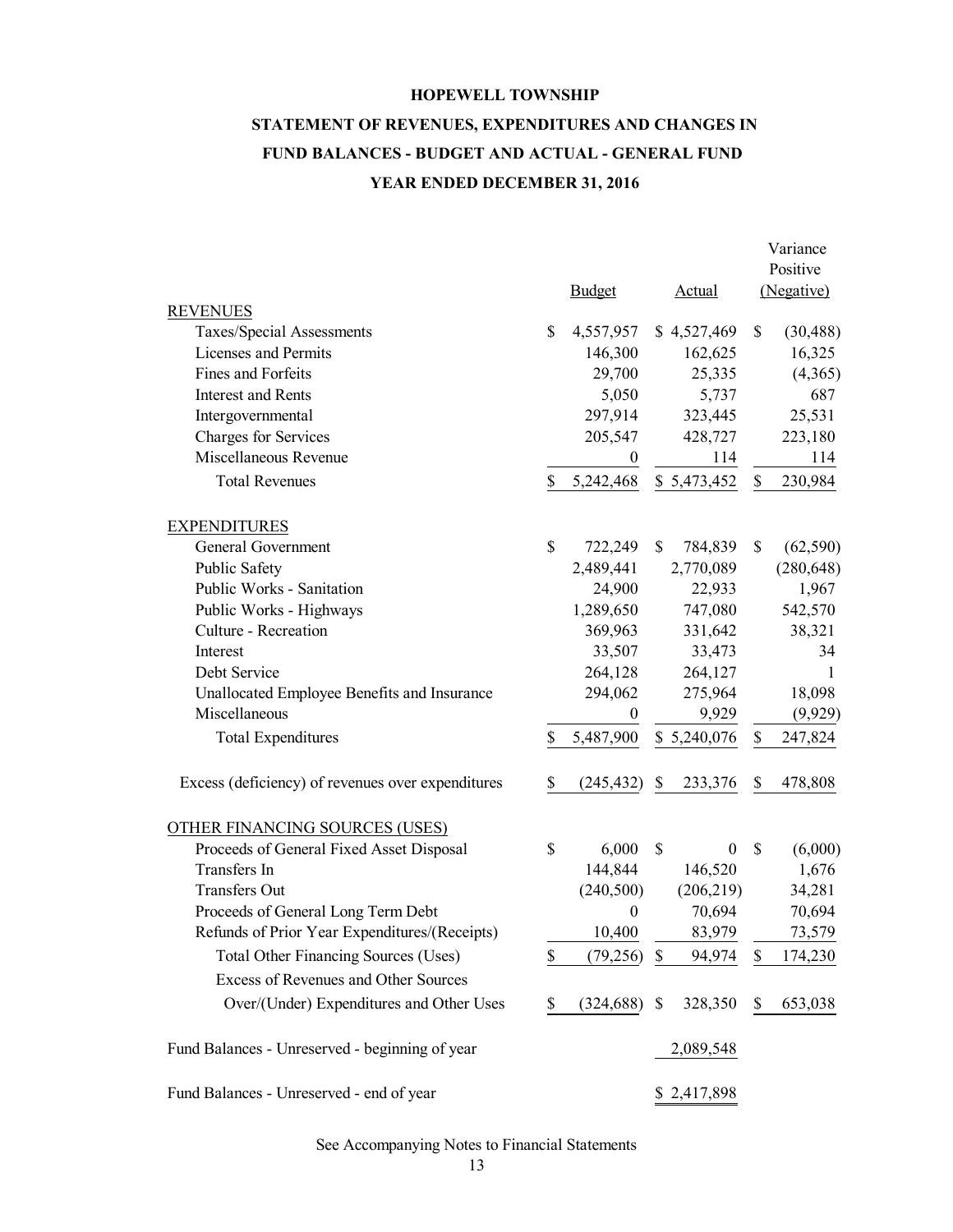## **NOTES TO FINANCIAL STATEMENTS**

# **YEAR ENDED DECEMBER 31, 2016**

## **NOTE 1 – SUMMARY OF SIGNIFICANT ACCOUNTING POLICIES**

#### **A. Reporting Entity**

- The Township of Hopewell is a First Class Township that was established under the laws of the Commonwealth of Pennsylvania. The Township operates under a Board of Commissioners and provides services under the Township code in areas such as, public safety, streets, sanitation, and recreation to over 13,000 residents within a 17 square-mile radius.
- Hopewell Township's financial statements are prepared in accordance with generally accepted accounting principles (GAAP). The Governmental Accounting Standards Board (GASB) is responsible for establishing GAAP for state and local governments through its pronouncements (Statement and Interpretations). Governments are also required to follow the pronouncements of the Financial Accounting Standards Board (FASB) issued on or before November 30, 1989, (when applicable) that do not conflict with or contradict GASB pronouncements. Although the Township has the option to apply FASB pronouncements issued after that date to its business-type activities, the Township has chosen not to do so. The more significant accounting policies established in GAAP and used by the Township, are discussed below.

## **B. Basic Financial Statements – Government-Wide Statements**

- The Township's basic financial statements include both government-wide (reporting the Township as a whole) and fund financial statements (reporting the Township's major funds). Both the government-wide and fund financial statements categorize primary activities as either governmental or business type. The Township's police, parks, public works, recreation, and general administrative services are classified as governmental activities. The Township's water and sewer are classified as business-type activities.
- The basic financial statements do not include component units because the Township did not have any component units that met the criteria for being discretely presented nor blended.
- In the government-wide Statement of Net Position, both the governmental and business-type activities columns (a) are presented on a consolidated basis by column, (b) and are reported on a full accrual, economic resource basis, which recognizes all long-term assets and receivables as well as longterm debt and obligations. The Township's net position is reported in three parts: invested in capital assets, net of related debt; restricted net position; and unrestricted net position. The Township first utilizes restricted resources to finance qualifying activities.
- The government-wide Statement of Activities reports both the gross and net cost of each of the Township's functions and business-type activities. The functions are also supported by general government revenues. The Statement of Activities reduces gross expenses (including depreciation) by related program revenues, operating, and capital grants. Program revenues must be directly associated with the function (general government, public safety, public workssanitation and highway, recreation, etc.) or a business-type activity. Operating grants include operating-specific and discretionary (either operating or capital) grants while the capital grants column reports capital-specific grants.
- The net costs (by function or business-type activity) are normally covered by general revenue (property taxes, intergovernmental revenues, interest income, etc.).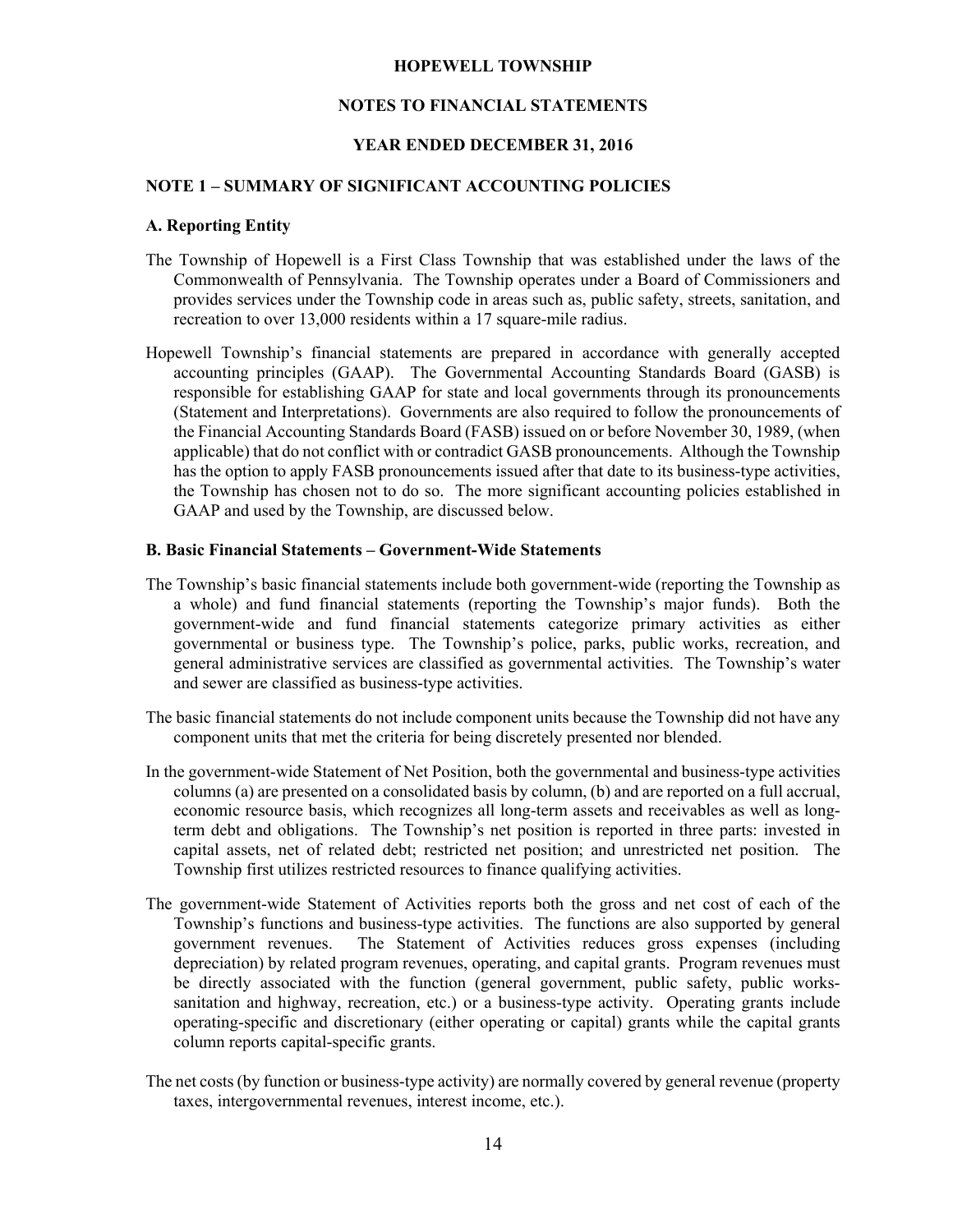# **NOTES TO FINANCIAL STATEMENTS**

# **YEAR ENDED DECEMBER 31, 2016**

# **NOTE 1 – SUMMARY OF SIGNIFICANT ACCOUNTING POLICIES – CONTINUED**

This government-wide focus is more on the sustainability of the Township as an entity and the change in the Township's net position resulting from the current year's activities.

# **C. Basic Financial Statements – Fund Financial Statements**

- The financial transactions of the Township are reported in individual funds in the fund financial statements. Each fund is accounted for by providing a separate set of self-balancing accounts that comprises assets, liabilities, deferred inflows and outflows of resources, fund equity, revenues, and expenditures/expenses.
- The emphasis in fund financial statements is on the major funds in either the governmental or businesstype activity categories. Each major fund is presented in a separate column. Non-Major funds are summarized into a single column. GASB No. 34 sets forth minimum criteria (percentage of the assets, liabilities, revenues or expenditures/expenses of either fund category, or the governmental and enterprise combined) for the determination of major funds.
	- *1. Governmental Funds*
	- The focus of the governmental funds' measurement (in the fund statements) is upon determination of financial position and changes in financial position (sources, uses, and balances of financial resources) rather than upon net income. The Township reports the following major and nonmajor governmental funds types:
		- a. The General Fund is the Township's primary operating fund. It is used to account for all financial resources except those required to be accounted for in another fund.
		- b. The Parks Capital Projects Fund is a Capital Projects Fund that accounts for the accumulation of resources to be used for construction and improvement of the parks within the Township.
		- c. The Sewer Capital Projects Fund is a Capital Projects Fund that accounts for the accumulation of resources to be used for construction and improvement of the Township's sewer system.
		- d. The General Capital Projects Fund is a Capital Projects Fund that accounts for the accumulation of resources to be used for construction and improvements within areas of the Township other than the sewer system and the parks.
		- e. The State Fund is a Special Revenue Fund that accounts for proceeds of state aid for liquid fuels that are legally restricted to expenditures for road related purposes.

The activities reported in these funds are reported as governmental activities in the government-wide financial statements.

- *2. Proprietary Fund*
- The focus of proprietary fund measurement is upon determination of operating income, changes in net position, financial position, and cash flows. The generally accepted accounting principles applicable are similar to those applicable to a business in the private sector. There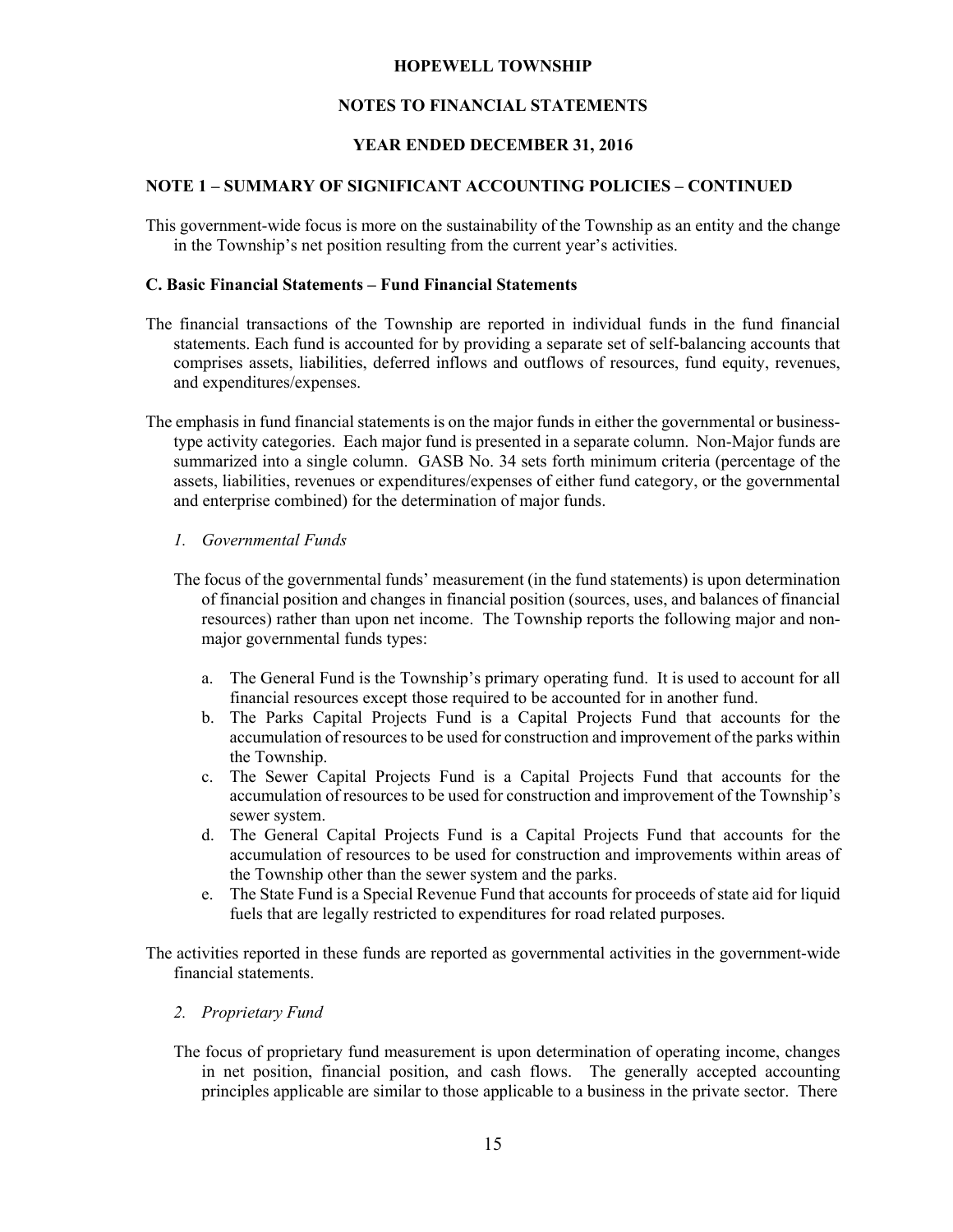# **NOTES TO FINANCIAL STATEMENTS**

# **YEAR ENDED DECEMBER 31, 2016**

# **NOTE 1 – SUMMARY OF SIGNIFICANT ACCOUNTING POLICIES – CONTINUED**

 are two types of proprietary funds, enterprise and internal service. The Township has only one proprietary fund.

- An enterprise fund is used to account for operations for which a fee is charged to external users for goods or services and the activity is financed with debt that is solely secured by a pledge of the net revenues from operations.
	- a. The Sewer Fund is an enterprise fund. The majority of the revenues in the Sewer Fund are the result of sewer fees charged to external users/customers. The activities reported in this fund are reported as business-type activities in the government-wide financial statements.
- *3. Fiduciary Funds*
- Fiduciary Funds are used to report assets held in trustee or agency capacity for others and, therefore, are not available to support the Township's programs. The reporting focus is on net position and changes in net position, which are reported using accounting principles similar to proprietary funds.
- The Township's Financial Statements do not include the Police Pension Trust Fund or the Non-Uniform Employee's Pension Trust Fund as fiduciary funds because these funds were not within the scope of this audit. These are agency funds that are used to account for net position held in a purely custodial capacity for specific other persons or organizations or governments. The audit was limited because it did not include the Police Pension Trust Fund or the Non-Uniform Employee's Pension Trust Fund of Hopewell Township.

#### **D. Basis of Accounting**

- Basis of accounting refers to the point at which revenues or expenditures/expenses are recognized in the accounts and reported in the financial statements. It relates to the timing of the measurements made regardless of the measurement focus applied.
	- *1. Accrual*
	- Both governmental and business-type activities in the government-wide financial statements and the proprietary fund financial statements are presented on the accrual basis of accounting. Property taxes are reported in the period for which levied. Other non-exchange revenues, including intergovernmental revenues and grants, are reported when all eligibility requirements have been met. Fees and charges and other exchange revenues are recognized when earned and expenses are recognized when incurred.
	- *2. Modified Accrual*
	- The governmental funds financial statements are presented on the modified accrual basis of accounting. Under the modified accrual basis of accounting, revenues are recorded when susceptible to accrual, i.e., both measurable and available. "Available" means collectible within the current period or within 60 days after year end. Property tax revenues are recognized in the period for which levied provided they are also available.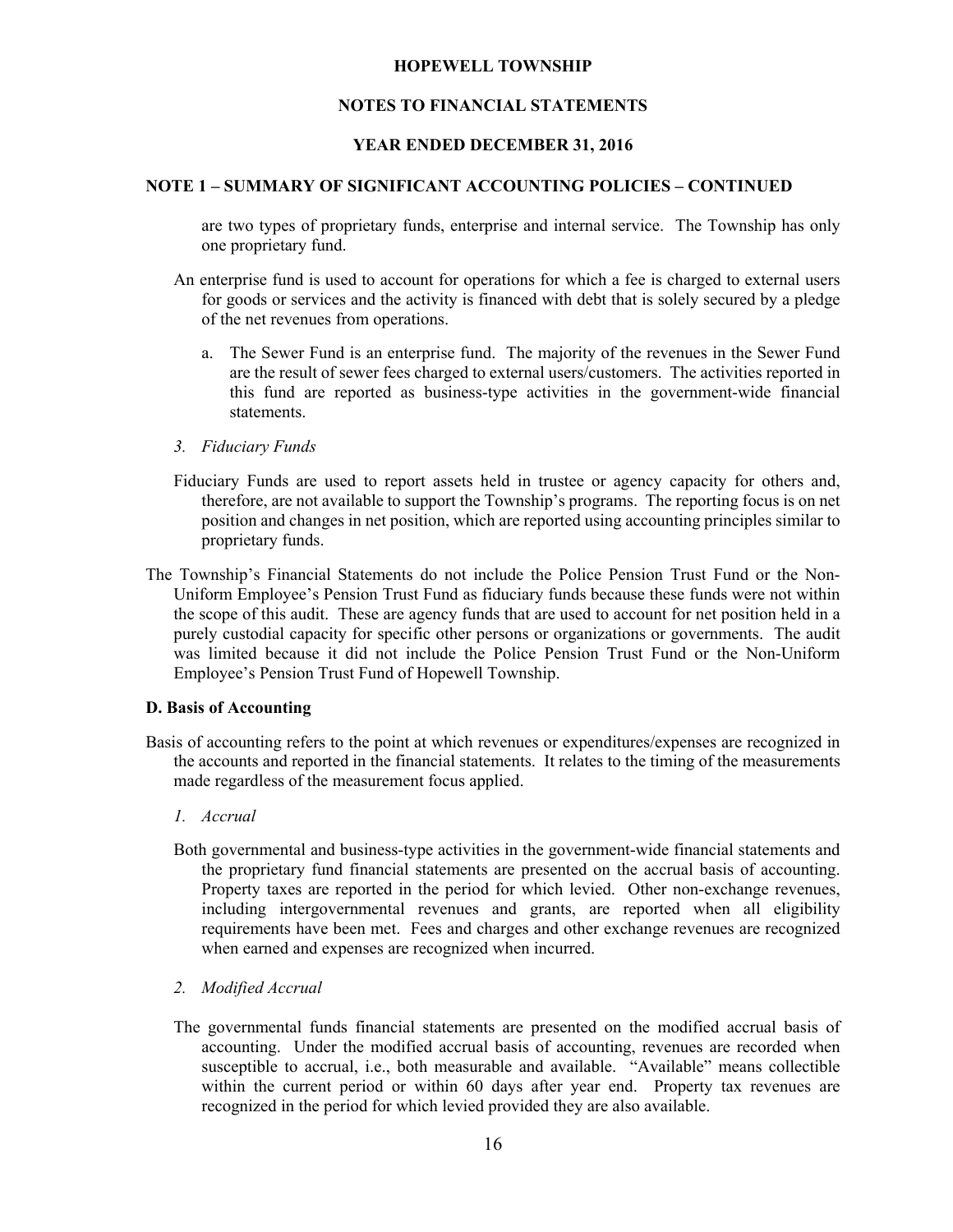# **NOTES TO FINANCIAL STATEMENTS**

# **YEAR ENDED DECEMBER 31, 2016**

#### **NOTE 1 – SUMMARY OF SIGNIFICANT ACCOUNTING POLICIES – CONTINUED**

 Intergovernmental revenues and grants are recognized when all eligibility requirements are met and the revenues are available. Expenditures are recognized when the related liability is incurred. Exceptions to this general rule include principal and interest on general obligation long-term debt and employee sick leave, which are recognized when due and payable.

## **E. Budgetary Process**

- The Township passed an appropriated General Fund budget for the fiscal year ending December 31, 2016 with revenues and other financing sources totaling \$5,403,712 and expenditures and other financing sources totaling \$5,728,400.
- The Township is required by state law to adopt an annual budget. The budget is presented on the modified accrual basis of accounting, which is consistent with generally accepted accounting principles ("GAAP").

Although the codes contain somewhat different requirements for boroughs, townships, and cities, the following are common elements.

- 1) Projections of revenue estimates and proposed expenditures must be made either by the secretary, department heads, or committees of the governing body.
- 2) The minimum financial obligation of the municipality for the following year must be determined by the chief administrative officer of each municipal pension plan and submitted to the governing body by September 30.
- 3) A public meeting of the governing body is held at which the budget for all funds of the municipality is discussed and the proposed budget is prepared.
- 4) After the proposed budget is prepared, it must be advertised. The advertisement should include a statement of where the budget is available for public inspection for a period of at least 20 days, except for townships, which is at least 10 days.
- 5) The governing body must officially adopt a balanced budget before December 31 of the year proceeding the budget year.
- All budget appropriations lapse at year-end unless the Township chooses to utilize encumbrance accounting. Encumbrances (e.g., purchase orders and contracts) outstanding at year end are reported as reservations of fund balances and do not constitute expenditures or liabilities because the commitments will be re-appropriated and honored during the subsequent year. The Township has not chosen to utilize encumbrance accounting.

# **NOTE 2 – FINANCIAL STATEMENT AMOUNTS**

## **A. Cash and Investments**

The Township has defined cash and cash equivalents to include cash on hand, demand deposits, and short-term investments with original maturities of three months or less from the date of acquisition.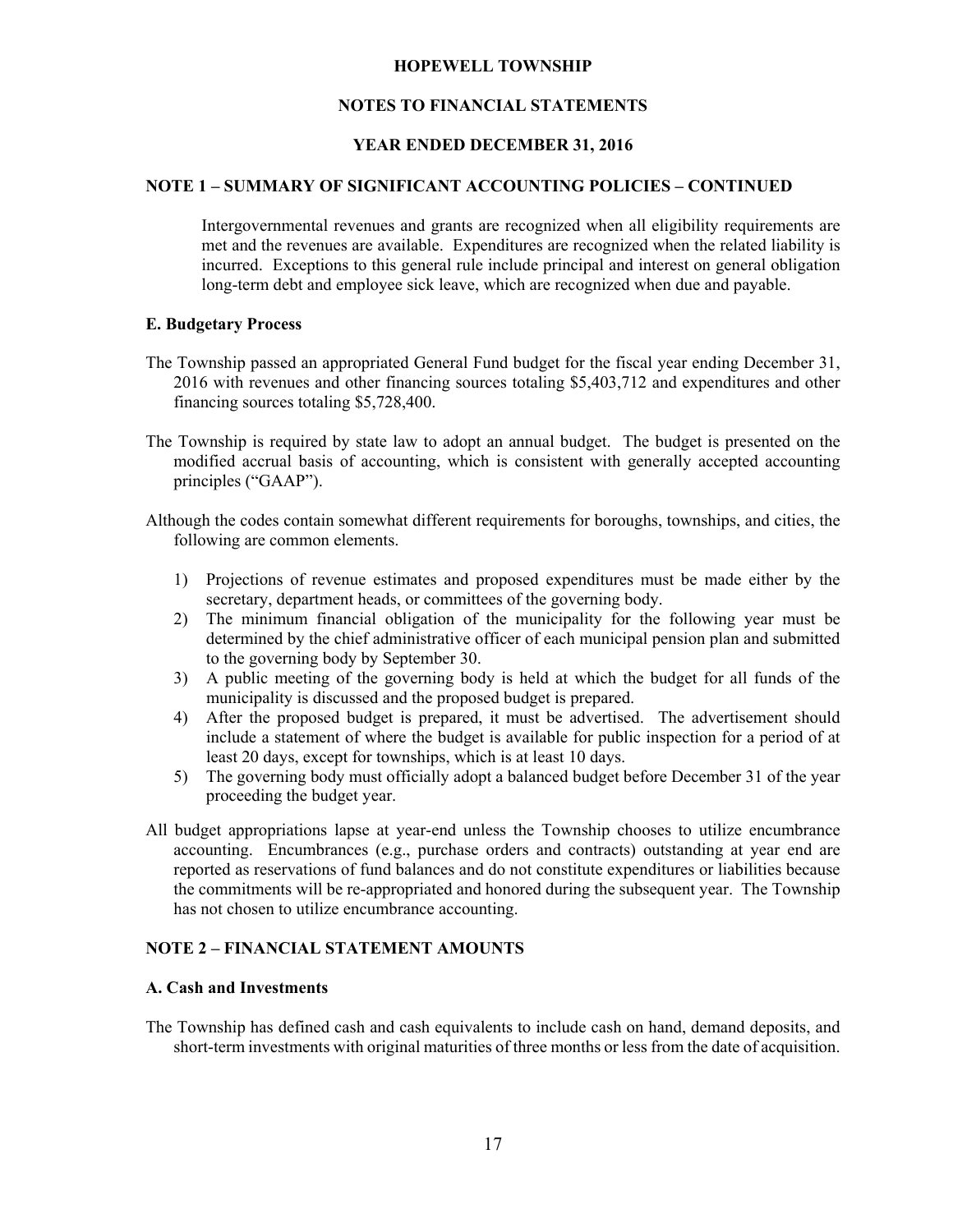# **NOTES TO FINANCIAL STATEMENTS**

# **YEAR ENDED DECEMBER 31, 2016**

## **NOTE 2 – FINANCIAL STATEMENT AMOUNTS – CONTINUED**

In accordance with GASB Statement No. 31, the Township's general policy is to report money market investments and short-term participating interest-earning investment contracts at amortized cost and to report nonparticipating interest-earning investment contracts using a cost-based measure. However, if the fair value of an investment is significantly affected by the impairment of the credit standing of the issuer or by other factors, it is reported at fair value. All other investments are reported at fair value unless a legal contract exists that guarantees a higher value. The term "shortterm" refers to investments, which have a remaining term of one year or less at the time of purchase. The term "nonparticipating" means that the investment's value does not vary with market interest rate changes.

## **B. Inventories**

The inventories of the Township were not material to the financial statements taken as a whole as of December 31, 2016. Therefore, they are not reported.

### **C. Receivables**

All receivables are reported net of estimated uncollectible amounts.

# **D. Capital Assets**

- General capital assets are those assets not specifically related to activities reported in the proprietary funds. These assets generally result from expenditures in the governmental funds. These assets are reported in the governmental activities column of the government-wide statement of net position but are not reported in the fund financial statements. Capital assets utilized by the enterprise funds are reported both in the business-type activities column of the government-wide statement of net position and in the respective funds.
- Capital assets purchased or acquired with an original cost of; 1) \$10,000 or more for machinery and equipment, 2) \$15,000 or more for buildings and improvements, 3) \$15,000 or more for Infrastructure and land improvements, and 4) land at any amount are reported at historical cost or estimated historical cost. Contributed assets are reported at fair market value as of the date received. Additions, improvements, and other capital outlays that significantly extend the useful life of an asset are capitalized. Other costs incurred for repairs and maintenance are expensed as incurred. The Township reports all major general infrastructure assets constructed or acquired in fiscal years ending after January 1, 2004, or that received major renovations, restoration, or improvements during that period.
- All reported capital assets except land and construction in progress are depreciated. The value of land includes all land under Township roads. Improvements are depreciated over the remaining useful lives of the related capital assets. Depreciation is computed using the straight line method over the following estimated useful lives: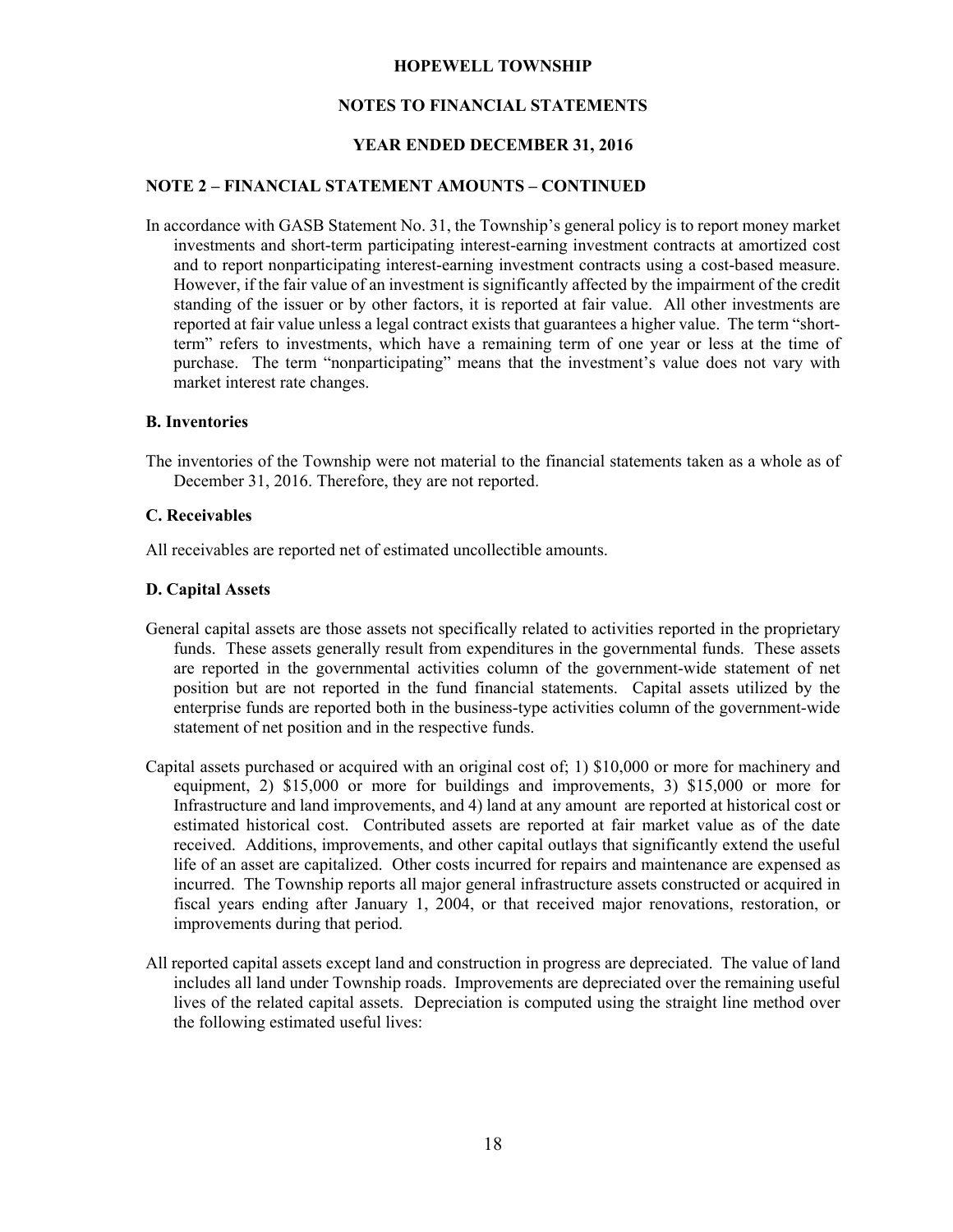# **NOTES TO FINANCIAL STATEMENTS**

# **YEAR ENDED DECEMBER 31, 2016**

## **NOTE 2 – FINANCIAL STATEMENT AMOUNTS – CONTINUED**

|                            | Governmental           | Business-Type          |
|----------------------------|------------------------|------------------------|
|                            | Activities             | Activities             |
| Description                | <b>Estimated Lives</b> | <b>Estimated Lives</b> |
| Infrastructure             | $20-50$ years          | N/A                    |
| Buildings and Improvements | $10-40$ years          | N/A                    |
| Furniture and Equipment    | $3-15$ years           | $3-15$ years           |

## **E. Property Tax Calendar and Revenues**

The Township is responsible for levying and collecting property taxes. Taxes are levied on January 1 based on assessed values at the County as of November 15 of the preceding year. Property tax payments are collected during discount, face, and penalty periods (see Note 5 for detailed schedule). Taxes are considered delinquent after their due date (end of face period) and the Board of Commissioners authorizes liens on properties for non-payment as deemed necessary.

# **F. Compensated Absences**

The Township accrues accumulated unpaid sick leave and associated employee-related costs when earned (or estimated to be earned) by the employee. The noncurrent portion (the amount estimated to be used in subsequent fiscal years) for governmental funds is reported only as a general longterm obligation in the government-wide statement of net position and represents a reconciling item between the fund and government-wide presentations.

# **G. Deferred Inflows**

The Township reported deferred inflows at December 31, 2016, which consisted of unavailable revenue that was made up of \$201,520 of real estate taxes that did not meet the criteria for revenue recognition in the governmental funds financial statements.

# **H. Defining Operating Revenues and Expenses**

The Township's proprietary funds distinguish between operating and non-operating revenues and expenses. Operating revenues and expenses of the Township's proprietary fund consist of charges for services (including tap fees and system development charges) and the costs of providing those services, including depreciation and excluding interest costs. All other revenues and expenses are reported as non-operating.

# **I. Government-wide and Proprietary Fund Net Position**

Government-wide and proprietary fund net position is divided into three components:

• Net investment in capital assets – consist of the historical cost of capital assets less accumulated depreciation and less any debt that remains outstanding that was used to finance those assets.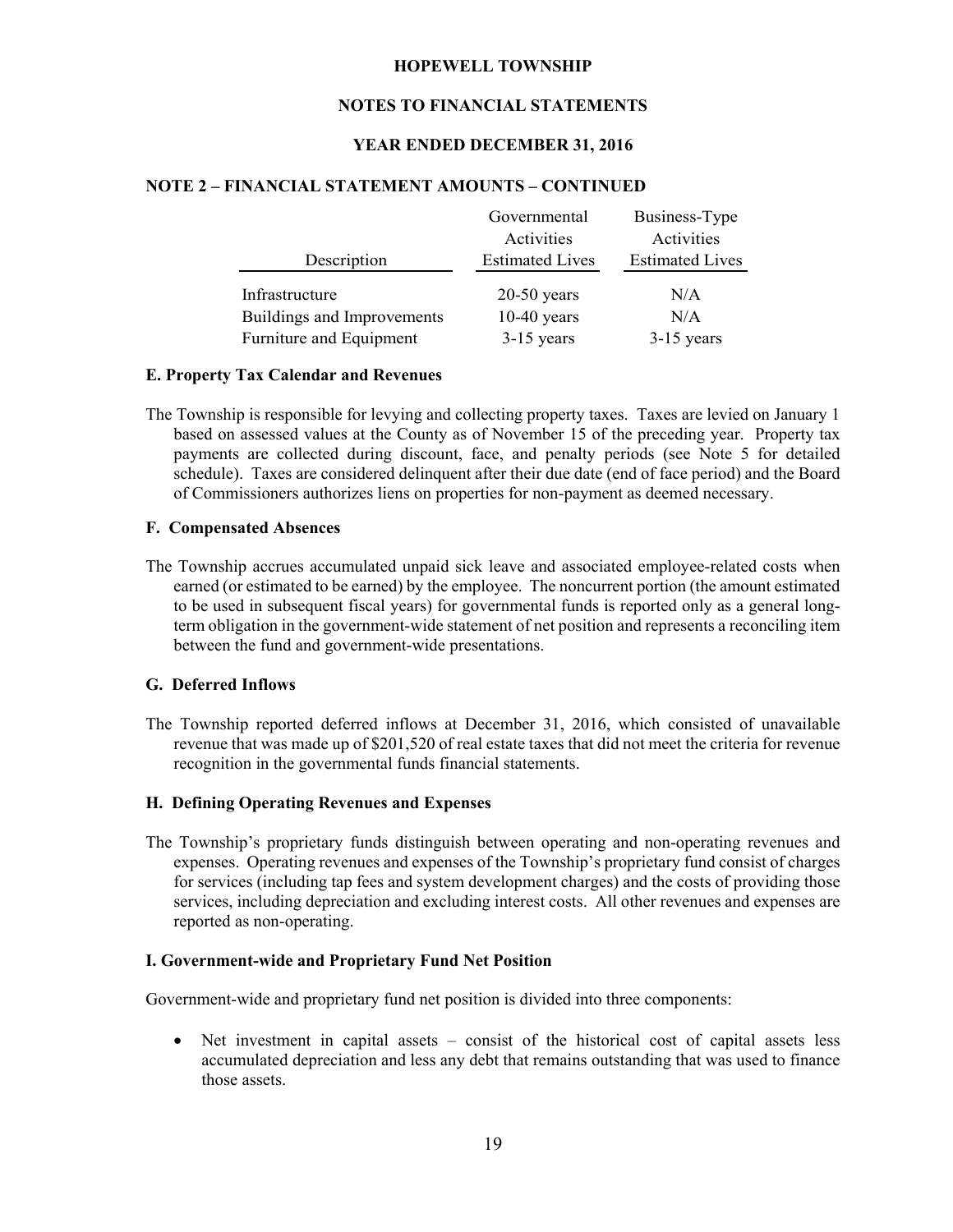## **NOTES TO FINANCIAL STATEMENTS**

# **YEAR ENDED DECEMBER 31, 2016**

# **NOTE 2 – FINANCIAL STATEMENT AMOUNTS – CONTINUED**

- Restricted net position consists of net position that is restricted by the Township's creditors (for example, through debt covenants), by the state enabling legislation (through restriction on shared revenues), by grantors (both federal and state), and by other contributors (including those that might donate to the Township).
- Unrestricted all other net positions are reported in this category.

## **J.. Use of Estimates**

The preparation of financial statements in conformity with generally accepted accounting principles requires management to make estimates and assumptions that affect the reported amounts of assets and liabilities and disclosure of contingent assets and liabilities at the date of the financial statements and the reported amounts of revenues and expenses during the reporting period. Actual results could differ from those estimates.

## **K. Subsequent Events**

The Township evaluated its December 31, 2016 financial statements for subsequent events through the date of the Independent Auditor's Report, the date the financial statements were available to be issued. The Township is not aware of additional subsequent events that would require recognition or disclosure in the financial statements.

# **L. Governmental Fund Balances**

- The Township reports two major types of fund balances, non-spendable and spendable. Non-spendable fund balances are balances that cannot be spent because they are not expected to be converted to cash or they are legally or contractually required to remain intact. Examples of this classification are prepaid items and inventories.
- In addition to the non-spendable fund balance, the Township uses a hierarchy of spendable fund balances based on a hierarchy of spending constraints.
- Restricted Fund balances that are constrained by external parties, constitutional provisions, or enabling legislation.
- Committed Fund balances that contain self-imposed constraints of the government from its highest level of decision making authority, the Board of Commissioners, action to commit funds.
- Assigned Fund balances that contain self-imposed constraints of the government to be used for a particular purpose. As of December 31, 2016, the Board of Commissioners has not given authorization to other personnel to assign portions of the fund balance.
- Unassigned Fund balance of the general fund that is not constrained for any particular purpose.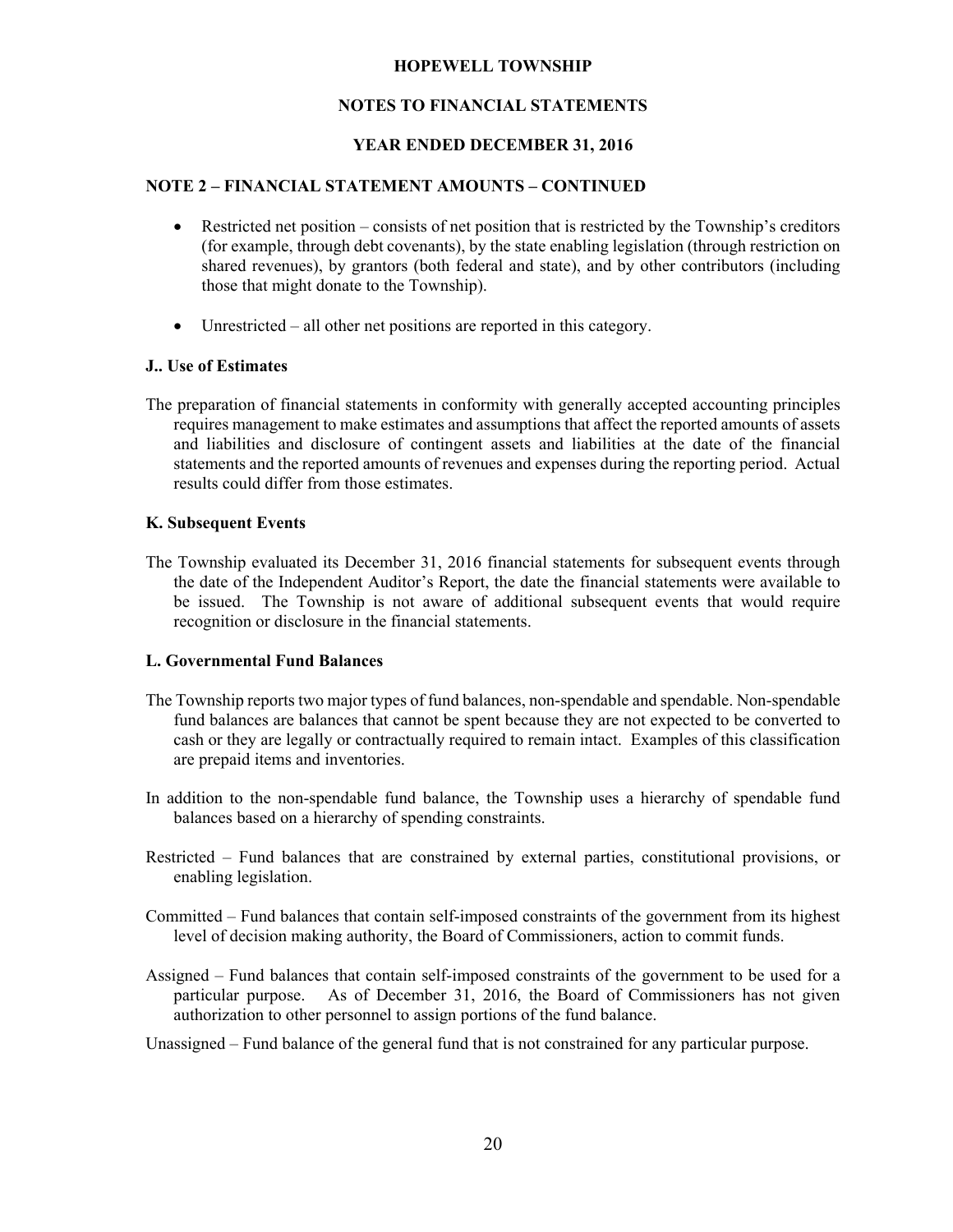# **NOTES TO FINANCIAL STATEMENTS**

# **YEAR ENDED DECEMBER 31, 2016**

# **NOTE 2 – FINANCIAL STATEMENT AMOUNTS – CONTINUED**

#### **M. Use of Restricted Resources**

When an expense is incurred that can be paid using either restricted or unrestricted resources (net position), the Township's policy is to first apply the expense toward restricted resources and then toward unrestricted resources. In governmental funds, the Township's policy is to first apply the expenditures toward restricted fund balances and then to other, less-restrictive classificationscommitted and then assigned fund balances before using unassigned fund balances.

## **N. Inter-fund Activity**

On the balance sheet of fund financial statements, receivables and payables resulting from short-term inter-fund loans are classified as "due to/from other funds." These amounts are offset against each other in the governmental and business-type activities columns of the statement of net position, except for amounts due to/from other funds, which are not presented in the statement of net position.

# **O. Reclassifications**

Certain reclassifications have been made to the prior year amounts presented in the footnotes and management's discussion and analysis in order to conform to the current year financial statement presentation. These reclassifications had no effect on net position or the change in net position.

# **NOTE 3 – CASH, CASH EQUIVALENTS AND INVESTMENTS**

- Pennsylvania statutes provide for investment of governmental funds into certain authorized investment types, including U.S. Treasury bills, other short-term U.S. and Pennsylvania government obligations, and insured or collateralized time deposits and certificates of deposit. The statutes do not prescribe regulations related to demand deposits; however, they do allow the pooling of governmental funds for investment purposes.
- The deposit and investment policy of the Township adheres to state statutes and prudent business practice. Deposits of the governmental funds, which are maintained in demand deposits or highly liquid money market funds, are captioned as "Cash and Cash Equivalents" in the combined balance sheet. Investments in certificate of deposits that exceed the three-month time frame are reported in the investment category using short and long-term classifications as appropriate. There were no deposit or investment transactions noted during the year that were in violation of either the state statutes or the policy of the Township.

# **A. Custodial Credit Risk – Deposits**

Custodial credit risk is the risk that, in the event of a bank failure, the government's deposits may not be returned to it. Bank balances up to \$250,000 per bank are insured by the FDIC. Pennsylvania statutes require banks to pledge collateral for Township deposits in excess of \$250,000. The Township does not have a policy for custodial credit risk. As of December 31, 2016, \$5,002,085 of the Township's bank balance of \$5,244,692 was exposed to custodial credit risk as follows: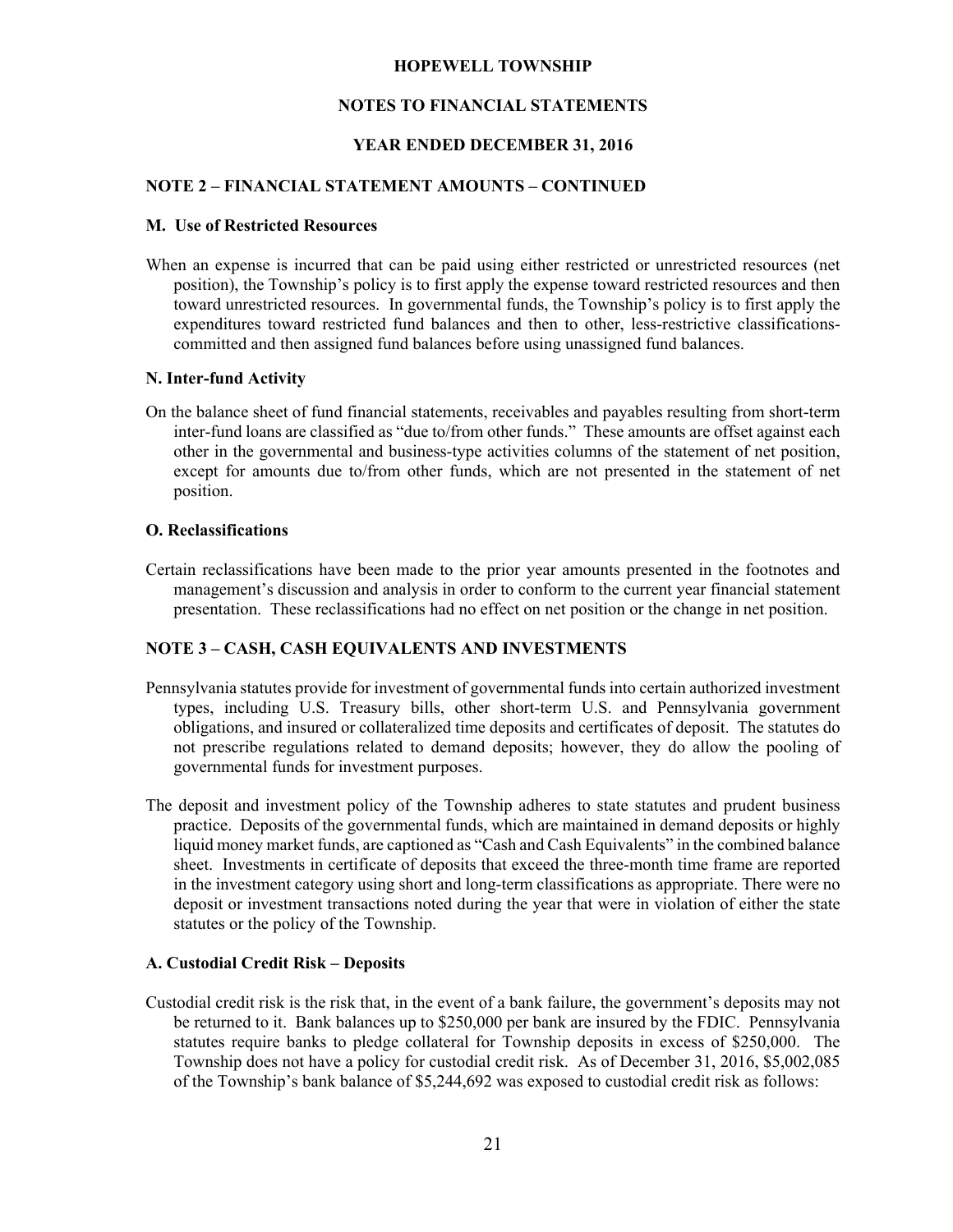# **NOTES TO FINANCIAL STATEMENTS**

# **YEAR ENDED DECEMBER 31, 2016**

#### **NOTE 3 – CASH /INVESTMENTS – CONTINUED**

| Uninsured and Uncollateralized                                             | -S  |             |
|----------------------------------------------------------------------------|-----|-------------|
| Uninsured and collateralized with securities held by financial institution |     |             |
| in the Township's name                                                     | -SS |             |
| Uninsured and collateralized with securities held by financial institution |     |             |
| but not in the Township's name                                             |     | \$5,002,085 |

#### **B. Other Deposits**

- As of December 31, 2016, the Township had other deposits in the Pennsylvania Local Government Investment Trust (PLGIT), which was established as a common law trust, organized under laws of the Commonwealth of Pennsylvania. Shares of the fund are offered to certain Pennsylvania school districts, intermediate units, area vocational-technical schools, and municipalities. The purpose of the fund is to enable such governmental units to pool their available funds for investments. The fund has the characteristics of an open-end mutual fund and is not subject to credit risk classification. PLGIT is governed by an elected board of trustees who are responsible for the overall management of the fund. The trustees are elected from the several classes of local governments participating in the fund.
- The fund is audited annually by independent auditors. The fund operates in a manner consistent with the SEC's Rule 2(a) 7 of the Investment Company Act of 1940. The fund uses amortized cost to report net assets to compute share prices. The fund maintains a net asset value of \$1 per share. Accordingly, the fair values of the deposits in PLGIT are the same as the value of PLGIT shares.

As of December 31, 2016, the Township had the following other deposits:

| Type                                        | Fair Value |
|---------------------------------------------|------------|
| <b>PA Local Government Investment Trust</b> | 448,967    |
| Total                                       | 448.967    |

#### **C. Credit Risk- Other Deposits**

As of December 31, 2016, the Township's other deposits were rated as:

| Type                                        | Standard & Poor's |
|---------------------------------------------|-------------------|
| <b>PA Local Government Investment Trust</b> | AAA               |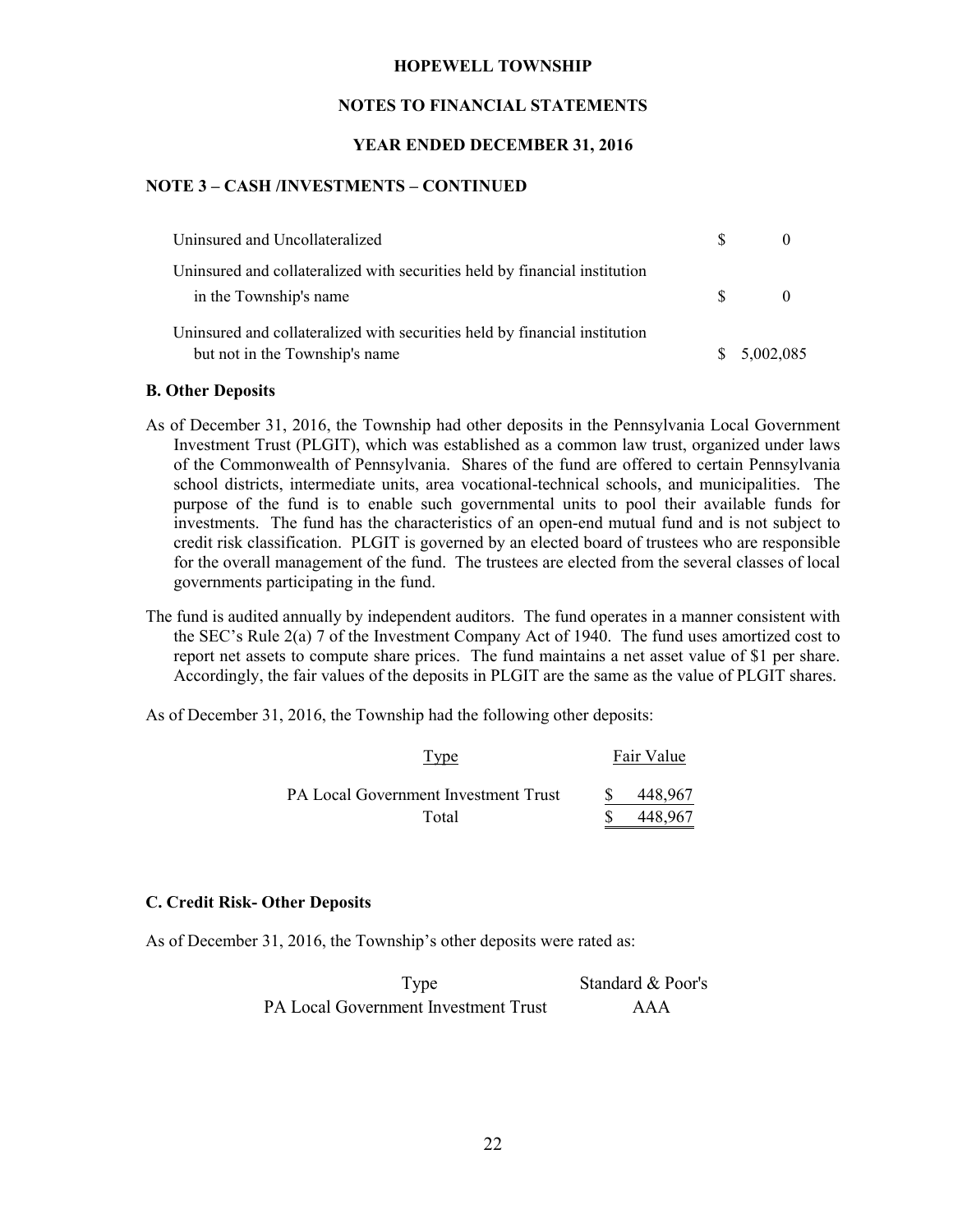# **NOTES TO FINANCIAL STATEMENTS**

## **YEAR ENDED DECEMBER 31, 2016**

#### **NOTE 3 – CASH /INVESTMENTS – CONTINUED**

#### **D. Reconciliation to Financial Statements**

| Uninsured, Collateralized Amount Above |   | 5,002,085  |
|----------------------------------------|---|------------|
| <b>Insured Amount</b>                  |   | 250,000    |
| Petty Cash                             |   | 550        |
| Other Deposits Above                   |   | 448,967    |
| Carrying Amount - Bank Balances        | S | 5,701,602  |
| Less: Outstanding Items                |   | (152, 475) |
| Total Cash and Cash Equivalents        |   | 5,549,127  |

#### **NOTE 4 – ACCOUNTS RECEIVABLE**

The Accounts Receivable balances represents the following earned prior to December 31, 2016 and due to Hopewell Township at December 31, 2016:

|                                         |   | <b>General Fund</b> | <b>Sewer Fund</b> |           |  |
|-----------------------------------------|---|---------------------|-------------------|-----------|--|
| General                                 | S | 66,849              | S                 |           |  |
| Unbilled Waste Collection Services      |   | $\theta$            |                   | 445,564   |  |
| <b>Billed Waste Collection Services</b> |   | $\theta$            |                   | 243,177   |  |
| Other                                   |   | 8,193               |                   |           |  |
| <b>Account Receivable Gross</b>         | S | 75,042              |                   | 688,741   |  |
| Less: Allowance for Doubtful Accounts   |   | $\theta$            |                   | (43, 675) |  |
| Accounts Receivable, Net                |   | 75,042              |                   | 645,066   |  |

#### **NOTE 5 – PROPERTY TAXES**

Based upon assessed valuations provided by the County, the municipal tax collector bills and collects property taxes on behalf of the Township. The schedule for property taxes levied for 2016 is as follows:

|                                                      | March - tax notices mailed                  |
|------------------------------------------------------|---------------------------------------------|
|                                                      | March-April - 2% discount period            |
|                                                      | May-June - face payment period              |
|                                                      | July until Dec. $31st - 10o$ penalty period |
| January 1 of year following mailing date - lien date |                                             |

- The Township tax rate for all purposes in 2016 was 14 mills (\$14 per \$1,000 assessed valuation). Collections on the 2016 Tax Duplicate amounted to \$2,201,743.
- As of December 31, 2016, property taxes receivable by the Township includes uncollected taxes assessed as of January 1, 2016 or earlier. It is estimated that a certain collectable percentage (as determined by the delinquent tax collector) of all assessed taxes (including delinquencies plus accrued interest and penalties) will be collected; therefore, property taxes receivable reflect this estimate. Delinquent property tax receivable is recognized as revenue in the government-wide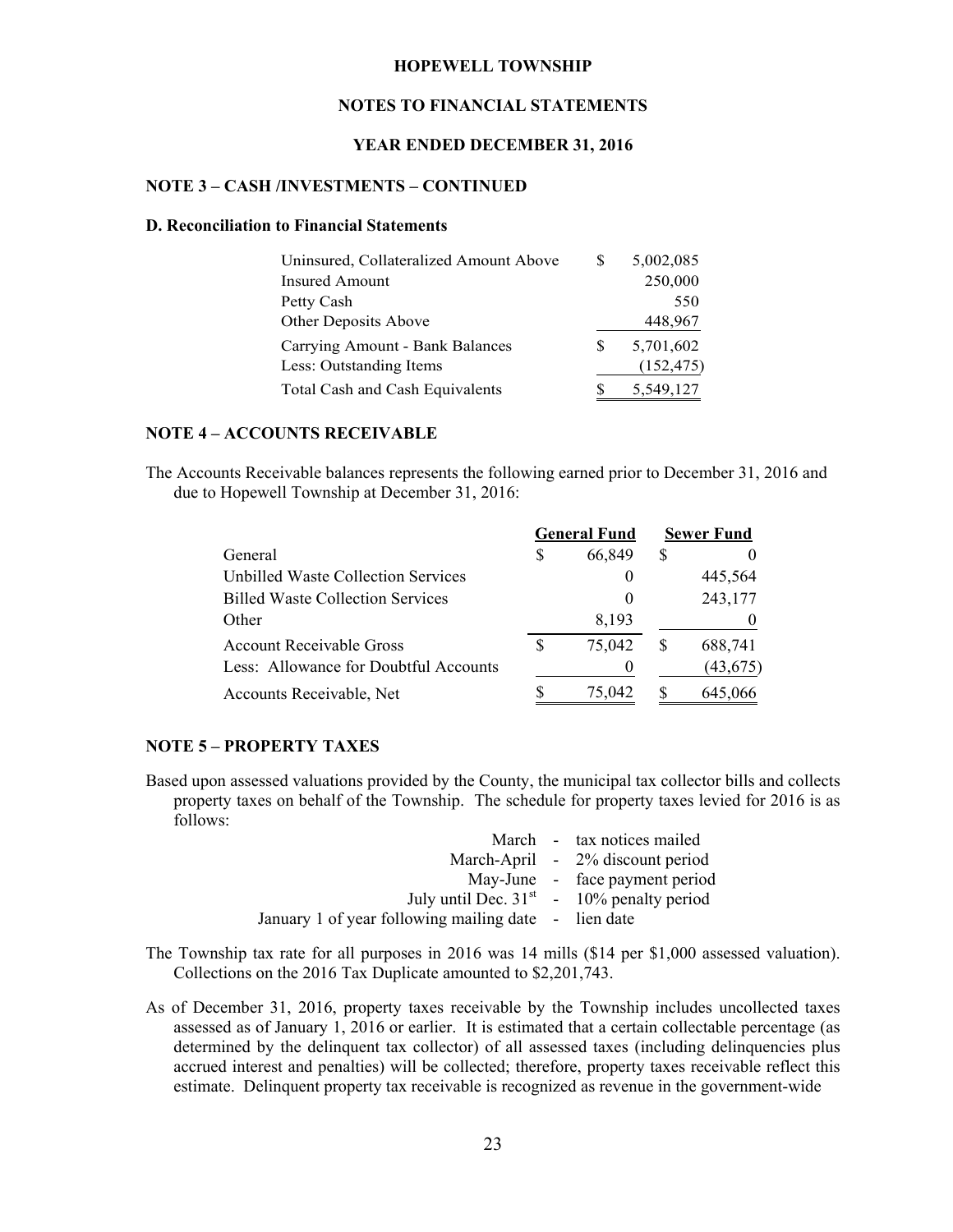# **NOTES TO FINANCIAL STATEMENTS**

## **YEAR ENDED DECEMBER 31, 2016**

# **NOTE 5 – PROPERTY TAXES – CONTINUED**

 financial statements. Only the portion of property taxes receivable that meets the revenue recognition criteria is reported as revenue in the fund financial statements.

# **NOTE 6 – CAPITAL ASSETS**

Capital asset activity for the year ended December 31, 2016 is as follows:

|                                             | Beginning       |                        |                                 | Ending                    |
|---------------------------------------------|-----------------|------------------------|---------------------------------|---------------------------|
|                                             | Balance         | Increases              | Decreases                       | Balance                   |
| Governmental activities:                    |                 |                        |                                 |                           |
| Capital assets, not being depreciated:      |                 |                        |                                 |                           |
| Land                                        | 1,530,899<br>S  | \$<br>$\boldsymbol{0}$ | \$<br>0                         | 1,530,899<br>\$           |
| Total Capital assets, not being depreciated | \$<br>1,530,899 | \$<br>$\mathbf{0}$     | $\overline{\$}$<br>$\mathbf{0}$ | $\mathbb{S}$<br>1,530,899 |
| Capital assets, being depreciated:          |                 |                        |                                 |                           |
| Building and Building Improvements          | 1,827,391<br>\$ | $\Omega$<br>\$.        | S<br>$\Omega$                   | 1,827,391<br>\$           |
| Machinery and Equipment                     | 1,815,625       | 112,950                | 17,000                          | 1,911,575                 |
| Infrastructure                              | 3,416,044       | 0                      | 0                               | 3,416,044                 |
| Total capital assets, being depreciated     | 7,059,060<br>S  | \$<br>112,950          | \$<br>17,000                    | 7,155,010<br>S.           |
| Governmental activities:                    |                 |                        |                                 |                           |
| Accumulated Depreciation for:               |                 |                        |                                 |                           |
| Building and Building Improvements          | 1,090,831<br>\$ | 82,420<br>\$.          | \$<br>$\Omega$                  | \$<br>1,173,251           |
| Machinery and Equipment                     | 1,191,880       | 146,727                | 17,000                          | 1,321,607                 |
| Infrastructure                              | 522,365         | 80,809                 | 0                               | 603,174                   |
| <b>Total Accumulated Depreciation</b>       | 2,805,076       | 309,956                | 17,000<br>\$                    | \$3,098,032               |
| Capital assets, being depreciated, net      | 4,253,984       | (197,006)<br>S.        | \$<br>$\theta$                  | 4,056,978<br>S            |
| Governmental activities capital assets, net | 5,784,883<br>S  | \$(197,006)            | \$<br>$\theta$                  | \$ 5,587,877              |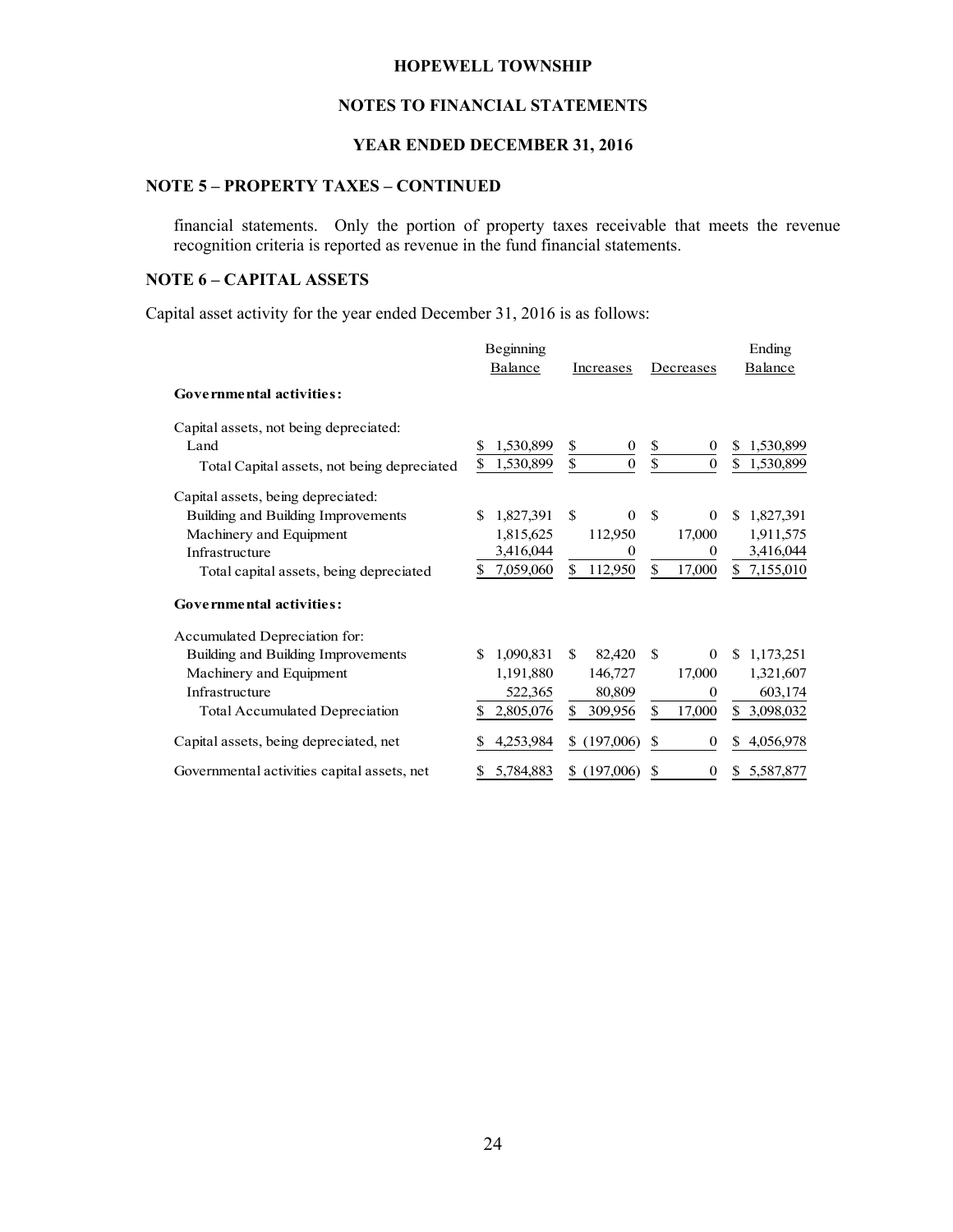# **NOTES TO FINANCIAL STATEMENTS**

# **YEAR ENDED DECEMBER 31, 2016**

# **NOTE 6 – CAPITAL ASSETS – CONTINUED**

|                                              |    | Beginning<br><b>Balance</b> |             | Increases        | Decreases |                  |               | Ending<br>Balance |
|----------------------------------------------|----|-----------------------------|-------------|------------------|-----------|------------------|---------------|-------------------|
|                                              |    |                             |             |                  |           |                  |               |                   |
| <b>Business-type activities:</b>             |    |                             |             |                  |           |                  |               |                   |
| Capital assets, not being depreciated:       |    |                             |             |                  |           |                  |               |                   |
| Land                                         | \$ | 90,138                      | \$          | 0                | S         | $\theta$         | <sup>\$</sup> | 90,138            |
| Construction in Progress                     |    | 21,370                      |             | $\boldsymbol{0}$ |           | $\boldsymbol{0}$ |               | 21,370            |
| Total Capital assets, not being depreciated  | \$ | 111,508                     | \$          | $\boldsymbol{0}$ | \$        | $\boldsymbol{0}$ | \$            | 111,508           |
| Capital assets, being depreciated:           |    |                             |             |                  |           |                  |               |                   |
| Building and Building Improvements           | \$ | 2,588,357                   | \$          | 0                | \$        | $\mathbf{0}$     | <sup>\$</sup> | 2,588,357         |
| Machinery and Equipment                      |    | 825,982                     |             | $\theta$         |           | 34,256           |               | 791,726           |
| Infrastructure                               |    | 17,591,614                  |             | 0                |           | $\boldsymbol{0}$ |               | 17,591,614        |
| Total capital assets, being depreciated      |    | 21,005,953                  | \$          | $\theta$         | \$        | 34,256           | \$.           | 20,971,697        |
| <b>Business-type activities:</b>             |    |                             |             |                  |           |                  |               |                   |
| Accumulated Depreciation for:                |    |                             |             |                  |           |                  |               |                   |
| Building and Building Improvements           | \$ | 2,084,575                   | $\mathbf S$ | 20,383           | \$        | $\mathbf{0}$     | <sup>\$</sup> | 2,104,958         |
| Machinery and Equipment                      |    | 607,835                     |             | 44,616           |           | 34,256           |               | 618,195           |
| Infrastructure                               |    | 6,743,750                   |             | 351,833          |           | $\boldsymbol{0}$ |               | 7,095,583         |
| <b>Total Accumulated Depreciation</b>        | \$ | 9,436,160                   | \$          | 416,832          | \$        | 34,256           | \$            | 9,818,736         |
| Capital assets, being depreciated, net       | S  | 11,569,793                  | \$          | (416, 832)       | S         | $\mathbf{0}$     | S             | 11,152,961        |
| Business-type activities capital assets, net | S  | 11,681,301                  |             | (416, 832)       | S         | $\boldsymbol{0}$ |               | 11,264,469        |

Depreciation expense was charged to functions of the Township as follows:

| <b>Governmental Activities:</b>                                               |   |         |
|-------------------------------------------------------------------------------|---|---------|
| General Government                                                            | S | 13,904  |
| Public Safety                                                                 |   | 37,840  |
| Highways and Streets                                                          |   | 216,832 |
| Parks and Recreation                                                          |   | 7,124   |
| Total Depreciation expense, Governmental Activities:                          |   | 275,700 |
| <b>Business-Type Activities:</b>                                              |   |         |
| Sewer                                                                         |   | 416,832 |
| Total Depreciation expense, Business-Type Activities:                         |   | 416,832 |
| <b>Total Depreciation expense, Governmental and Business-Type Activities:</b> |   | 692,532 |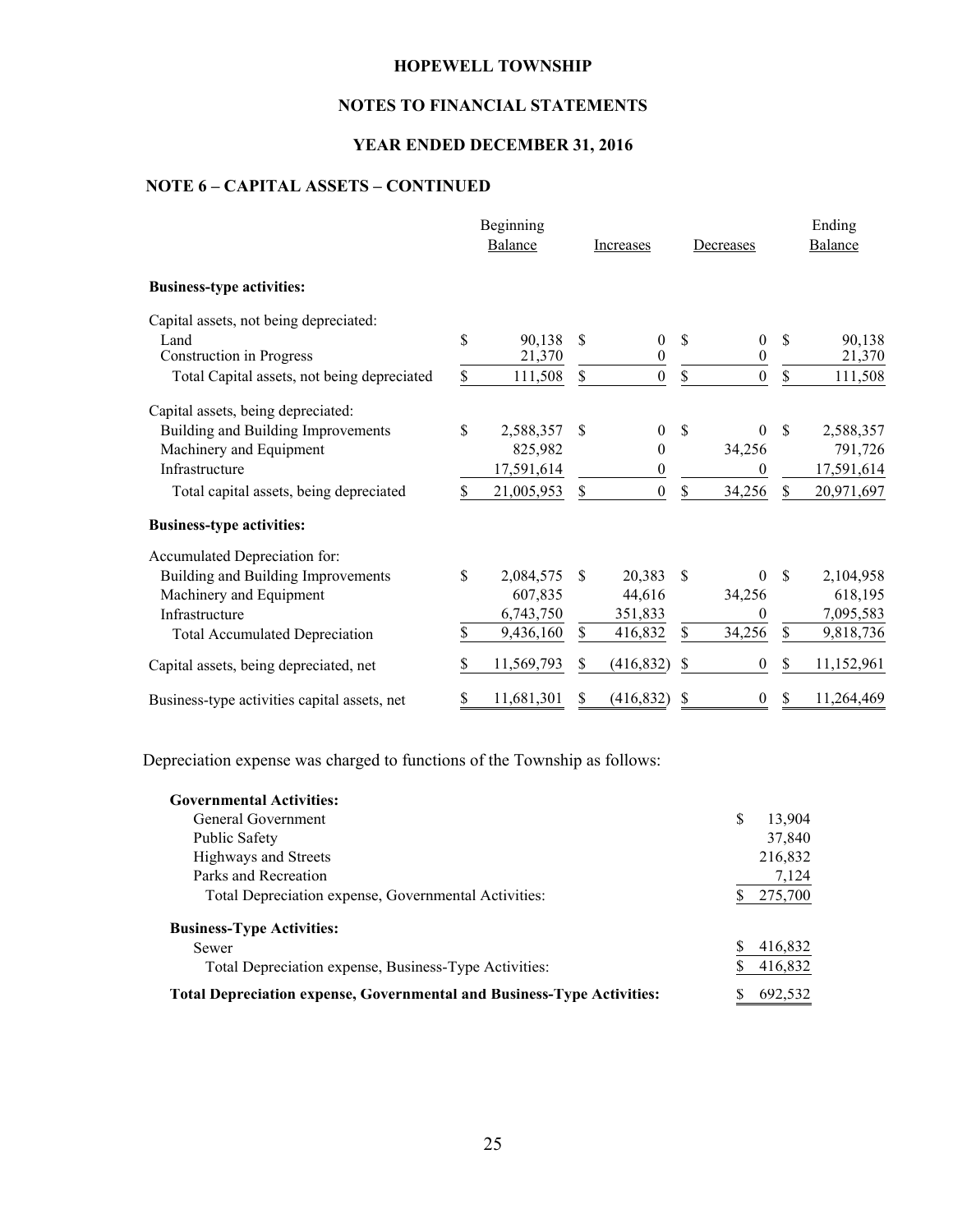# **NOTES TO FINANCIAL STATEMENTS**

## **YEAR ENDED DECEMBER 31, 2016**

#### **NOTE 7 – LONG-TERM DEBT**

Long-term liability for the year ended December 31, 2016 is as follows:

|                                                        |    | Beginning           |    |                      |               |                          |     |                        |          | Ending              |    | Due Within          |
|--------------------------------------------------------|----|---------------------|----|----------------------|---------------|--------------------------|-----|------------------------|----------|---------------------|----|---------------------|
|                                                        |    | Balance             |    | Refunded             |               | <b>Additions</b>         |     | Reductions             |          | Balance             |    | One Year            |
| Governmental activities:                               |    |                     |    |                      |               |                          |     |                        |          |                     |    |                     |
| <b>Bonds Payable</b>                                   | \$ | 1,309,334           | S  | $\theta$             | <sup>\$</sup> | $\boldsymbol{0}$         | S   | (263,744)              | S        | 1,045,590           | S  | 289,128             |
| Premium (Discount) on Bonds                            |    | 57,118              |    | 0                    |               | 0                        |     | (6,358)                |          | 50,760              |    | $\boldsymbol{0}$    |
| Total Bonds Payable, net                               | \$ | 1,366,452           | S  | $\theta$             | \$            | $\boldsymbol{0}$         | S   | (270, 102)             | S        | 1,096,350           | S  | 289,128             |
| Obligations under capital leases                       |    | 134,871             |    | $\theta$             |               | 70,694                   |     | (57, 139)              |          | 148,426             |    | 68,856              |
| Total governmental activity long-<br>term liabilities  | S  | 1,501,323           | S  | $\theta$             | S             | 70,694                   | \$  | (327,241)              | S        | 1,244,776           | S  | 357,984             |
| Business-type activities:                              |    |                     |    |                      |               |                          |     |                        |          |                     |    |                     |
| <b>Bonds Payable</b><br>Premium (Discount) on Bonds    | \$ | 8,158,270<br>97,587 | \$ | $\theta$<br>$\theta$ | <sup>\$</sup> | $\theta$<br>$\mathbf{0}$ | \$. | (542,600)<br>(10, 863) | <b>S</b> | 7,615,670<br>86,724 | S. | 552,300<br>$\theta$ |
| Total Bonds Payable, net                               | \$ | 8,255,857           | \$ | $\theta$             | S             | $\boldsymbol{0}$         | \$  | (553, 463)             | \$.      | 7,702,394           | S  | 552,300             |
| Obligations under capital leases                       |    | 78,661              |    | 0                    |               | $\boldsymbol{0}$         |     | (19,084)               |          | 59,577              |    | 19,084              |
| Total business-type activity long-<br>term liabilities | \$ | 8,334,518           | \$ | $\theta$             | S             | 0                        |     | (572,547)              | S        | 7,761,971           |    | 571,384             |

# **NOTE 8 – BONDS PAYABLE**

#### **A. General Obligation Bonds, Series A of 2011**

During 2011, the Township issued \$1,131,433, of its General Obligation Refunding Bonds, Series A 2011, bearing interest rates from 2.3% to 2.5%. The bond proceeds were used to redeem the Township's General Obligation Bonds, Series of 2004, to pay the costs of issuing the 2011 Bonds and to pay off the 2011 General Obligation Note. Total payments of \$38,900 were made in the year ended December 31, 2016, including \$34,127 for principal and \$4,773 for interest. Future estimated principal and interest payments for the 2011 Series A bonds are as follows:

| Year | Principal     | Interest     | Total |         |  |
|------|---------------|--------------|-------|---------|--|
| 2017 | \$<br>34,128  | \$<br>3,928  | \$    | 38,056  |  |
| 2018 | 34,128        | 3,063        |       | 37,191  |  |
| 2019 | 34,128        | 2,198        |       | 36,326  |  |
| 2020 | 34,128        | 1,337        |       | 35,465  |  |
| 2021 | 34,078        | 468          |       | 34,546  |  |
|      | \$<br>170,590 | \$<br>10,994 | \$    | 181,584 |  |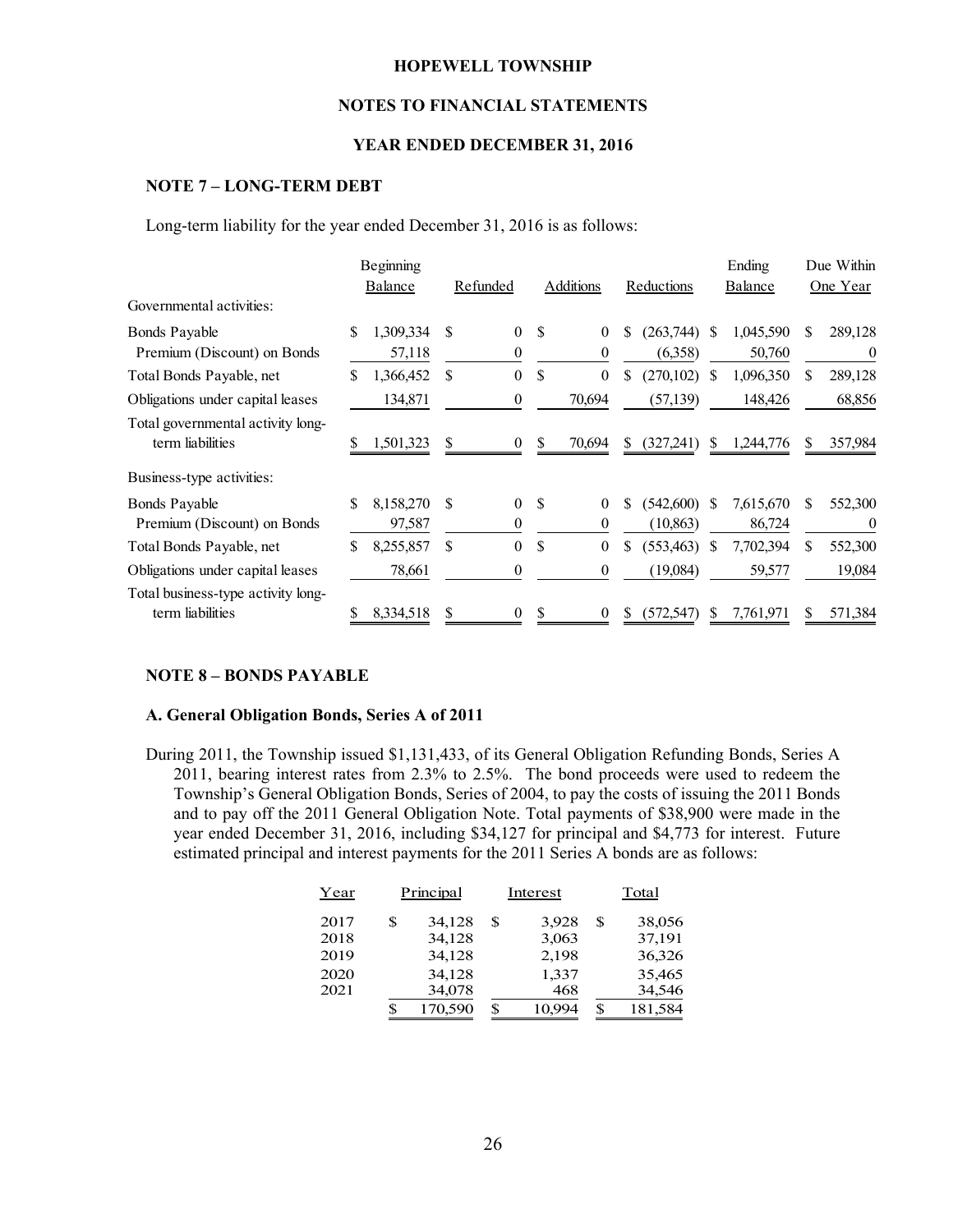# **NOTES TO FINANCIAL STATEMENTS**

## **YEAR ENDED DECEMBER 31, 2016**

#### **NOTE 8 – BONDS PAYABLE – CONTINUED**

#### **B. General Obligation Bonds, Series B of 2011 (Proprietary Fund)**

During 2011, the Township issued \$4,881,570, of its General Obligation Refunding Bonds, Series B 2011 bearing interest rate of 3.35%. The bond proceeds were used to redeem the Township's General Obligation Bonds, Series of 2006, and to pay the costs of issuing the 2011 bonds. Total payments of \$228,308 were made in the year ended December 31, 2016, including \$72,600 for principal and \$155,708 for interest. Future estimated principal and interest payments for the 2011 Series B bonds are as follows:

| Year      | Principal    |    | Interest  | Total |           |  |
|-----------|--------------|----|-----------|-------|-----------|--|
| 2017      | \$<br>72,300 | \$ | 152,928   | \$    | 225,228   |  |
| 2018      | 78,300       |    | 150,379   |       | 228,679   |  |
| 2019      | 83,700       |    | 147,636   |       | 231,336   |  |
| 2020      | 83,100       |    | 145,201   |       | 228,301   |  |
| 2021      | 87,600       |    | 141,909   |       | 229,509   |  |
| 2022-2026 | 2,494,596    |    | 533,408   |       | 3,028,004 |  |
| 2027-2029 | 1,636,074    |    | 67,501    |       | 1,703,575 |  |
|           | 4,535,670    | S  | 1,338,962 |       | 5,874,632 |  |

#### **C. General Obligation Bonds, Series of 2014**

During 2014, the Township issued \$1,105,000, of its General Obligation Refunding Bonds, Series A 2014, bearing interest rates from 2.0% to 4.0%. The bond proceeds were used to redeem the Township's General Obligation Bonds, Series of 2009, to pay the costs of issuing the 2014 Bonds and to pay off the 2009 General Obligation Bonds. Total payments of \$258,700 were made in the year ended December 31, 2016, including \$230,000 for principal and \$28,700 for interest. Future estimated principal and interest payments for the 2014 Series A bonds are as follows:

| Year | Principal |         |    | Interest | Total |         |  |
|------|-----------|---------|----|----------|-------|---------|--|
| 2017 | \$        | 255,000 | S  | 21,425   | \$    | 276,425 |  |
| 2018 |           | 260,000 |    | 12,400   |       | 272,400 |  |
| 2019 |           | 270,000 |    | 4,500    |       | 274,500 |  |
| 2020 |           | 90,000  |    | 900      |       | 90,900  |  |
|      | \$        | 875,000 | \$ | 39,225   | \$    | 914,225 |  |

#### **D. General Obligation Bonds, Series of 2014 (Proprietary Fund)**

During 2014, the Township issued \$4,225,000, of its General Obligation Refunding Bonds, Series B 2014, bearing interest rates from 0.14% to 4.0%. The bond proceeds were used to redeem the Township's General Obligation Note, Series of 2001, to pay the costs of issuing the 2014 Bonds and to pay off the 2001 General Obligation Note. Total payments of \$553,082 were made in the year ended December 31, 2016, including \$470,000 for principal and \$83,082 for interest. Future estimated principal and interest payments for the 2014 Series B bonds are as follows: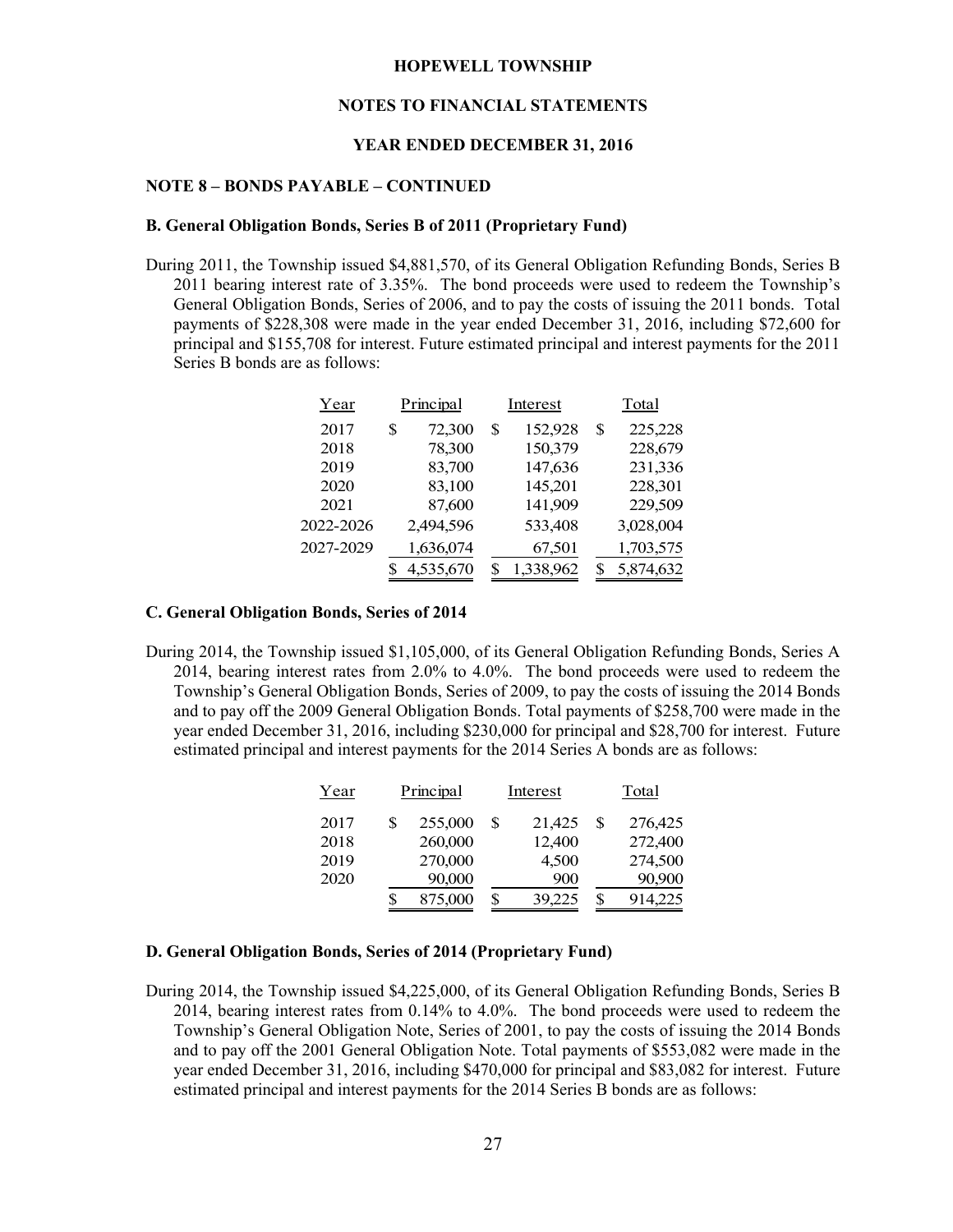# **NOTES TO FINANCIAL STATEMENTS**

# **YEAR ENDED DECEMBER 31, 2016**

| Year      | Principal    | Interest     | Total         |  |  |
|-----------|--------------|--------------|---------------|--|--|
| 2017      | 480,000<br>S | 68,806<br>\$ | 548,806<br>\$ |  |  |
| 2018      | 500,000      | 54,206       | 554,206       |  |  |
| 2019      | 510,000      | 40,456       | 550,456       |  |  |
| 2020      | 525,000      | 28,856       | 553,856       |  |  |
| 2021      | 530,000      | 18,306       | 548,306       |  |  |
| 2022-2024 | 535,000      | 10,553       | 545,553       |  |  |
|           | 3,080,000    | \$221,183    | 3,301,183     |  |  |

#### **NOTE 8 – BONDS PAYABLE – CONTINUED**

# **NOTE 9 – LEASES PAYABLE**

# **A. Governmental Activity Leases**

During 2014, the Township entered into a \$110,340 capital lease agreement for the acquisition of a 2014 Caterpillar Wheel Loader for the Road Department. The lease includes an interest rate of 2.25% and requires five annual payments; payments include \$23,580 for the first four years and a final payment of \$23,581 beginning in 2015. Total payments of \$23,580 were made in the year ended December 31, 2016, including \$21,572 for principal and \$2,008 for interest. Future principal and interest payments are as follows:

| Year |    | Principal | Interest | <b>Total</b> |        |  |  |
|------|----|-----------|----------|--------------|--------|--|--|
| 2017 | -8 | 22,057    | 1,523    | -S           | 23,580 |  |  |
| 2018 |    | 22,553    | 1,027    |              | 23,580 |  |  |
| 2019 |    | 23,061    | 520      |              | 23,581 |  |  |
|      |    | 67,671    | 3,070    |              | 70,741 |  |  |

During 2015, the Township entered into a \$69,743 capital lease agreement for the acquisition of a two police vehicles. The lease includes an interest rate of 2.25% and requires three annual payments of \$24,114. Total payments of \$24,114 were made in the year ended December 31, 2016, including \$22,392 for principal and \$1,722 for interest. Future principal and interest payments are as follows:

| Year | Principal | Interest | <b>Total</b> |        |  |  |
|------|-----------|----------|--------------|--------|--|--|
| 2017 | 23,237    | 877      |              | 24.114 |  |  |
|      | 23.237    |          |              | 24 114 |  |  |

The Township entered into a \$33,419 capital lease agreement for the acquisition of a 2017 Ford Interceptor for the Police Department. The lease includes an interest rate of 3.30% and requires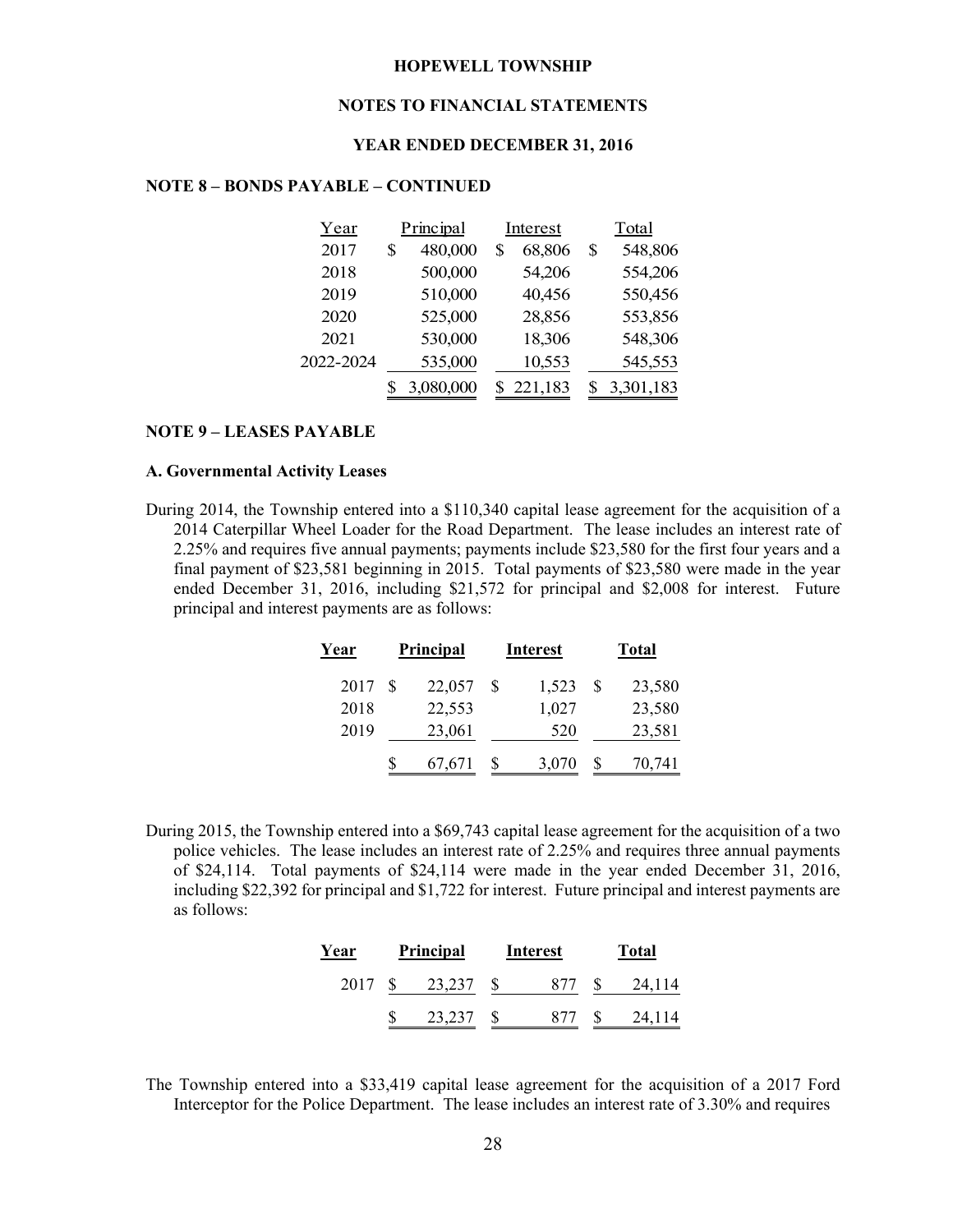# **NOTES TO FINANCIAL STATEMENTS**

#### **YEAR ENDED DECEMBER 31, 2016**

#### **NOTE 9 – LEASES PAYABLE – CONTINUED**

three annual payments of \$11,873 beginning in 2017. No payments were due in the year ended December 31, 2016. Future principal and interest payments are as follows:

| Year |    | Principal | <b>Interest</b> | <b>Total</b> |        |  |  |
|------|----|-----------|-----------------|--------------|--------|--|--|
| 2017 | -8 | 11,873    |                 | S            | 11,873 |  |  |
| 2018 |    | 10,422    | 1,451           |              | 11,873 |  |  |
| 2019 |    | 11,124    | 749             |              | 11,873 |  |  |
|      | \$ | 33,419    | 2,200           |              | 35,619 |  |  |

During 2016, the Township entered into a \$37,275 capital lease agreement for the acquisition of a 2016 Ford Interceptor for the Police Department. The lease includes an interest rate of 3.00% and requires three annual payments of \$13,176 beginning in 2016. Total payments of \$13,176 were made in the year ended December 31, 2016, including \$13,176 for principal and \$0 for interest. Future principal and interest payments are as follows:

| Year |   | Principal | <b>Interest</b> | <b>Total</b> |
|------|---|-----------|-----------------|--------------|
| 2017 |   | 11,689    | 1,487           | 13,176       |
| 2018 |   | 12,410    | 766             | 13,176       |
|      | S | 24,099    | 2,253           | 26,352       |

## **B. Business-type Activity Leases**

During 2014, the Township entered into a \$97,279 capital lease agreement for the acquisition of a 2014 Caterpillar Backhoe Loader for the Sewer Department. The lease includes an interest rate of 2.25% and requires five annual payments; payments include \$20,852 for the first four years and a final payment of \$21,327 beginning in 2015. Total payments of \$20,852 were made in the year ended December 31, 2016, including \$19,084 for principal and \$1,768 for interest. Future principal and interest payments are as follows:

| Year | Principal | <b>Interest</b> | Total |        |  |
|------|-----------|-----------------|-------|--------|--|
| 2017 | 19,084    | 1,768           |       | 20,852 |  |
| 2018 | 19,952    | 900             |       | 20,852 |  |
| 2019 | 20,541    | 786             |       | 21,327 |  |
|      | 59,577    | 3,454           |       | 63,031 |  |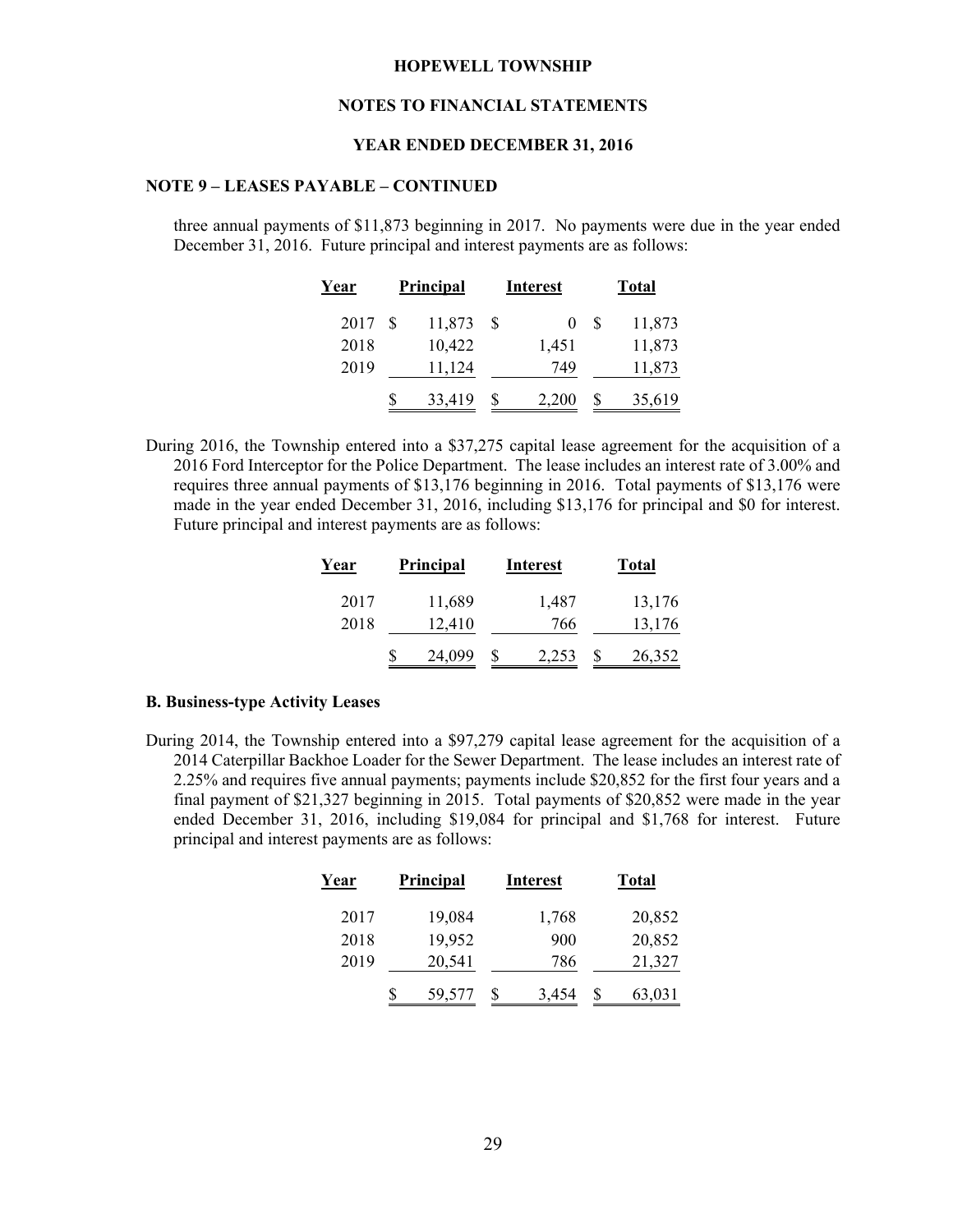# **NOTES TO FINANCIAL STATEMENTS**

# **YEAR ENDED DECEMBER 31, 2016**

#### **NOTE 10 – COMPENSATED ABSENCES / OTHER POST-EMPLOYMENT BENEFITS**

#### **A. Compensated Absences:**

Township employees accumulate unused sick leave based upon the applicable contract the employee falls under. Union clerical employees can accumulate up to a maximum of 120 days and are paid at a rate of \$50 per day at retirement. School guards can accumulate up to a maximum of 75 days and are paid out between \$12 and \$15 per day based upon the accumulated total. Police officers can accumulate up to a maximum of 120 days and are paid out a rate of \$100 per day at retirement, while public works employees can accumulate up to a maximum of 120 days and are paid out at a rate of \$50 per day at retirement. Earned vacation time is generally required to be used within the year of accrual, with few exceptions being made, and only then per Board approval. The liability for compensated absences is conservatively calculated based on the number of days accrued and the employee's current daily pay rate. As of December 31, 2016, the liability for accrued sick leave is \$619,836 including \$158,565 applicable to employees of the proprietary fund and \$461,271 applicable to other employees.

#### **B. Other Post-Employment Benefits:**

The Township provides termination benefits to all employees who qualify to retire. All such employees receive life insurance coverage of \$5,000 or \$15,000, depending on employee category, when they begin retirement. Upon retirement, monthly premiums for this life insurance coverage are paid by the Township for the remainder of the retiree's life. The Township has estimated its liability for future life insurance premium payments based on its current roster of full-time employees, their anticipated date of retirement at age 62, and the current premium rates in effect. An average life expectancy for all individuals was assumed to be 80 years. The present value of these future payments was calculated using a discount rate of 3%. In addition to the life insurance, police officers are entitled to a termination benefit of \$2,500 when they begin retirement. The Township has established a liability for these payments based on its current roster of eligible police officers. The present value of these future payments was calculated using a discount rate of 3%. The general fund liability for these future benefits to be paid to the retirees is estimated to be \$28,319 while the Sewer Fund liability is estimated to be \$5,233 at December 31, 2016.

#### **NOTE 11 – PENSION PLANS**

- Hopewell Township's non-uniform pension plan is a single-employer defined benefit pension plan. The plan participates in the Pennsylvania Municipal Retirement System (PMRS), which is an agent multiple-employer public employee retirement system. The Auditor General for Pennsylvania is responsible for periodically auditing this fund. Financial statements are available from the Township for the year ended December 31, 2016.
- The Hopewell Township Police Pension Plan is a single-employer defined benefit pension plan established on September 12, 1955 and amended and restated by ordinance no. 98-104 on July 28, 1998. The plan provides retirement, disability, and death benefits to the Township's regular fulltime police officers and their beneficiaries and is governed by the Board of Township Commissioners who is responsible for the management of plan assets. The Board of Township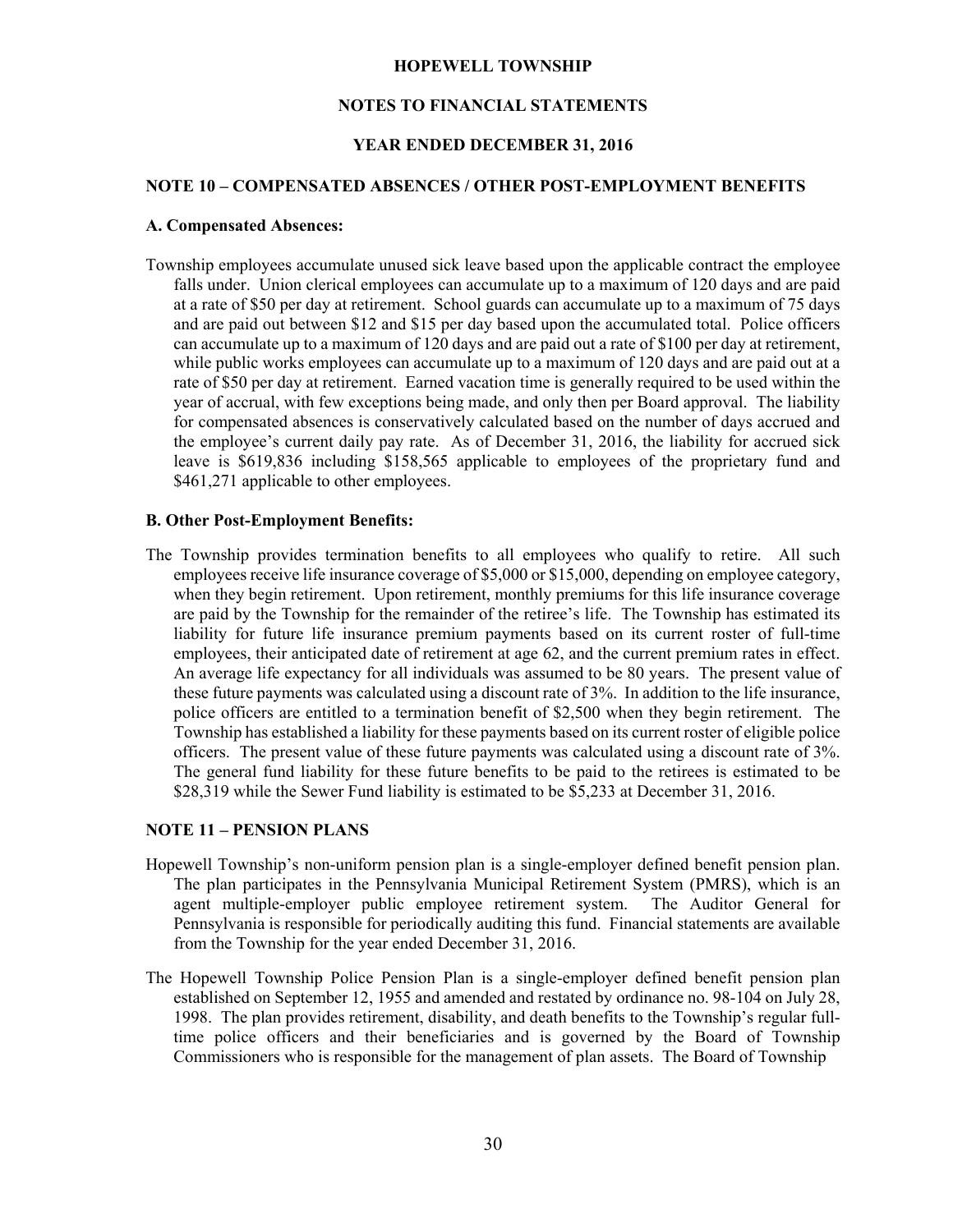# **NOTES TO FINANCIAL STATEMENTS**

## **YEAR ENDED DECEMBER 31, 2016**

#### **NOTE 11 – PENSION PLANS – CONTINUED**

Commissioners has delegated the authority to manage certain plan assets to Wachovia Securities. Financial information on this plan is available from the Township.

In accordance with Pennsylvania Act 205, which established a statutorily mandated actuarial funding standard called the "Minimum Municipal Obligation" (MMO), the Township made contributions to these plans of \$157,861 and \$224,192, respectively, in 2016. As discussed in Note 1, the financial statements of these pension plans (fiduciary funds) are not included in the Township's financial statements and no liability is reflected for actuarially accrued pension liabilities that exceed the value of plan assets.

#### **NOTE 12 – INTER-FUND TRANSACTIONS**

#### **A. Inter-fund Receivables/Payables**

All inter-fund balances resulted from the time lag between the dates that (1) inter-fund goods and services are provided or reimbursable expenditures occur, (2) transactions are recorded in the accounting system, and (3) payments between funds are made.

| Due From    | Due To  | Amount | Purpose                                       |
|-------------|---------|--------|-----------------------------------------------|
|             |         |        | To reimburse the General Fund for payments    |
| Proprietary | General |        | 1,477 made on behalf of the Proprietary Fund. |

#### **B. Transfers**

Transfers are indicative of funding for capital projects and re-allocations of special and other revenues. The following schedule briefly summarizes the Township's transfer activity:

| <b>Transfer From</b> | Transfer To | Amount      | Purpose                                                                                             |
|----------------------|-------------|-------------|-----------------------------------------------------------------------------------------------------|
| General              |             |             | To transfer funds to the Capital Fund for future<br>Non-Major Fund \$ 200,000 capital expenditures. |
| Proprietary          | General     |             | To reimburse the General Fund for payments<br>\$146,520 made on behalf of the Sewer Fund.           |
| General              | Proprietary | \$<br>6.219 | To reimburse the Proprietary Fund for<br>payments made on behalf of the General Fund.               |

# **NOTE 13 – RISK MANAGEMENT**

The Township is exposed to various risks of loss related to torts, errors and omissions, natural disasters, and loss or damage of assets. These risks are covered by commercial insurance purchased from independent third parties. Settled claims for these risks have not exceeded commercial insurance coverage for the recent years. There were no significant reductions in the level of insurance coverage compared to the coverage in the prior year.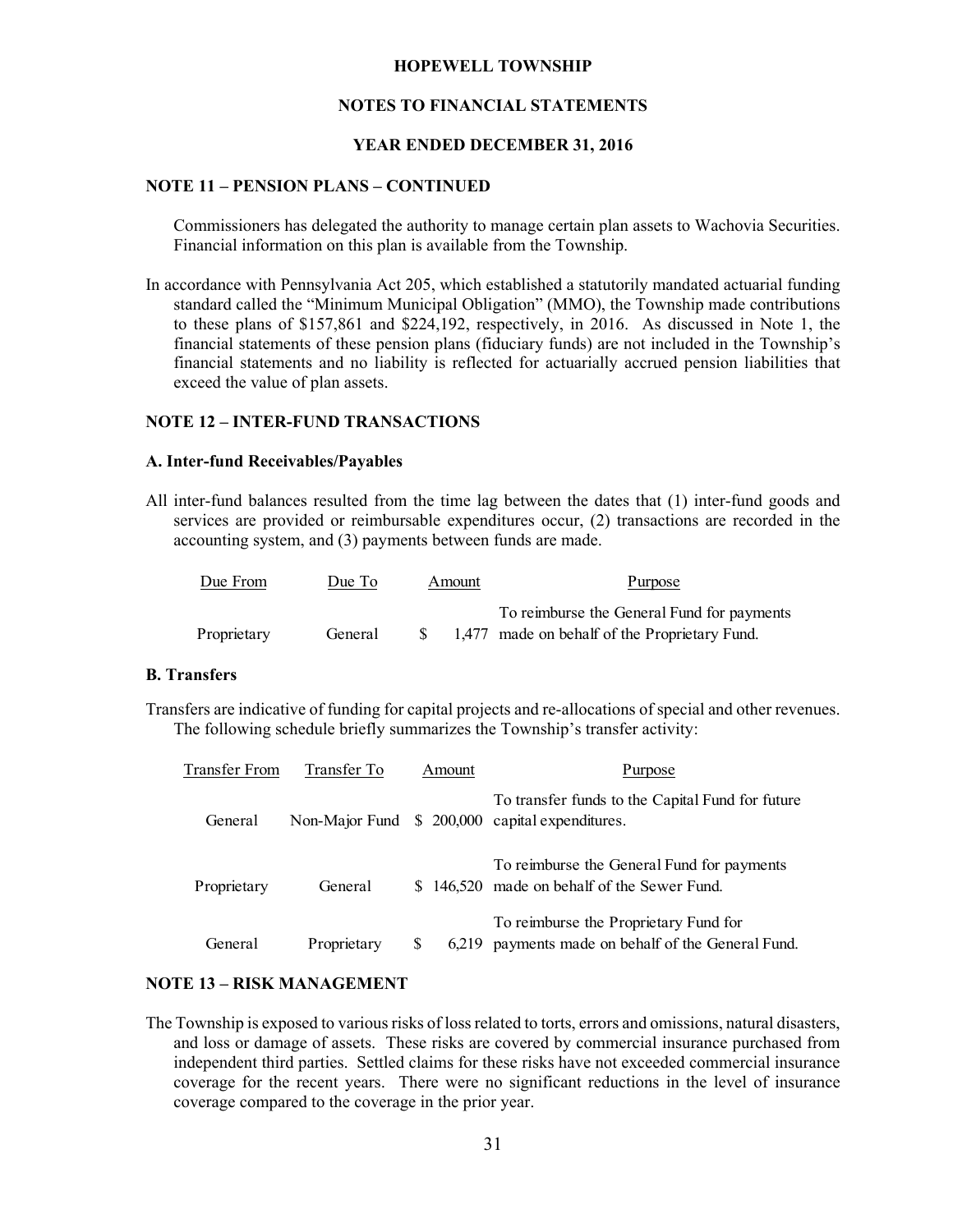# **NOTES TO FINANCIAL STATEMENTS**

# **YEAR ENDED DECEMBER 31, 2016**

## **NOTE 13 – RISK MANAGEMENT – CONTINUED**

#### **A. General Liability Risk Management:**

- The Township participates as a member of the Pennsylvania Intergovernmental Risk Management Association (PIRMA) to address risks associated with comprehensive liability and property coverage. PIRMA differs from traditional insurance programs in the fact that PIRMA is owned by its members and serves only its members' interests. This governmental entity pool consists of approximately 600 members and provides claims handling for property and casualty claims, helps obtain stable costs for coverage specific to Pennsylvania governmental entities, and develops comprehensive, customized loss control services. The Township signed an intergovernmental contract where the funding requirement for each member of the pool is equal to the estimated cash outflow of the pool related to the Township on an annual basis.
- There were no significant reductions in the level of insurance coverage compared to the coverage in the prior year.
- Additional information regarding the pool can be found on PIRMA's website, www.pirma.org. PIRMA has an annual audit done in accordance with GASB pronouncements as well as Financial Accounting Standards Board (FASB) pronouncements as applicable.

#### **B. Dental and Vision Risk Management:**

- For its dental and vision insurance, the Township participates as a member of the Municipal Employers Insurance Trust (MEIT). MEIT was formed in 1968 for the purpose of providing certain benefits for eligible employers (any municipality, municipal authority, association of municipal employees of any city, town, or township of the Commonwealth of Pennsylvania) and those employers who may later become eligible. MEIT acts as an agent for the eligible employers by collecting the insurance premiums and remitting the premiums to the various insurance providers. The Township pays a monthly premium to MEIT for its medical, dental and vision insurance.
- The trust agreement provides that MEIT will be self-sustaining through employer contributions sufficient to pay all insurance premiums from commercial insurance carriers and all administrative costs of MEIT.
- The Township may withdraw from MEIT by giving 30 days' notice. The trust was established solely for the purpose of administering, holding, and maintaining insurance policies and other agreements related to the provision of benefits. Therefore, the Township has no right, title, or interest in the Trust Fund, and it has no right to the return of any monies paid into the Trust Fund.

#### **C. Health Risk Management:**

For its health insurance, the Township participates as a member of the Teamsters No. 261 Employers Welfare Fund (Welfare Fund). The Welfare Fund was formed in 1950 for the purposes of providing certain benefits for eligible employers (who are parties to collective bargaining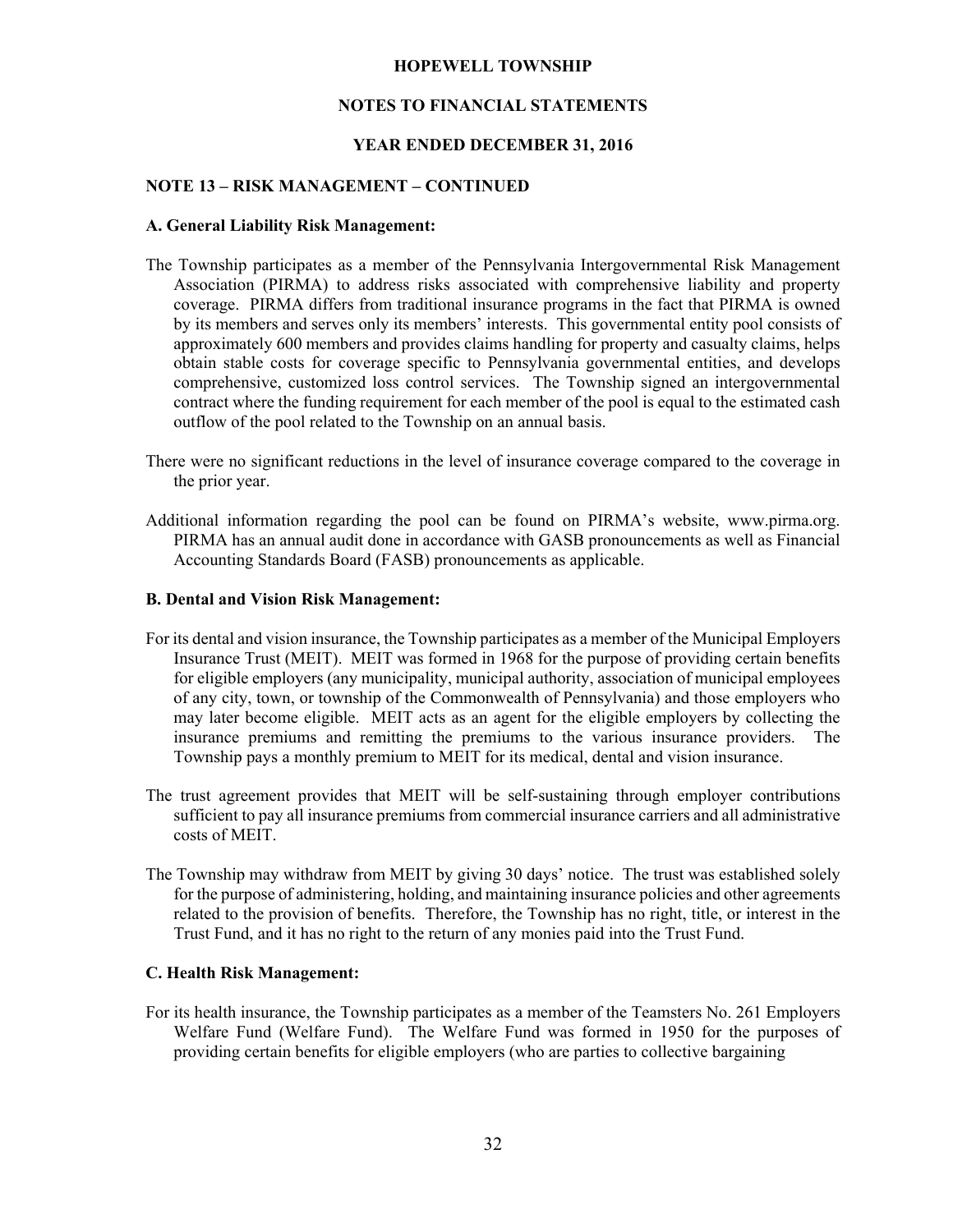# **NOTES TO FINANCIAL STATEMENTS**

## **YEAR ENDED DECEMBER 31, 2016**

#### **NOTE 13 – RISK MANAGEMENT – CONTINUED**

agreements with any union) and is an exempt organization under Internal Revenue Code Section 501(c)(9). The Welfare Fund acts as an agent for the eligible employers by collecting the insurance premiums and remitting the premiums to the various insurance providers. The Township pays premiums to the Welfare Fund for its medical insurance in accordance with collective bargaining agreements between the employers and Teamsters Local Union No. 261. The Insurance companies are paid to administer the plan.

- The trust agreement provides that the Welfare Fund will be self-sustaining through employer and retiree contributions sufficient to pay all insurance premiums from commercial insurance carriers and all administrative costs of the Welfare Fund.
- The Township may withdraw from the Welfare Fund by giving 30 days' notice. The trust was established solely for the purpose of administering, holding, and maintaining insurance policies and other agreements related to the provision of benefits. Therefore, the Township has no right, title or interest in the Trust Fund, and it has no right to the return of any monies paid into the Trust Fund.

## **D. Workers Compensation Risk Management:**

For its workers' compensation insurance coverage, the Township participates in the Municipal Risk Management Workers' Compensation Pooled Trust, a public entity risk pool operated for the benefit of 202 cities, municipalities, townships, and municipal authorities. Trust underwriting and rate-setting policies are established after consultation with an independent actuary and certain approvals of the Pennsylvania Department of Labor and Industry as mandated by Act 44 of 1933 (Act 44). All Trust participants may be subject to a supplemental assessment/dividend based on the overall experience of the participants, pursuant to Act 44. Each participant of the Trust agrees to jointly and severally assume and discharge the liabilities arising under the Workers' Compensation Act and Occupational Disease Act of each and every participant in the Trust. Settled claims from these risks have not exceeded commercial insurance coverage for the past three years. The Trust purchases excess insurance coverage with statutory limits. The retention for this coverage is \$500,000 per occurrence. There were no significant changes in the levels of insurance coverage compared to the prior year. Political subdivisions joining the Trust must remain members for a minimum of four years. A member may withdraw from the Trust after that time by giving ninety days' notice, subject to approval by the Trust actuary under specified circumstances related to the continued fiscal stability of the pool. At the time of withdrawal, the participant is responsible for their share of assessments but has no claim on any assets of the Trust. Estimates of any additional assessments are unknown.

# **NOTE 14 – RELATED PARTIES**

In the ordinary course of business, the Township has and expects to continue to have transactions with individuals who may be related to its employees or elected officials. In the opinion of management, such transactions were on substantially the same terms as those prevailing at the time of comparable transactions with other persons and did not involve more than a normal risk of collectability or present any other unfavorable features to the Township.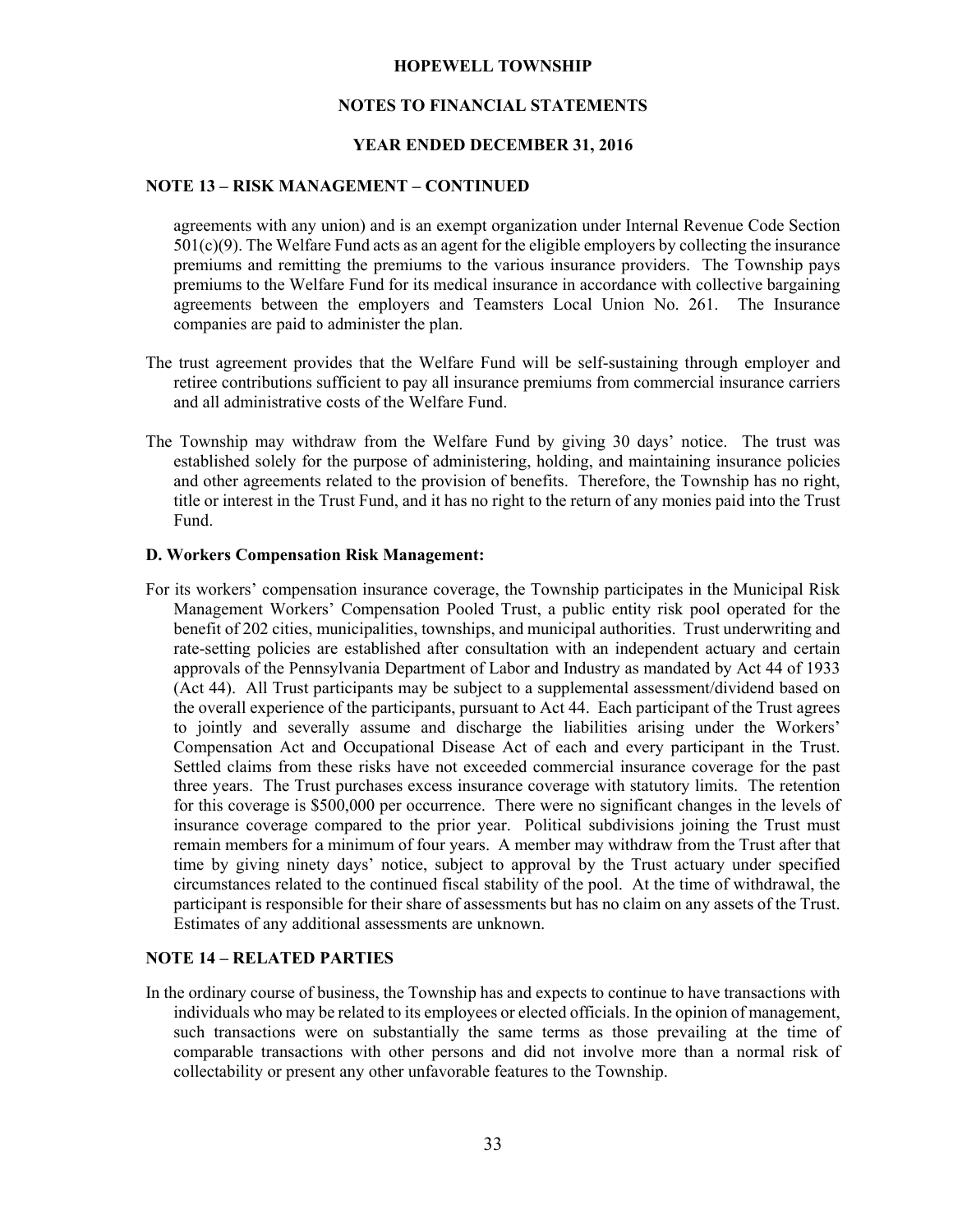# **OTHER FINANCIAL INFORMATION**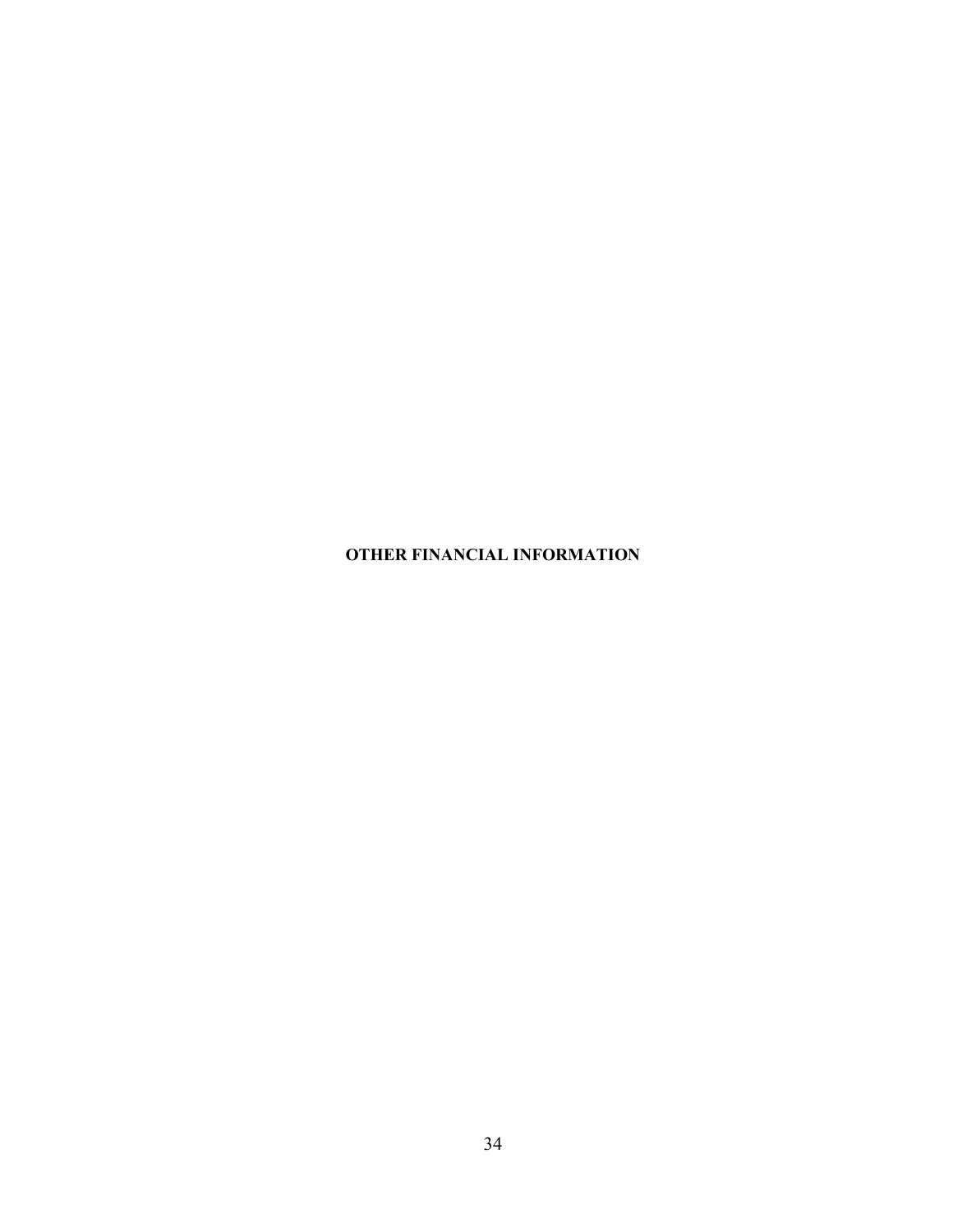# **COMBINING BALANCE SHEET - NON-MAJOR GOVERNMENTAL FUNDS**

# **DECEMBER 31, 2016**

|                                            | Parks Capital<br>Projects Fund |                  |               | Sewer Capital    |               | General Capital  |                   |                | Total Non-Major    |                  |
|--------------------------------------------|--------------------------------|------------------|---------------|------------------|---------------|------------------|-------------------|----------------|--------------------|------------------|
|                                            |                                |                  |               | Projects Fund    |               | Projects Fund    | <b>State Fund</b> |                | Governmental Funds |                  |
| <b>ASSETS</b>                              |                                |                  |               |                  |               |                  |                   |                |                    |                  |
| Cash and Cash Equivalents                  | \$                             | 82,329           | S             | 1,143,012        | \$            | 889,713          | S                 | 433,341        | S                  | 2,548,395        |
| <b>Total Assets</b>                        |                                | 82,329           | \$            | 1,143,012        | \$            | 889,713          | \$                | 433,341        | \$                 | 2,548,395        |
| <b>LIABILITIES AND FUND EQUITY</b>         |                                |                  |               |                  |               |                  |                   |                |                    |                  |
| Liabilities:                               |                                |                  |               |                  |               |                  |                   |                |                    |                  |
| <b>Accounts Payable</b>                    | \$                             | $\boldsymbol{0}$ | $\mathcal{S}$ | $\overline{0}$   | <sup>\$</sup> | $\overline{0}$   | $\mathbb{S}$      | $15,101$ \$    |                    | 15,101           |
| Due to other funds                         |                                | $\theta$         |               | 0                |               | 0                |                   |                |                    | $\boldsymbol{0}$ |
| <b>Total Liabilities</b>                   |                                | $\boldsymbol{0}$ | \$            | $\boldsymbol{0}$ | Λ.            | $\boldsymbol{0}$ | ъ.                | 15,101         | S.                 | 15,101           |
| Fund Balances:                             |                                |                  |               |                  |               |                  |                   |                |                    |                  |
| Committed                                  | \$                             | 82,329           | <sup>\$</sup> | $1,143,012$ \$   |               | 889,713          | \$                | $\overline{0}$ | $\mathbb{S}$       | 2,115,054        |
| Restricted                                 |                                |                  |               |                  |               |                  |                   | 418,240        |                    | 418,240          |
| <b>Total Fund Balance</b>                  |                                | 82,329           |               | 1,143,012        |               | 889,713          |                   | 418,240        | \$                 | 2,533,294        |
| <b>Total Liabilities and Fund Balances</b> |                                | 82,329           |               | 1,143,012        |               | 889,713          |                   | 433,341        |                    | 2,548,395        |

See Accompanying Notes to Financial Statements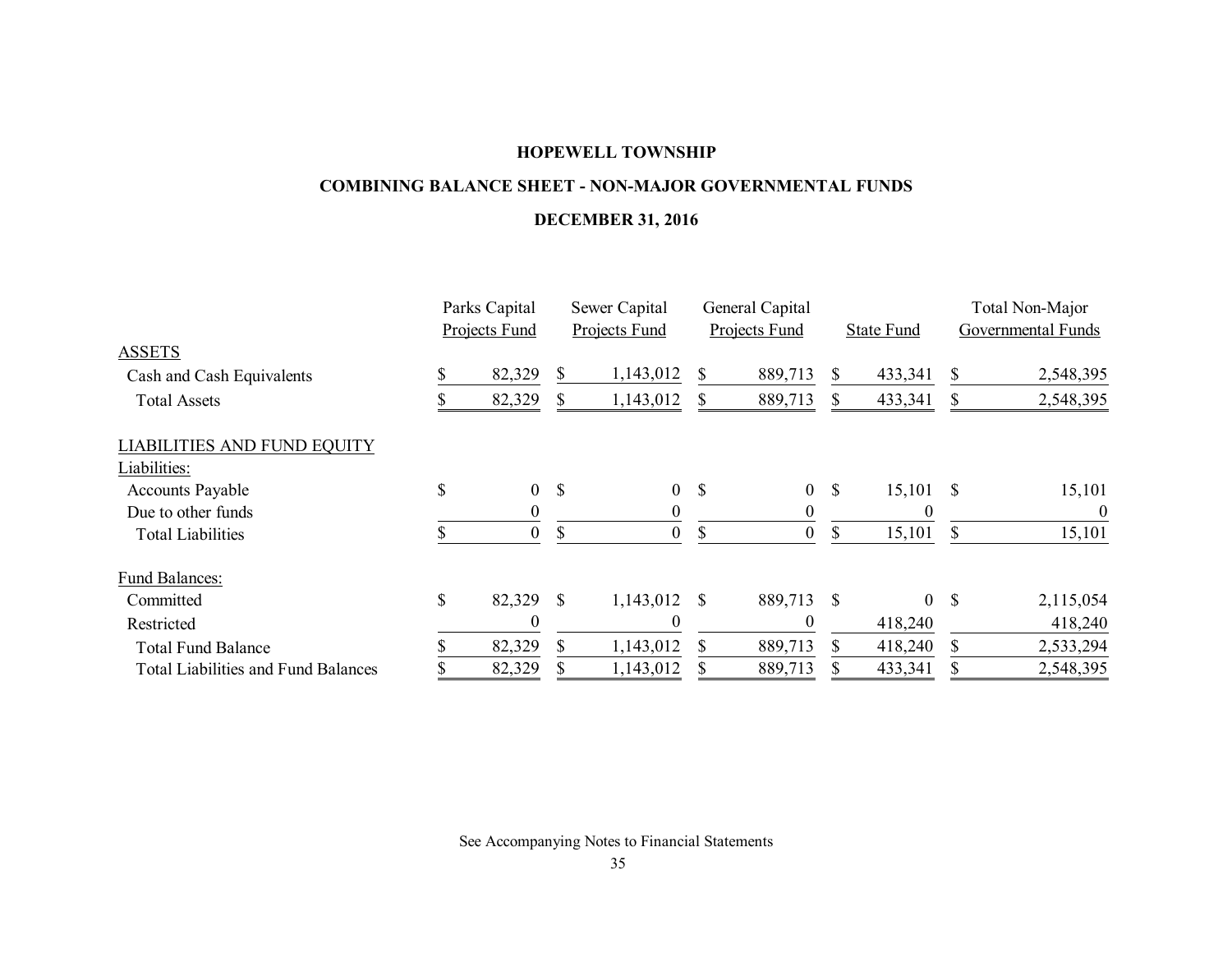# **COMBINING STATEMENT OF REVENUES, EXPENDITURES AND CHANGES IN FUND BALANCES - NON-MAJOR GOVERNMENT FUNDS**

# **YEAR ENDED DECEMBER 31, 2016**

|                                      | Parks Capital<br>Projects Fund |                  | Sewer Capital<br>Projects Fund |                  | General Capital<br>Projects Fund |                  | <b>State</b><br><b>State Fund</b> |              | Total Non-Major |                    |
|--------------------------------------|--------------------------------|------------------|--------------------------------|------------------|----------------------------------|------------------|-----------------------------------|--------------|-----------------|--------------------|
|                                      |                                |                  |                                |                  |                                  |                  |                                   |              |                 | Governmental Funds |
| <b>REVENUES</b>                      |                                |                  |                                |                  |                                  |                  |                                   |              |                 |                    |
| Intergovernmental                    | \$                             | $\boldsymbol{0}$ | \$                             | $\theta$         | <sup>\$</sup>                    | $\mathbf{0}$     | \$                                | 401,325      | -S              | 401,325            |
| Charges for Service                  |                                | 0                |                                | 514,505          |                                  | $\theta$         |                                   | $\theta$     |                 | 514,505            |
| Interest, Rents and Royalties        |                                | 190              |                                |                  |                                  | 2,350            |                                   | 3,106        |                 | 5,646              |
| <b>Total Revenues</b>                | S                              | 190              | \$                             | 514,505          | <sup>S</sup>                     | 2,350            | \$.                               | 404,431      | <sup>\$</sup>   | 921,476            |
| <b>EXPENDITURES</b>                  |                                |                  |                                |                  |                                  |                  |                                   |              |                 |                    |
| General Government                   | \$                             | $\theta$         | \$                             | $\theta$         | $\mathcal{S}$                    | $\theta$         | \$                                | 580          | - \$            | 580                |
| Public Works-Highways                |                                | $\overline{0}$   |                                | $\boldsymbol{0}$ |                                  | $\mathbf{0}$     |                                   | 193,192      |                 | 193,192            |
| <b>Total Expenditures</b>            |                                | $\mathbf{0}$     | \$                             | $\boldsymbol{0}$ | $\mathbf S$                      | $\boldsymbol{0}$ | \$                                | 193,772      | \$              | 193,772            |
| Excess (deficiency) of revenues      |                                |                  |                                |                  |                                  |                  |                                   |              |                 |                    |
| over expenditures                    | S                              | 190              | \$                             | 514,505          | \$                               | 2,350            | S                                 | 210,659      | <sup>\$</sup>   | 727,704            |
| OTHER FINANCING SOURCES (USES)       |                                |                  |                                |                  |                                  |                  |                                   |              |                 |                    |
| Transfers In                         | \$                             | $\Omega$         | S                              | $\theta$         | <sup>\$</sup>                    | 200,000          | <sup>\$</sup>                     | $\theta$     | -S              | 200,000            |
| Transfers (Out)                      |                                | $\theta$         |                                | 0                |                                  | $\Omega$         |                                   | $\theta$     |                 | $\boldsymbol{0}$   |
| Total Other Financing Sources (Uses) | \$                             | $\mathbf{0}$     | \$                             | $\theta$         | \$                               | 200,000          | \$                                | $\mathbf{0}$ | \$              | 200,000            |
| Net change in Fund balances          | \$                             | 190              | <sup>\$</sup>                  | 514,505          | <sup>\$</sup>                    | 202,350          | \$                                | 210,659      | -\$             | 927,704            |
| Fund Balances, beginning of year     |                                | 82,139           |                                | 628,507          |                                  | 687,363          |                                   | 207,581      |                 | 1,605,590          |
| Fund Balances, end of year           | \$                             | 82,329           | S.                             | 1,143,012        |                                  | 889,713          | S                                 | 418,240      |                 | 2,533,294          |

See Accompanying Notes to Financial Statements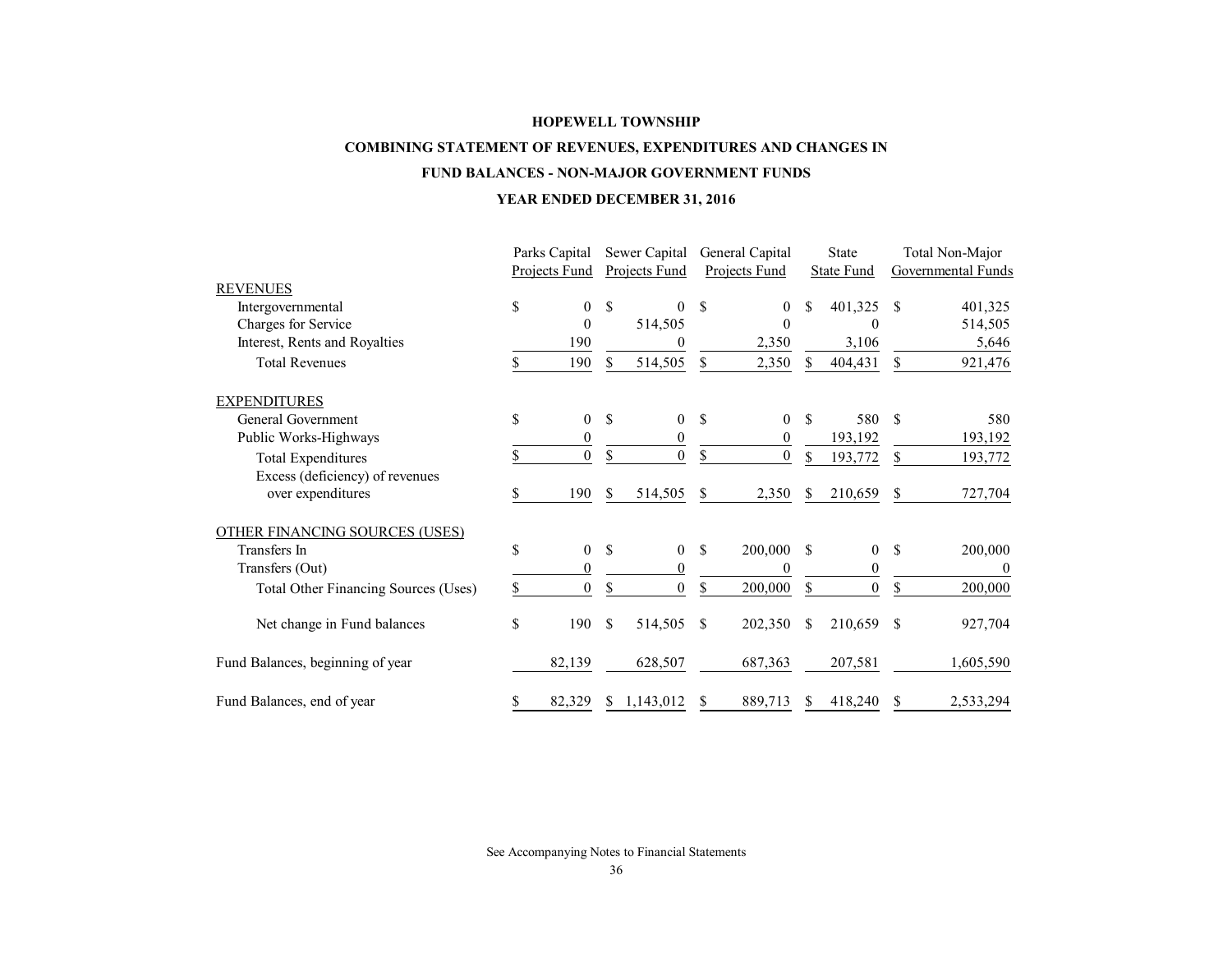Beaver Pittsburgh Peters Township

www.cottrillarbutina.com



Board of Commissioners Hopewell Township 1700 Clark Boulevard Aliquippa, Pennsylvania 15001-4298

We have audited the financial statements of the governmental activities, the business-type activities, each major fund, and the aggregate remaining fund information of Hopewell Township for the year ended December 31, 2016. Professional standards require that we provide you with information about our responsibilities under generally accepted auditing standards (and, if applicable, *Government Auditing Standards* and the Uniform Guidance) as well as certain information related to the planned scope and timing of our audit. We have communicated such information in our letter to you dated December 16, 2014. Professional standards also require that we communicate to you the following information related to our audit.

# **Significant Audit Findings**

# *Qualitative Aspects of Accounting Practices*

Management is responsible for the selection and use of appropriate accounting policies. The significant accounting policies used by Hopewell Township are described in Note 1 to the financial statements. No new accounting policies were adopted, and the application of existing policies was not changed during 2016. We noted no transactions entered into by Hopewell Township during the year for which there is a lack of authoritative guidance or consensus. All significant transactions have been recognized in the financial statements in the proper period.

Accounting estimates are an integral part of the financial statements prepared by management and are based on management's knowledge and experience about past and current events and assumptions about future events. Certain accounting estimates are particularly sensitive because of their significance to the financial statements and because of the possibility that future events affecting them may differ significantly from those expected. The most sensitive estimates affecting the Township's financial statements were:

- Management's estimate of the amount of taxes receivable, which is based on real estate taxes billed but not collected as of December 31, 2016 and historical levels of delinquent earned income taxes collected after year end. We evaluated the key factors and assumptions used to develop the estimated taxes receivable in determining that it is reasonable in relation to the financial statements taken as a whole.
- Management's estimate of depreciation was based upon estimated useful lives

Certain financial statement disclosures are particularly sensitive because of their significance to financial statement users. The most sensitive disclosures affecting the financial statements were:

The disclosure of cash and investments in Note 3 to the financial statements The disclosure of capital assets in Note 6 to the financial statements The disclosure of long-term debt in Note 7 to the financial statements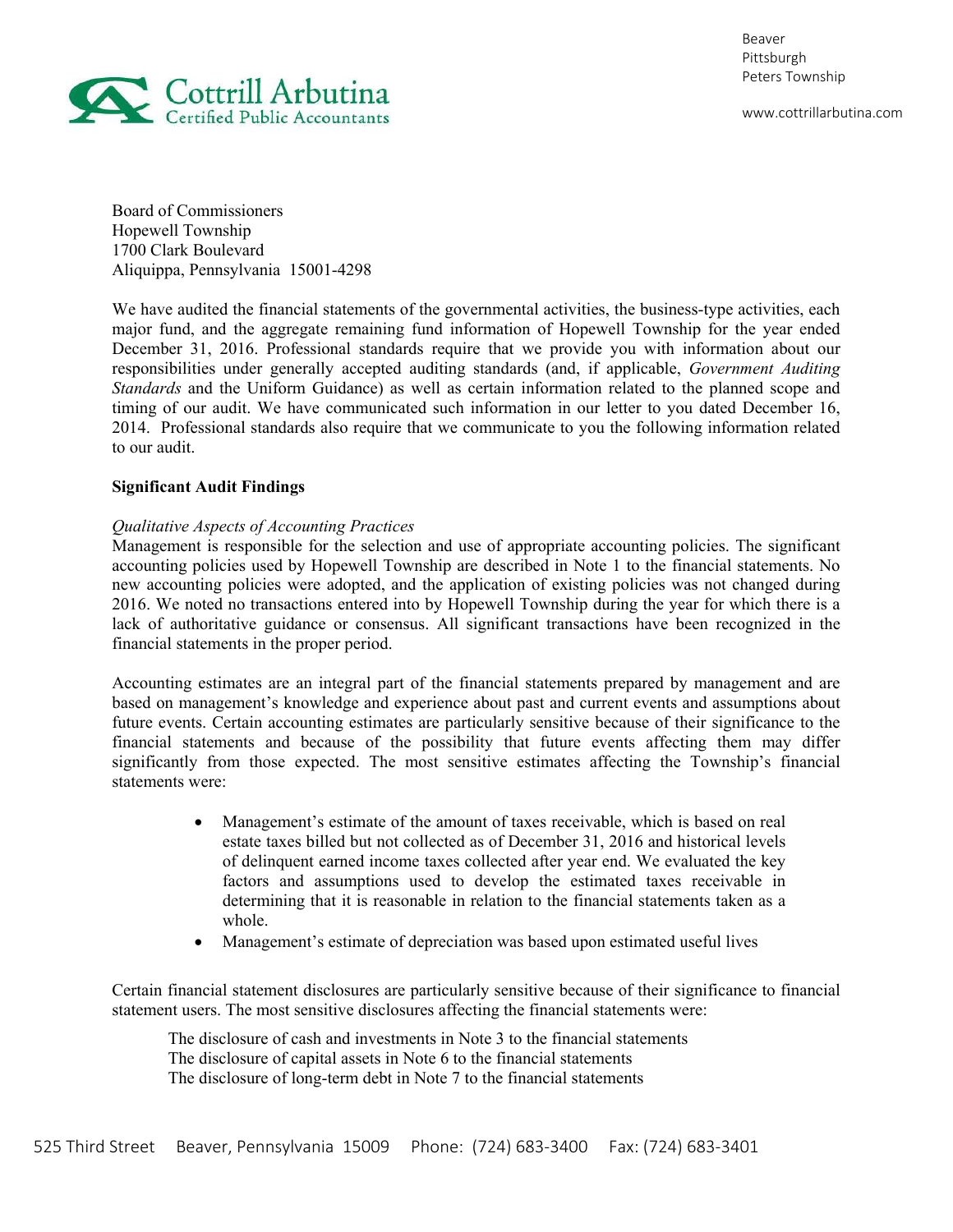The financial statement disclosures are neutral, consistent, and clear.

#### *Difficulties Encountered in Performing the Audit*

We encountered no significant difficulties in dealing with management in performing and completing our audit.

#### *Corrected and Uncorrected Misstatements*

Professional standards require us to accumulate all known and likely misstatements identified during the audit, other than those that are clearly trivial, and communicate them to the appropriate level of management. Management has corrected all such misstatements. In addition, none of the misstatements detected as a result of audit procedures and corrected by management were material, either individually or in the aggregate, to each opinion unit's financial statements taken as a whole.

#### *Disagreements with Management*

For purposes of this letter, a disagreement with management is a financial accounting, reporting, or auditing matter, whether or not resolved to our satisfaction, that could be significant to the financial statements or the auditor's report. We are pleased to report that no such disagreements arose during the course of our audit.

#### *Management Representations*

We have requested certain representations from management that are included in the management representation letter dated August 14, 2017.

#### *Management Consultations with Other Independent Accountants*

In some cases, management may decide to consult with other accountants about auditing and accounting matters, similar to obtaining a "second opinion" on certain situations. If a consultation involves application of an accounting principle to Hopewell Township's financial statements or a determination of the type of auditor's opinion that may be expressed on those statements, our professional standards require the consulting accountant to check with us to determine that the consultant has all the relevant facts. To our knowledge, there were no such consultations with other accountants.

#### *Other Audit Findings or Issues*

We generally discuss a variety of matters, including the application of accounting principles and auditing standards, with management each year prior to retention as Hopewell Township's auditors. However, these discussions occurred in the normal course of our professional relationship, and our responses were not a condition to our retention.

# **Other Matters**

We applied certain limited procedures to management's discussion and analysis (MD&A) and budgetary comparison information, which are required supplementary information (RSI) that supplement the basic financial statements. Our procedures consisted of inquiries of management regarding the methods of preparing the information and comparing the information for consistency with management's responses to our inquiries, the basic financial statements, and other knowledge we obtained during our audit of the basic financial statements. We did not audit the RSI and do not express an opinion or provide any assurance on the RSI.

We were engaged to report on individual non-major fund financial statements, which accompany the financial statements but are not RSI. With respect to this supplementary information, we made certain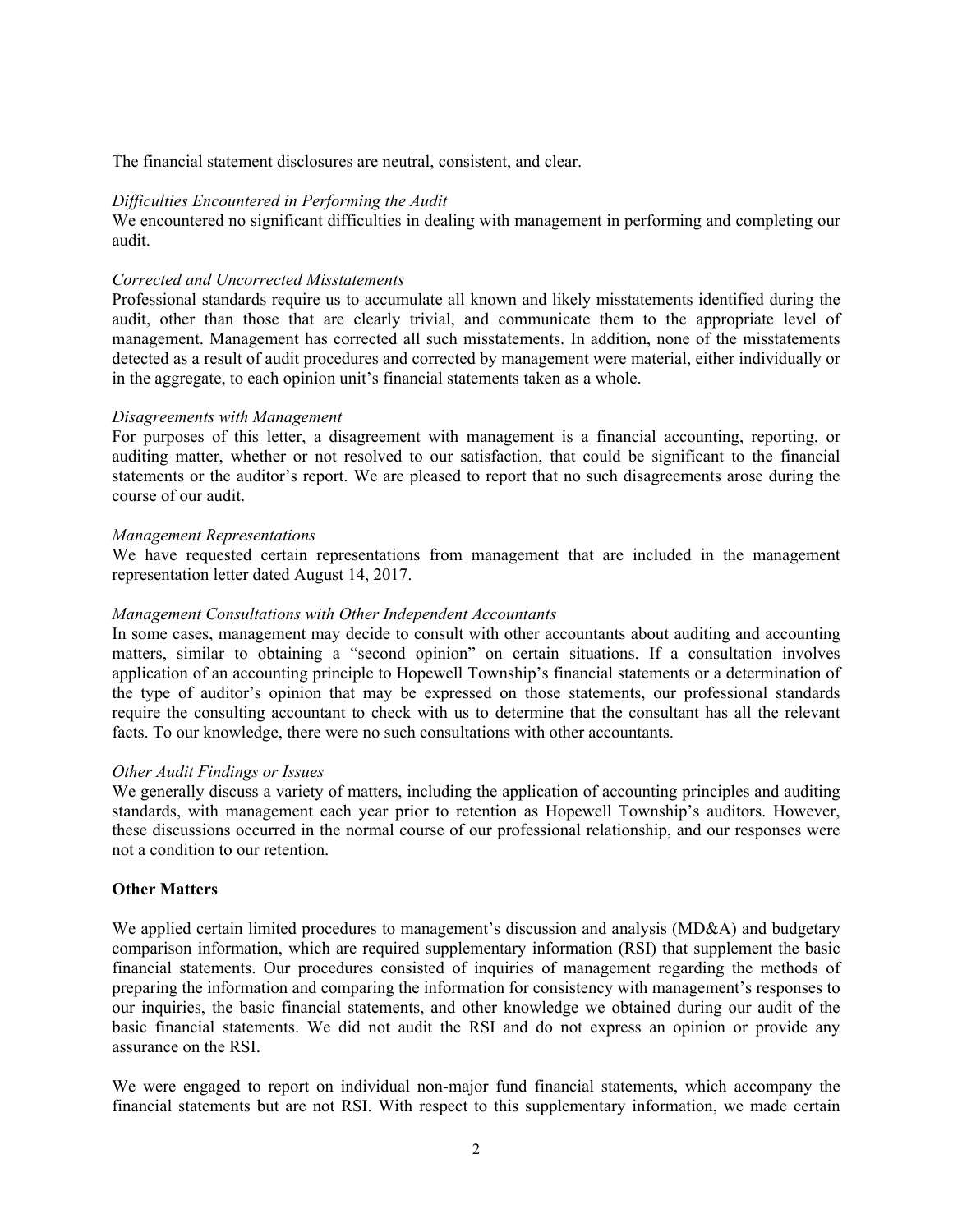inquiries of management and evaluated the form, content, and methods of preparing the information to determine that the information complies with accounting principles generally accepted in the United States of America. The method of preparing it has not changed from the prior period, and the information is appropriate and complete in relation to our audit of the financial statements. We compared and reconciled the supplementary information to the underlying accounting records used to prepare the financial statements or to the financial statements themselves.

#### **Restriction on Use**

This information is intended solely for the use of the Board of Commissioners and management of Hopewell Township and is not intended to be and should not be used by anyone other than these specified parties.

Very truly yours,

Cottrill, Arbutina and Assoc.

[Beaver, PA 15009](http://www.rightsignature.com/documents/TRBT3HJCDKSV8T2TKSXDT7)  August 14, 2017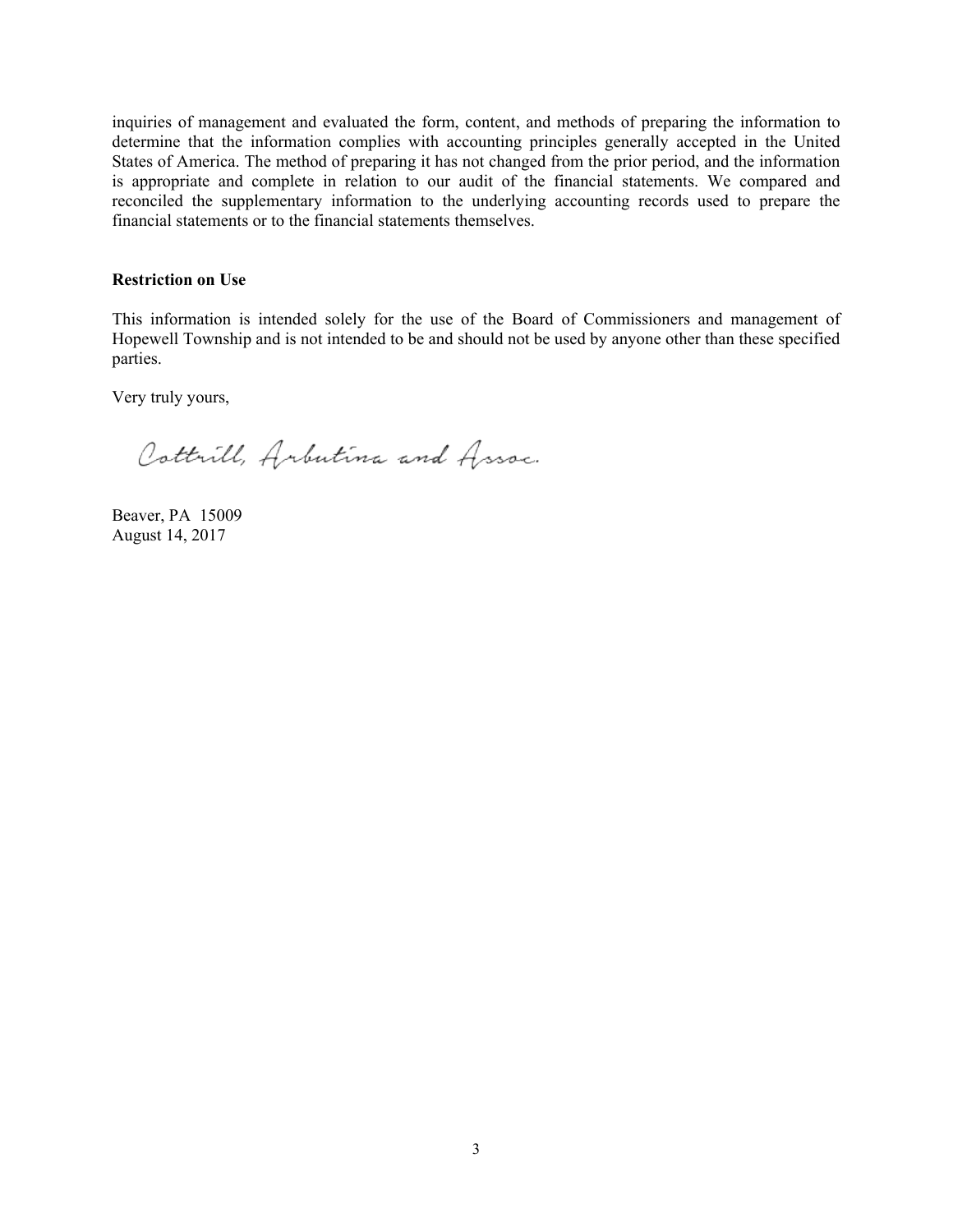Beaver Pittsburgh Peters Township

www.cottrillarbutina.com



Board of Commissioners Hopewell Township 1700 Clark Boulevard Aliquippa, Pennsylvania 15001-4298

In planning and performing our audit of the financial statements of the governmental activities, the business-type activities, each major fund, and the aggregate remaining fund information of Hopewell Township as of and for the year ended December 31, 2016, in accordance with auditing standards generally accepted in the United States of America, we considered Hopewell Township's internal control over financial reporting (internal control) as a basis for designing audit procedures that are appropriate in the circumstances for the purpose of expressing our opinions on the financial statements but not for the purpose of expressing an opinion on the effectiveness of the Township's internal control. Accordingly, we do not express an opinion on the effectiveness of the Township's internal control.

Our consideration of internal control was for the limited purpose described in the preceding paragraph and was not designed to identify all deficiencies in internal control that might be material weaknesses or significant deficiencies, therefore, material weaknesses or significant deficiencies may exist that were not identified. However, as discussed below, we identified certain deficiencies in internal control that we consider to be material weaknesses and other deficiencies that we consider to be significant deficiencies.

## **MATERIAL WEAKNESSES**

A deficiency in internal control exists when the design or operation of a control does not allow management or employees, in the normal course of performing their assigned functions, to prevent, or detect and correct, misstatements on a timely basis. A material weakness is a deficiency, or a combination of deficiencies, in internal control such that there is a reasonable possibility that a material misstatement of the entity's financial statements will not be prevented, or detected and corrected, on a timely basis. We consider the following deficiencies in internal control to be material weaknesses:

#### **2016-1 Segregation of Duties**

The small size of the Township's office staff limits the extent of separation of duties. If the Township determines that it is not cost beneficial to hire additional staff, we want to make sure that the Township understands the risks that come with having a small staff. In addition, even if the Township determines that it is not cost beneficial to hire additional staff, we strongly recommend the Township evaluate the current segregation of duties and make the most use out of current employees to achieve the best segregation of duties with such a limited staff. The basic premise in an ideal accounting office is that no one employee should have access to both physical assets and the related accounting records or to all phases of a transaction.

#### *Cash Receipts and Cash Disbursements*

One individual is responsible for, or has access to, opening the mail, collecting cash receipts, preparation of deposits and recording items in the accounting system.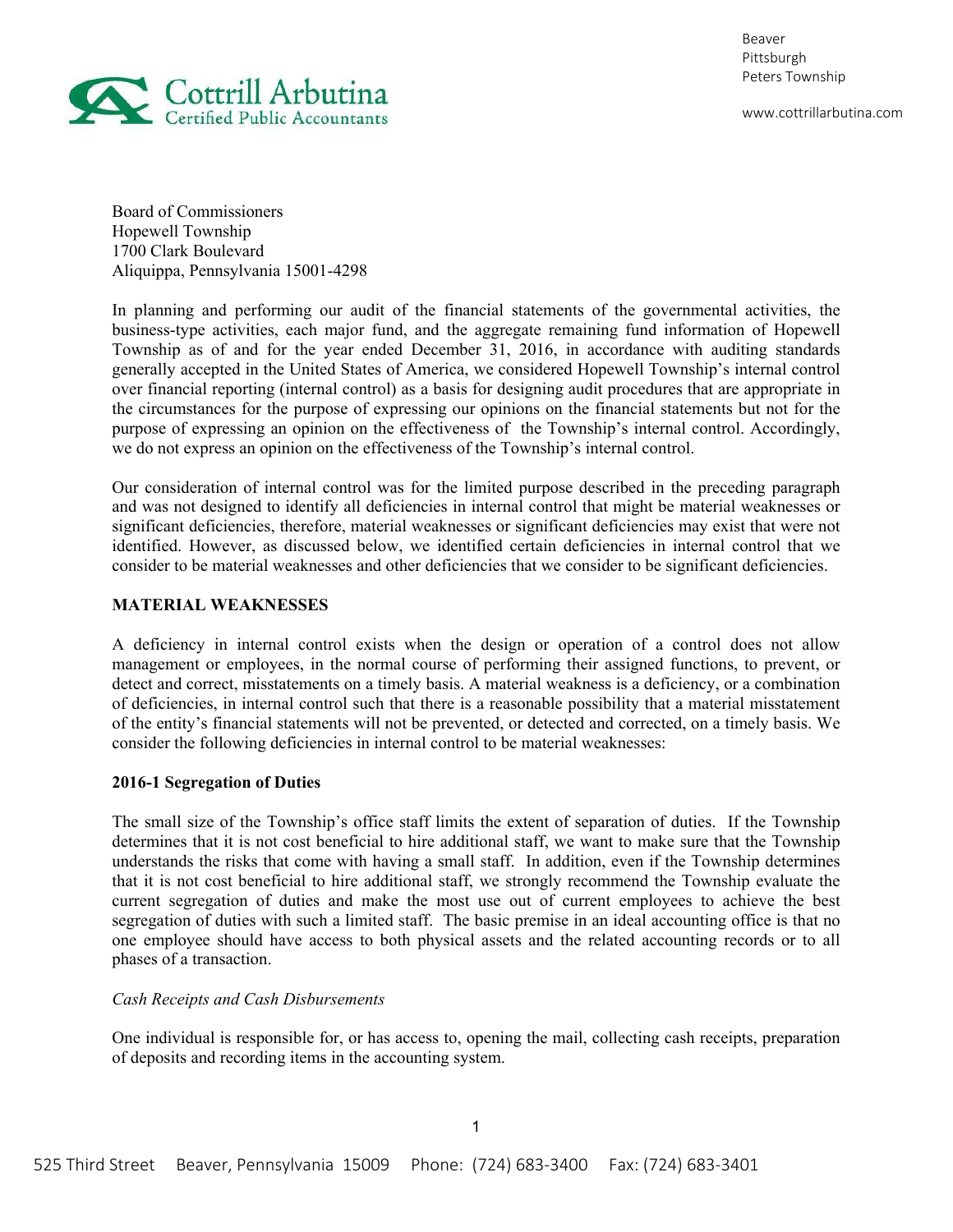# *Payroll*

One person is responsible for entering all payroll information in the accounting system, reconciling payroll records, and making changes in the payroll system. There is no indication of review by management.

# **2016-2 Preparation of Financial Statements**

The Township's annual financial statements are prepared in accordance with accounting principles generally accepted in the United States of America. The Township relies on Cottrill, Arbutina & Associates, P.C., as its auditors, to prepare its annual financial statements in order to conform to accounting principles generally accepted in the United States of America. We realize that additional staffing costs would be needed to acquire the internal expertise to perform this function, which could significantly outweigh the benefits derived. We, as your auditors, can propose adjustments and assist the Township in assembling or drafting of the financial statements; however, we cannot establish or maintain the Township's controls over preventing or detecting material misstatements in the preparation of financial statements. We proposed and you approved 29 various adjusting journal entries to properly report on the modified accrual basis of accounting and 12 journal entries to convert Township books from modified accrual to full accrual in order to properly report in accordance with GASB 34. All of these journal entries were presented to the Township along with the letter of representation, in which you took responsibility and approved each of these entries.

# **2016-3 Service Organization Control Report**

The American Institute of CPAs released a series of reporting options call SERVICE ORGANIZATION CONTROL REPORTS (SOC) that enable CPAs to provide assurance on internal controls over subject matter other than financial reporting while filling the marketplace's need to demonstrate reliability and mitigation of risk. We noted during the audit that the Township was unable to obtain a SOC report from the Muni-link. According to the Township, Muni-link does not currently have procedures performed that would generate a SOC report that could be issued to the Township. We recommend that the Township encourage Muni-link to obtain a SOC report for future periods.

# **SIGNIFICANT DEFICIENCIES**

A significant deficiency is a deficiency, or a combination of deficiencies, in internal control that is less severe than a material weakness yet important enough to merit attention by those charged with governance. We consider the following deficiencies in internal control to be significant deficiencies:

# **2016-4 Parks and Recreation Revenues**

The parks and recreation department hosts several events throughout the year. During some of the events, items are sold such as water, 50/50 tickets, and wrist bands. However, no reconciliation is performed between the items sold and the cash received. We recommend that Township set up procedures where items sold are tracked and reconciled with the cash received. Individuals involved in the reconciliation process should sign and date the reconciliation showing their preparation or review of the process. Once a reconciliation has been performed, the cash received should be reconciled with the bank statement to ensure all receipts are properly deposited into the Township's bank account.